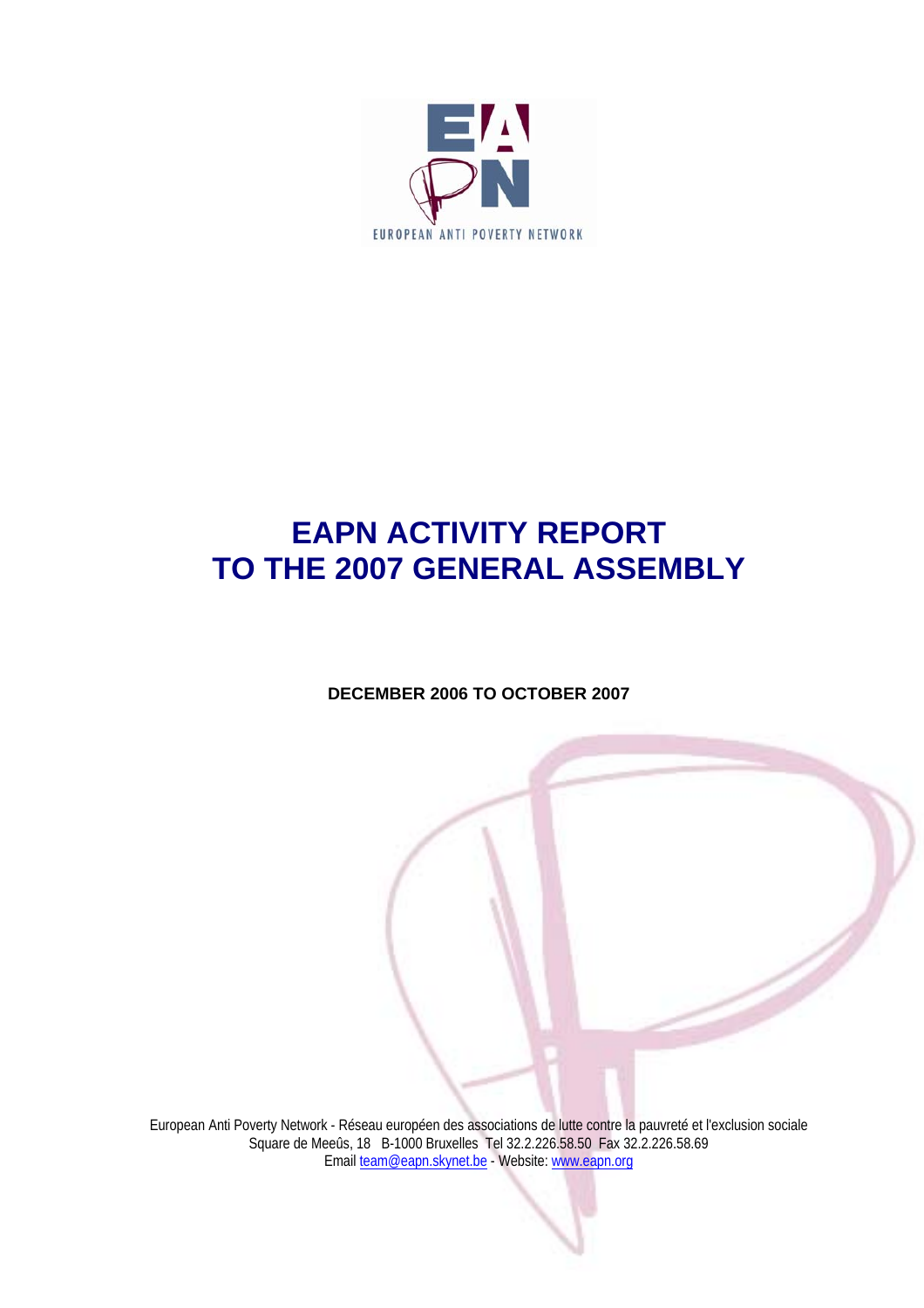## **Contents**

| MOBILISING THE SOCIETY IN FAVOUR OF POLICIES TO FIGHT AGAINST     |    |
|-------------------------------------------------------------------|----|
| <b>Information and Media Work</b>                                 | 16 |
|                                                                   |    |
| <b>TOWARDS MAKING THE INTERNATIONAL CONTEXT FAVOURABLE TO THE</b> |    |
|                                                                   |    |
|                                                                   |    |
|                                                                   |    |
|                                                                   |    |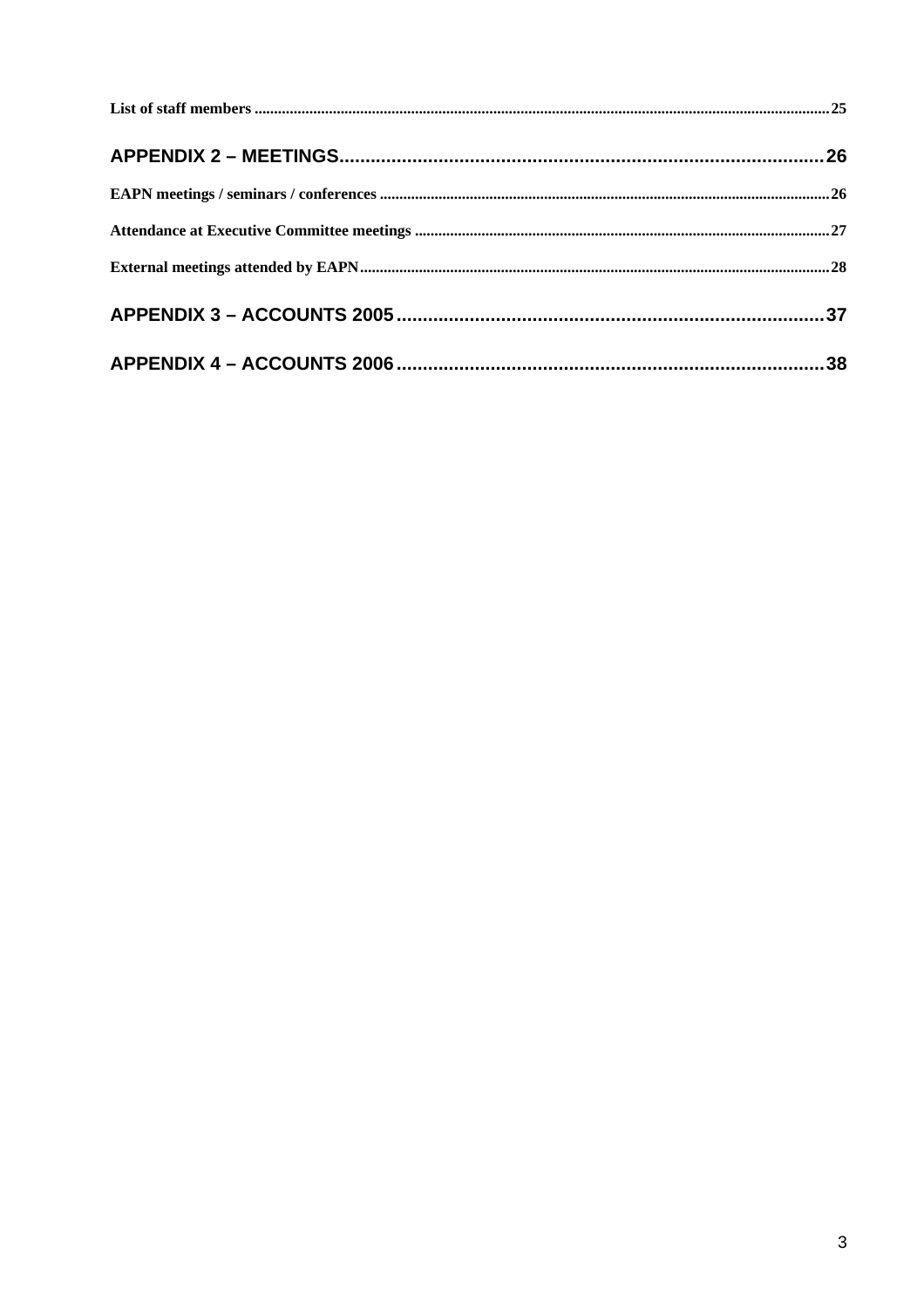## **FOREWORD**

The work and activities of EAPN in 2007 once again proved to be of importance in seeking continuous attention for the situation of poverty and social exclusion, where it is now estimated that 78 million are confronted with this reality in the EU Member States.

The achievements EAPN can point to, are due for an important part to the commitment of its members: National Networks and European Organisations. That's why building a strong and sustainable network was once again one of our main objectives. Many people are involved and more and more also people experiencing poverty. Although in some networks the direct participation of people experiencing poverty at local, regional and even national level has already advanced well over the years, we know that at the European level in general we only are at the beginning of this process. Through the European Meetings of people experiencing poverty it became once again clear that the involvement of people experiencing poverty in the direct debate with politicians and senior civil servants gives an important added value than when only workers take up the advocacy for people living in poverty and social exclusion.

In 2007 we spent a lot of efforts in following up and lobbying for effective and inclusive policies. In light of the objective set for 2010, "*to make a decisive impact on the eradication of poverty*" there is still a long way to go. In line with the second objective of our work programme we continued to get more and more involved in the new round of Strategic Reports on Social Protection and Social Inclusion, including in the preparation trough our national networks in each member state and in the assessment of the reports by EAPN as a whole. In this work we urged already the importance of linking the social inclusion strategy more to the structural funds programmes and the overall Lisbon Strategy, in particular to the National Reform Programmes… a challenge that we have to continue in the years to come.

In all this work we emphasize that a central position has to be given to people experiencing poverty but that the mobilisation of all actors is necessary to tackle poverty and social exclusion. We made this clear throughout our third objective aimed at mobilising the society in favour of policies to fight poverty and social exclusion, knowing that the main causes of poverty are due to the way our society is organised. This collective responsibility of all actors, in particular of those who have much political and economic power, has to be remembered at all times.

Last but not least, as stressed in the fourth objective, the fight against poverty and social exclusion does not stop at the borders of the EU. Globalisation affects us all. We do not have to go to the 'third world' to experience this reality, immigrants are coming here, many of them taking indescribable risks, fleeing from hopeless and life threatening political and economic situations. We cannot agree with the "Fortress Europe" approach to addressing this reality. We call on the EU to champion an integrated approach based on fundamental rights and justice which addresses the reality of migration while seeking to combat poverty and social exclusion in a globalised world.

The work EAPN has done, thanks to the commitment of all its members and its devoted staff, is really of great importance to put the fight against poverty and social exclusion at the top of the political agenda of the European Union. I think we, with the support of many other actors, are slowly succeeding to show the importance of the fight against poverty, not just for the people who suffer its consequences, but the importance of achieving a decent society for all. However, a lot remains to be done to convince governments and all those with political responsibility that the EU is not only an economic project but in the first place a social one.

It's a good moment to thank all those who have contributed to achieve where we are today and to wish ourselves a lot of courage and determination to continue our efforts for an even bigger and more determined effort to make a decisive impact on the eradication of poverty and social exclusion.

**Ludo Horemans President EAPN**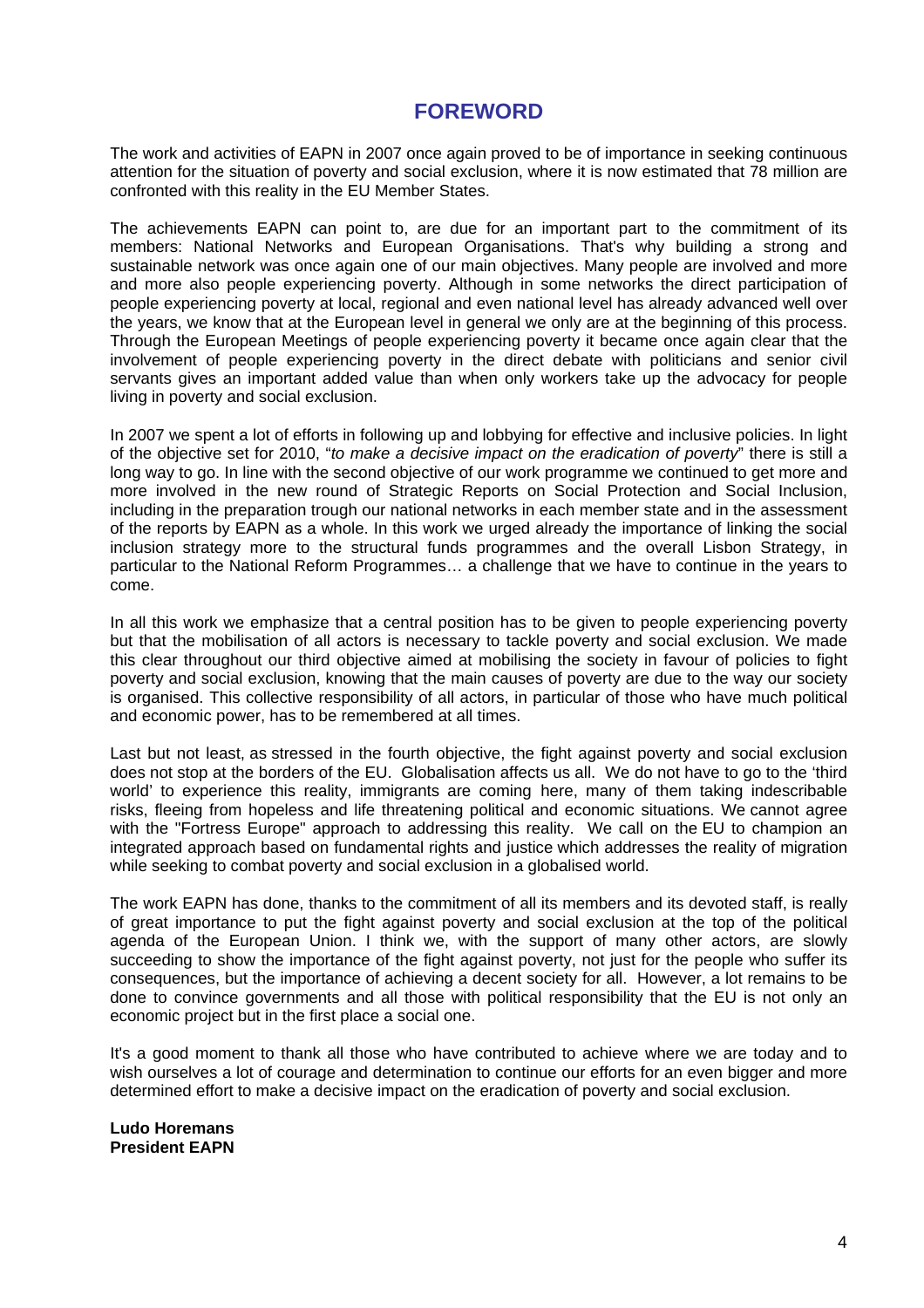## **Building a strong and sustainable network**

## *Governing Bodies*

The Governing Bodies of the Network play an important role in providing coherence to the work of the Network and ensuring coordination and motivation across all our membership. The Governing Bodies of EAPN is made up of the General Assembly (2 to 6 representatives from the EAPN National Networks depending on the population of the country), the Executive Committee (1 member per National Network and 3 members from the European Organisations) and the Bureau (elected President and 4 Vice Presidents).

The 2006 General Assembly took place in Toledo, Spain on 4-7 October. It was an event that attracted a high degree of publicity, giving important visibility to the social inclusion agenda of the EU and to the work of EAPN. As well as conducting the required formal General Assembly Business the 2006 General Assembly was also the occasion to commence the work to develop an EAPN Strategic Plan for the period 2008-2011.

The Executive Committee of EAPN met on three occasions during 2007 (twice in Brussels and once in Bari, Italy). This was the first year in the three year mandate of the new Executive Committee. These meetings provided an important opportunity to provide an induction session for the new Executive Committee, to further develop the EAPN Strategic plan for 2008-2011, to discuss and adopt EAPN's orientation towards key political developments (Treaty, Lisbon strategy, EU Social Inclusion strategy, Social Agenda and Services etc). The Executive meetings were also the occasion to re-evaluate EAPN's communication work, to address issues to do with language policy in the Network and to prepare EAPN's work programme for 2008.

The Bureau also met on three occasions in 2007. During these meetings the Bureau prepared the work for discussion in the Executive meetings in order to give a consistent vision for this work. The Bureau also has a particular role to support the work of the secretariat and they play a particular role in representing the Network on important public occasions.

## *Enlarging the Network*

The ambition of EAPN is to have an active EAPN Network in each Member state of the EU. During 2007 the contact over the previous number of years with anti poverty NGOs in Poland and in Slovakia has led to the establishment of EAPN Networks in both of these countries. It is hoped that their membership will be formally adopted at the 2007 General Assembly to be held in November in Budapest. This will bring the total number of EAPN National Networks in EU Member States to twenty three.

Progress on developing EAPN National Networks in the remaining four EU Member States is outlined below:

**Estonia:** In this period a meeting was held with a representative interested to build EAPN in Estonia. A group of 20 representatives form NGOs are meeting twice a year to follow the NAPs Inclusion process. EAPN will be invited to attend an upcoming meeting and it is hoped that this group can become the basis for building the National Network in Estonia.

*Latvia:* Efforts to establish permanent cooperation with Latvian NGOs have been made.

**Romania**: A meeting was held with Cristina Loghin (Caritas) on  $7<sup>th</sup>$  March to discuss the latest steps of the development of EAPN Romania. A seminar of all interested NGOs was held in Bucharest on June 22, to build capacity for the development of the Network. EAPN was invited to present models of national networks (bureau members presented the models of National Networks in Austria and Hungary) and a staff member presented EAPN Europe, its structure,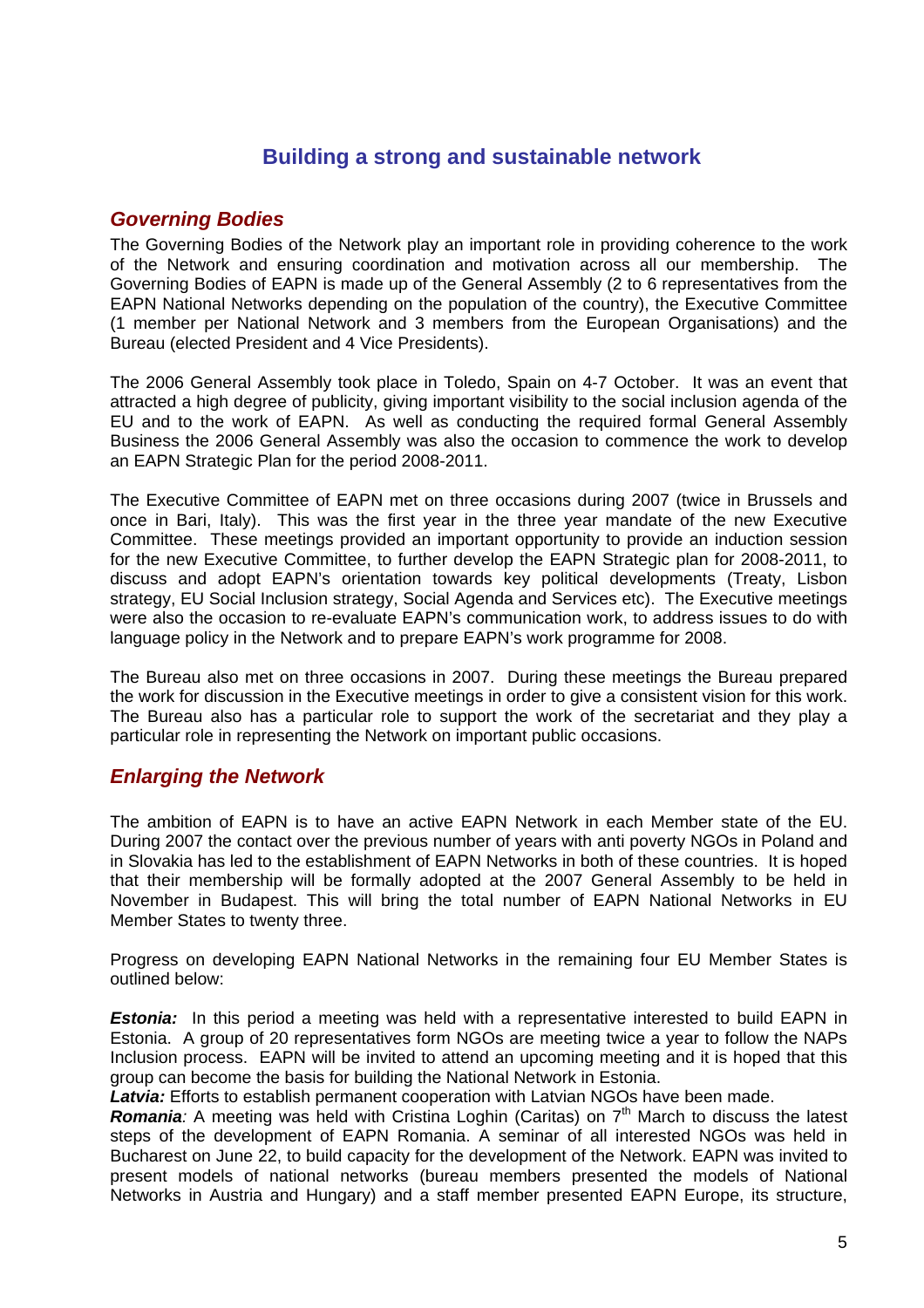aims and work. Participants agreed to formalize the establishment of the Romanian EAPN National Network in the autumn. EAPN Development Officer follows closely the developments, and stands by to support the initiative.

*Poland:* The Network has now been established and applied for membership at the March 2007 Executive meeting. The Executive Committee agreed to recommend this application to the General Assembly to be held in November 2007.

**Slovakia:** The Network has submitted an application to the September 2007 Executive meeting. The Executive Committee agreed to recommend this application to the General Assembly to be held in November 2007.

**Slovenia:** In this period contact was made with NGO representatives in Slovenia. They have been encouraged to have a meeting soon with the Slovenian NGOs that have had contact with EAPN Europe as well as NGOs active in anti poverty and social inclusion work in the country, and that EAPN would send representatives to such a meeting. EAPN encouraged Slovenian NGOs to identify 2-3 people to attend the 6<sup>th</sup> European meeting of People Experiencing Poverty. In light of the Slovenian Presidency of the EU in 2008 follow up of this contact is a priority for EAPN. A further meeting was held with NGOs active in the social field on the occasion of meeting the Minister for Social Affairs in preparation of the Slovenian Presidency and the  $7<sup>th</sup>$  European Meeting of People Experiencing Poverty. Those NGOs agreed to further their cooperation and EAPN stands follows this process closely.

In addition EAPN is interested to build membership in other European Countries (particularly but not exclusively from those countries who have indicated an interest to join the EU). To date EAPN has one such member, Norway. Contacts which are developing with such countries are outlined below:

*Turkey:* In this period the Turkish NGOs with which EAPN has been in contact have received funding through the EU Human Rights programme to support establishing an anti poverty Network. EAPN is a partner to this application.

*Iceland:* No contact in this period.

*Kosovo and Albania:* a meeting took place with Kosovar NGO representatives to discuss possibility of cooperation.

**South Eastern Europe:** EAPN is responding to requests for meetings with NGOs from this region. In the future a decision will be made regarding a more structured engagement with NGOs from this region and from the 'wider' European countries.

## *Biannual meeting with European Organisations*

In addition to National Networks, EAPN has in its membership 28 European Organisations concerned with the fight against poverty and social exclusion. These members are also invited to participate and to contribute to the work of EAPN's statutory and working groups. In addition two meetings a year are held with the representatives from the European Organisations in order to maximise their participation in the Network. As well as inputting into the work of EAPN these meetings allow for an information exchange on the work of these organisations.

## *Capacity Building*

The General Assembly of 2006 agreed to re think EAPN's work on capacity building and Network Development. In line with this decision it was agreed to re-establish a post of Development Officer in EAPN. This post was filled in May 2007 and since then work has begun to reinvigorate EAPN's capacity building work and to put in place a coherent and long term Network Development Strategy. An initial event to launch this work was held at the end of October with the aim to: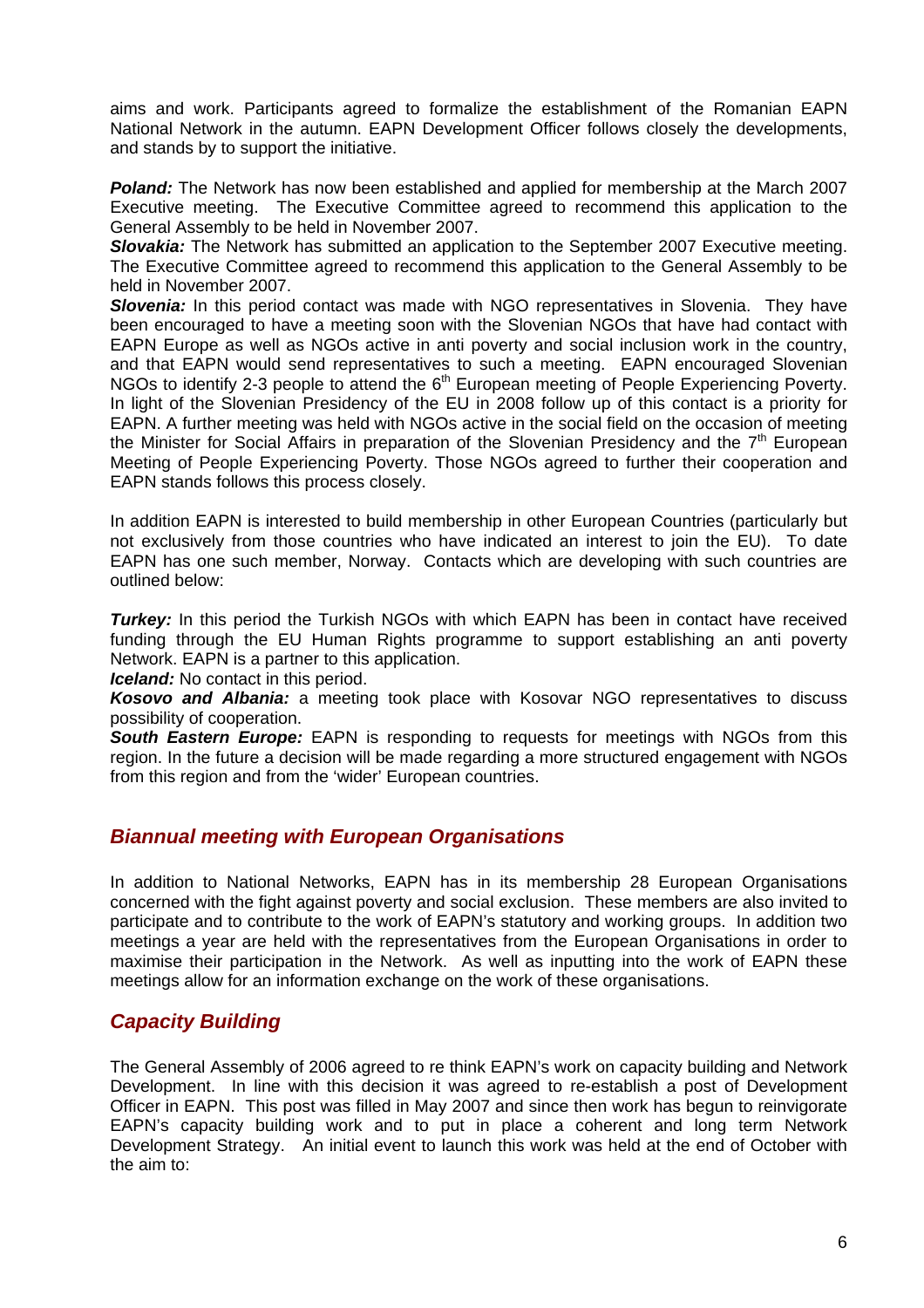1. Raise the issue of sustainability of National Networks through a thorough needs assessment process

2. Begin to build ownership of Network development among National Networks by introducing a framework and giving space for brainstorming and input.

It is also intended that this capacity building strategy will be integrated across all areas of EAPN's work and significant changes have been proposed for the 2008 EAPN work programme to recognise this shift.

**Basic Training:** In addition to putting in place a new capacity building and Network Development strategy, in 2007 EAPN provided one session of its basic training course. This training is designed for people who have started to engage with the work of the National Networks or the European Organisations and is designed to give an overview of EU policy making relevant to the fight against poverty and social exclusion. The training also provides an overview of the work of EAPN and provides assistance on how to access key information that is needed for this work. One such training session took place in the 2007 EAPN work programme and was held in June in Malta. 12 people took part in this training.

*Strategic Planning:* A strategic planning process that brings coherence to the work of EAPN at European level and to the work of its members, in particular the National Networks can be an important part of a capacity building strategy. This is why EAPN has invested time at its 2006 General Assembly to begin the process of developing this strategy. Further work took place during the Executive meetings in 2007. Time will also be allocated to follow up this work at the 2007 General Assembly where the Strategic Plan will be adopted and particular attention will be given to looking at the implications of the strategic plan for the work of the National Networks.

**Participation of People Experiencing Poverty in the Network:** The participation of people experiencing poverty is an important area for Network Development in EAPN. The European Meetings of people experiencing poverty provide an important catalysis for this work in EAPN. The 6<sup>th</sup> such meeting took place in 2007 under the programme of the German Presidency of the EU. EAPN wants to see that rather than these meeting been once off events that they are a high point in an ongoing process of developing the participation of people experiencing poverty in the National Networks and the members of the National Networks. EAPN is glad to report in this activities report that great strides were made in this direction in the last year with an increasing number of Networks having taken extra steps to build a more consistent participation of people experiencing poverty linked to the follow up of the fifth European meeting and the preparation of the sixth meeting. Hopefully these events at the National, regional or local level will further develop in the coming year and result in a stronger ownership of the EAPN Network by people who themselves experiencing poverty and social exclusion.

To assist to this development EAPN has a mainstream group on participation. The work of this group, which was reflected in an issue of the EAPN Newsletter on participation, is to ensure that there is a strong link between the outcomes of the European meetings and the further development of the EAPN Network.

**History of EAPN:** Having available the knowledge about the story of the Networks development can be an important part of laying the foundations for a good capacity development strategy. During 2007 EAPN continued to liaise with a researcher who is compiling a 'history' of EAPN. This work should come to fruition during 2008.

*Activity Reports from National Networks:* During 2007 activity reports were received from the following National Networks: Austria, Czech Republic, Denmark, France, Germany, Hungary, Ireland, Italy, Luxembourg and Portugal.

## *Human Resources and Financial Management*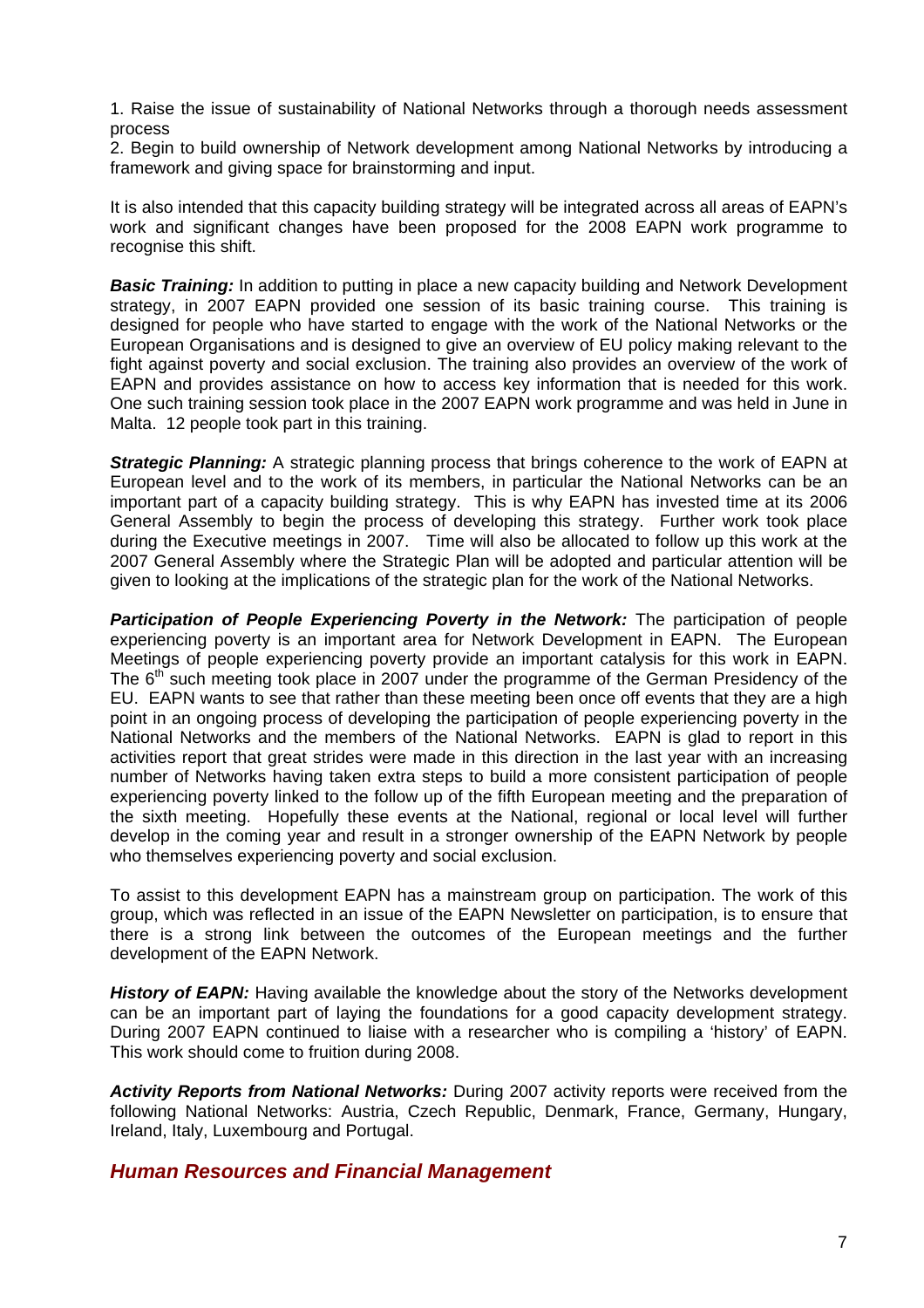#### **Human Resources:**

2007 was a time of great change in the secretariat of EAPN. Two long standing members of the secretariat team (Patrizia Brandelero, Policy Officer and Cynthia Nolmans, Office Manager) having both worked for more than seven years with EAPN left to take up new positions. This followed on the departure in late 2006 of our long standing Information Officer (Vincent Forrest) who also left to take up new positions. In addition two new posts were developed in the team, development officer and part time secretary. This presented a great challenge to EAPN to rebuild it's secretarial team.

Fortunately EAPN has been able to recruit highly skilled and experienced personnel to fill these key posts and despite these changes in staff team the new secretariat has managed in a short space of time to re build its secretarial team and despite this being a very busy period the quantity and quality of the work has been impressive. While we miss the experienced staff members who have left, the new team brings is own experience and is bringing new energy and ideas to the work of EAPN. The full list of the new secretarial team is provided in annex 1 of this report.

Also during this period we have moved office. EAPN is now be located in the same building as the Social Platform and a number of other social NGOs. As well as having better office space this move can facilitate better cooperation with some key social NGOs.

#### **Financial resources:**

The accounts and audits for 2006 have been successfully completed and the matching funds needed have been raised. The Bureau and the Executive Committee have continued to pay close attention to the implementation of the 2007 budget and all is in order. An application for Core Funding under the PROGRESS programme has been submitted for the period 2008-2010 and the results of this application should be known in November 2008. The decision of the Commission to progressively increase the percentage of matching funds that must be provided by EAPN places a constant challenge to our fund raising abilities and once again it raises the question of the future sustainable funding of the Network. The Bureau of EAPN are aware of this difficulty and are attempting to develop a strategy to respond to this challenge.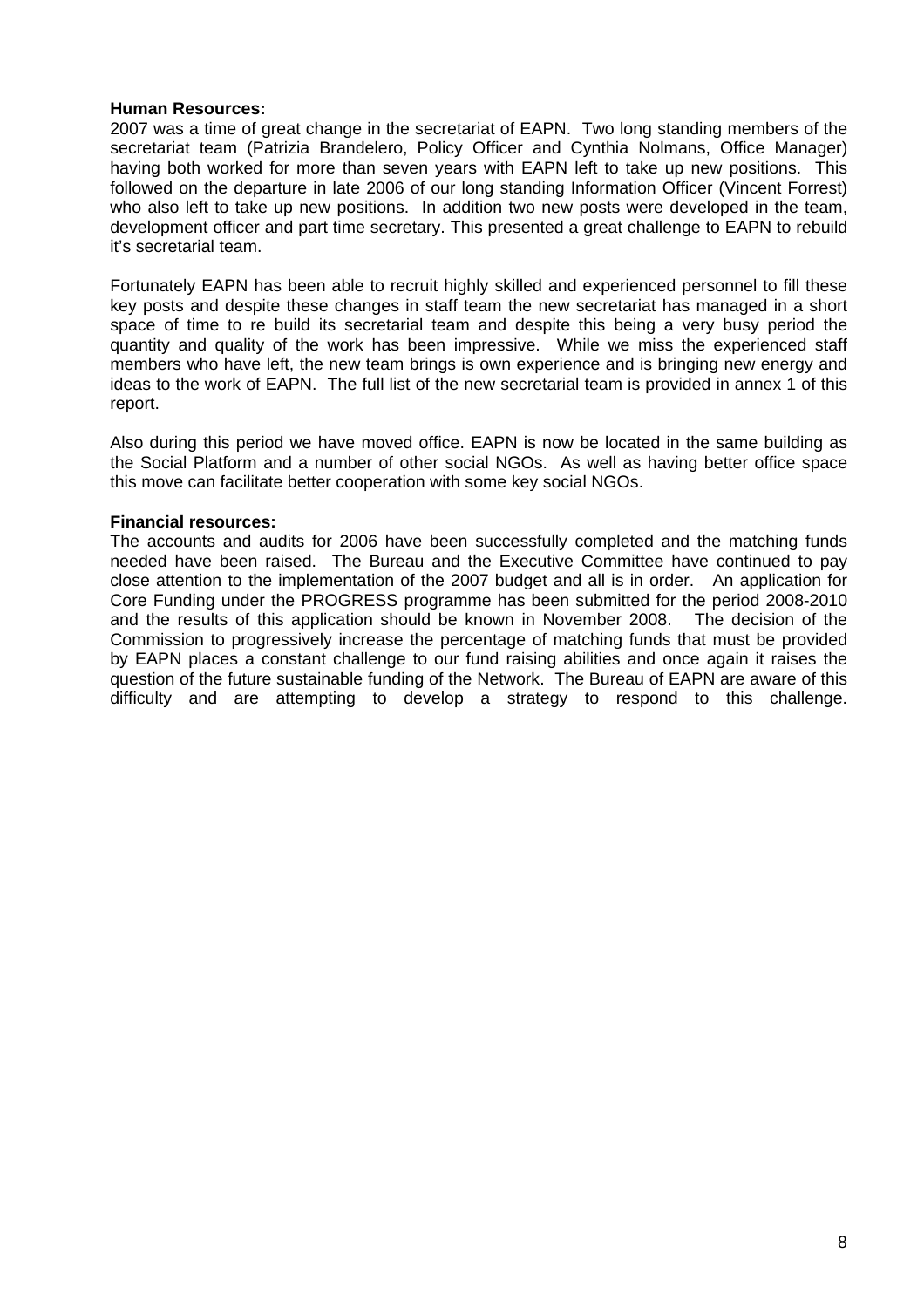## **For effective and inclusive policies and actions**

## *Lisbon Agenda*

#### **Response to the 2006 Implementation Reports/Annual Progress Report:**

In January, EAPN published the report of member's responses to the Implementation Reports on the National Reform Programmes of the revised Lisbon process (which analyses performance on macro/micro and employment policy). Key concerns were raised about the loss of visibility of poverty and social inclusion, the limited link with the social inclusion process (feeding in and feeding out to the OMC social protection and social inclusion), the slow progress on governance and participation, particularly for NGO stakeholders, the lack of focus on creating an inclusive labour market. This was followed by the EAPN Response to the Annual Progress Report and the Joint Employment Report in the beginning of February. This position paper highlighted that although some improvements were noticeable in the focus on inclusion in the Joint Employment Report the overall reading showed a disturbing lack of willingness to put poverty at the heart of EU policies and actions

#### **Coordinated approach to Lisbon:**

Although member states are only preparing an implementation report in 2007, prior to the new National Reform Programme in 2008, this year has proved crucial because of a possible revision of the Integrated Guidelines (macro, micro and employment) which underpin the strategy. EAPN has for the first time attempted to engage with the broader economic debate, highlighting the need for the EU to develop a coherent sustainable development vision, which balances the social with the economic and environmental concerns through a coordinated approach involving the Executive Committee, the Structural Funds Task Force, Review Group on Social Inclusion and Employment Task Force. Following the Spring Council, EAPN has been concerned to press for a strengthening of the social dimension, through its meetings with Commissioner: Vladimir Spidla, Jerome Vignon and with the Head of the Lisbon Strategy group in the Secretariat General: Gerrit De Graaf. In July EAPN finalised a position paper: Strengthening the social dimension in Lisbon which emphasized the need for the economy to service social cohesion and proposed specific amendments to the Integrated Guidelines as well as measures to strengthen the social dimension.

#### **National Reform Programmes:**

EAPN is continuing this coordinated approach between the various task forces in preparing a response to the Implementation Reports on the National Reform Programmes 2007, which analyses member states performance in delivering social inclusion priorities in the macro/micro and employment policy fields. A report will be finalized by the end of the year.

## *OMC Social Protection Social Inclusion:*

#### **EAPN working Groups on Social Inclusion***:*

The Steering Group met on the 10<sup>th</sup> of February and the 16<sup>th</sup> June, with a Review Group meetings held on the 11<sup>th</sup> and 12<sup>th</sup> of May in Brussels and the 28<sup>th</sup> and 29<sup>th</sup> of September in Seville. The main focus of the Steering Group's work was the detailed planning of the work programme for 2007. The group agreed follow-up lobbying actions around the Joint Report on Social Inclusion and Social Protection including letters to the Social Ministers, and to the Prime Ministers prior to the Spring Council. As 2007 is a light year in the NAP inclusion process, it was decided that the Review Group would focus on the agreed priorities: child poverty and active inclusion, but by developing an EAPN approach, whilst continuing to flag up EAPN concerns related to other priorities eg ethnic minorities and migrants, housing, health etc and by carrying out an evaluation of the achievements and key challenges in the OMC process. This work was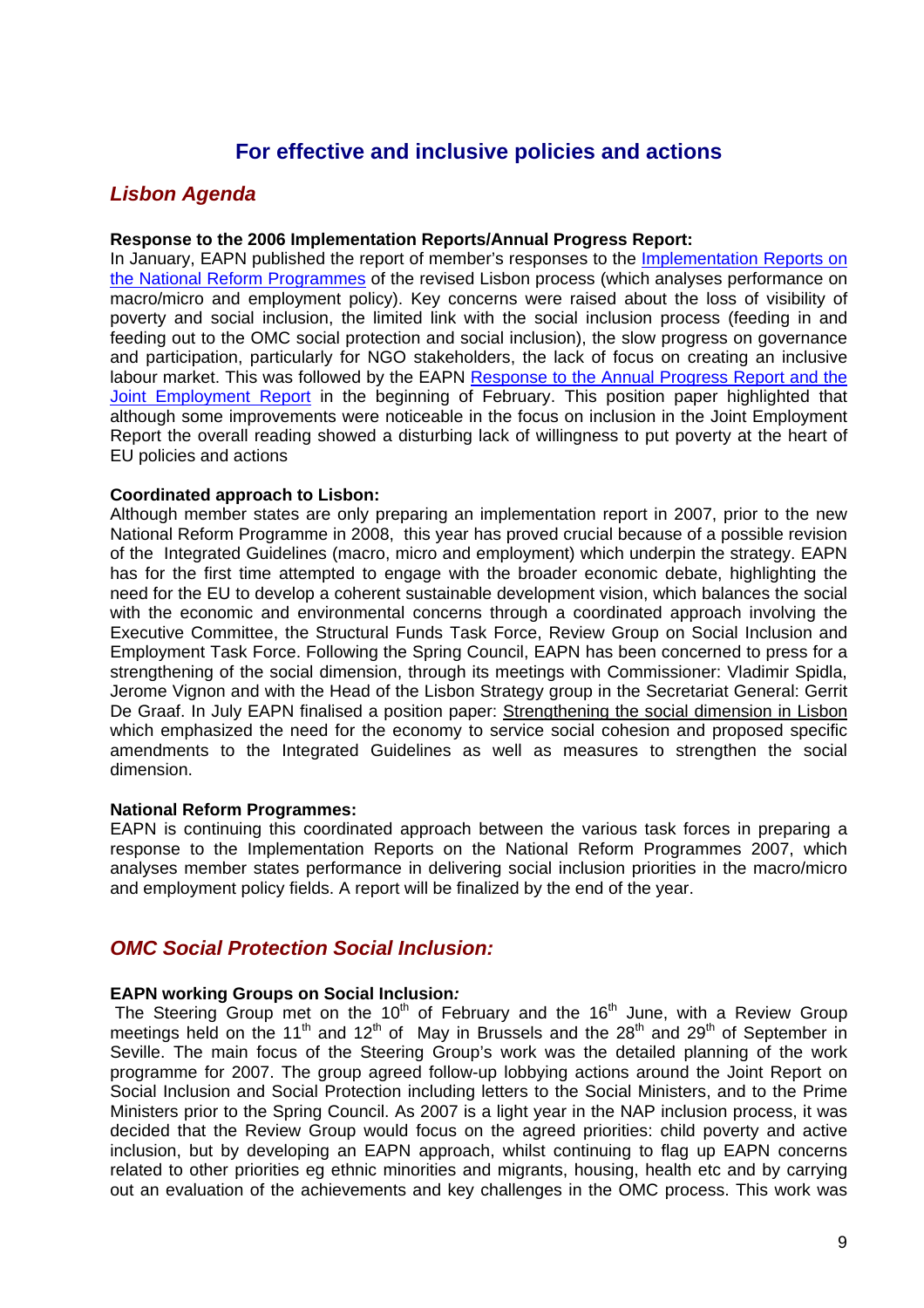finalised in a report: Light year: Hard Work!! which drew on the Review Group member's responses to a questionnaire. The report and key messages were presented to the Round Table in the Azores on the 16/17 October.

The Review Group worked on the light-year themes through participative mini-seminars on the topics of active inclusion and child poverty, involving Hugh Frazier, coordinator of the Independent Experts Group synthesis report and Jana Hainsworth, the Eurochild Chief Executive, and on Active Inclusion the Spanish SPC member. These discussions acted as a stimulus for the development of national seminars, which EAPN participated in on Child Poverty organized by the UK in July and in Spain on the  $27<sup>th</sup>$  September. The Review Group has also been pursuing its own agenda deepening its work on the definition and visibility of poverty and inequality. A fact sheet/explainer has been finalised. A key concern was also to support new members of the RG and promote a dynamic interchange both during and between the RG meetings. A training/induction session was organised as part of the Review Group meeting in May and mutual exchange and support promoted through participative sessions in the Review Group meeting in September. The Review Group members were also asked by the Commission's, Indicators Task Force to participate in testing criteria for the development of indicators on material deprivation, through the organisation of focus groups involving people experiencing poverty.

#### **Peer Review:**

EAPN has been invited to participate in two Peer Reviews: On the Structural Funds, Multiregional Operative Programme to Combat Discrimination (October, Spain) and the NAP Inclusion Social Forum (November, Ireland).

#### **Round Table on Poverty:**

The Round Table was held on the 16-17 October, in the Azores, and focussed on Minimum Social Standards: a Strategy for Protection and Empowerment with workshops on strengthening the social dimension in Lisbon, preparing 2010 as well as on active inclusion, gender, ethnic minorities, child poverty, extreme poverty...30 representatives from EAPN were invited from national networks as well as 6 people experiencing poverty, whilst EAPN provided 4 speakers and presented a statement and video from the  $6<sup>th</sup>$  European Meeting of People Experiencing Poverty as well as the EAPN 2007 Light Year report.

#### **Preparing for 2010:**

EAPN has been actively involved in the discussions with the Commission over 2010, and provided a detail response to the questionnaire circulated, as well as follow-up discussions with the Commission staff and members of the SPC. The EU we want campaign group has been responsible for coordinating this work, which has been discussed in the Review Group as well as other Task Forces.

## *Employment policies*

#### **EAPN Employment Task Force***:*

The Employment Task Force had three meetings during the year (in March, June and September). These meetings allowed:

- an exchange of expertise concerning developments in relation to employment in the different Members States form the point of view of the fight against poverty, as well as action and projects in relation to employment members are involved in (support to unemployed people, training, re-integration activities;
- the monitoring of EU processes in relation to employment and the planning of EAPN lobbying actions aiming at voicing the interests of people excluded in these policy developments
- the planning and shaping of EAPN initiatives in relation to employment.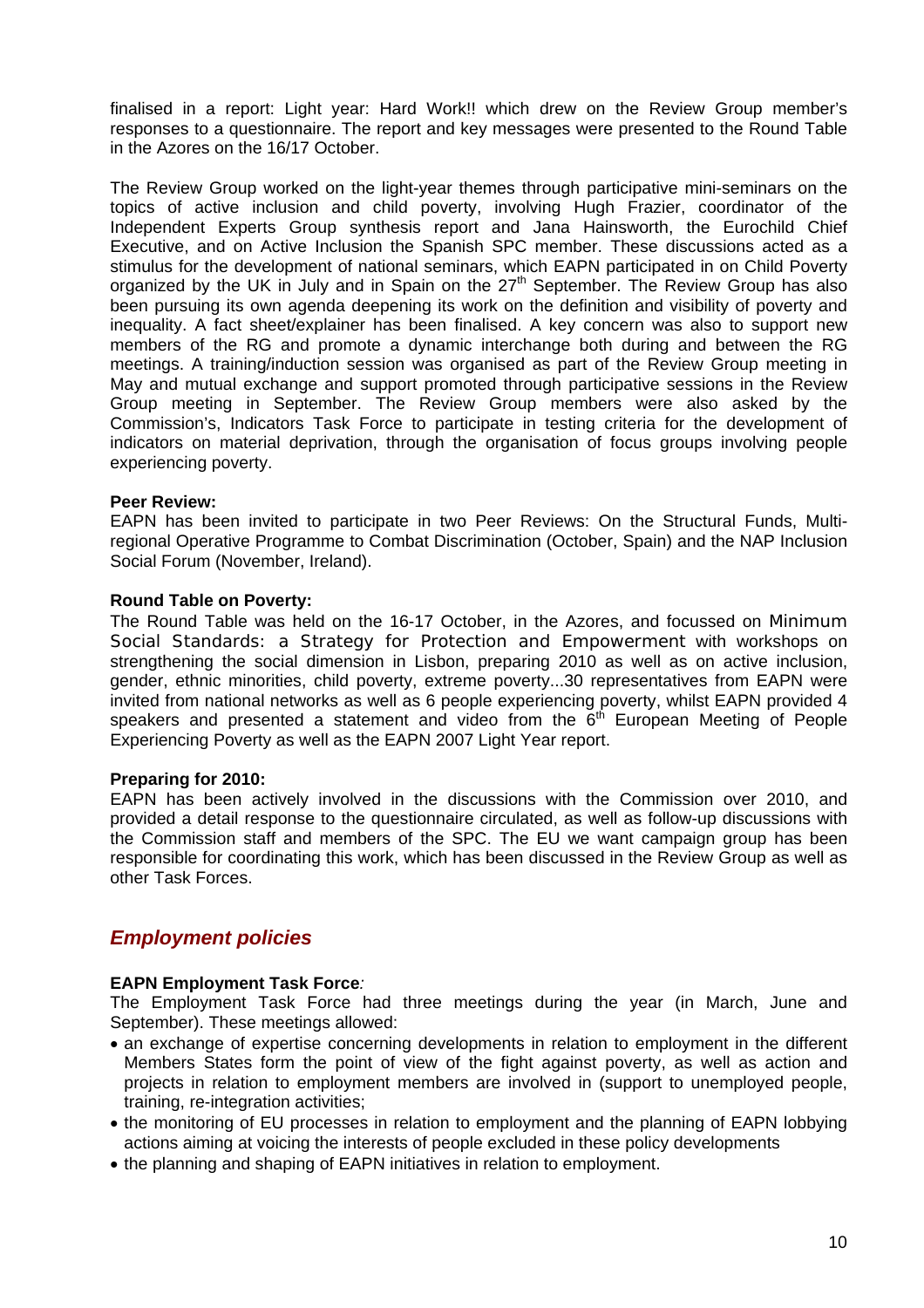Each of these meetings had their own specificities. During the first meeting an induction session was organised, in order to facilitate the integration of new members and the ownership of the renewed working organisation of EAPN, which proved very useful. The second meeting in June gathered the whole Task Force, including corresponding members who only meet once a year, and was more in the format of a seminar. It gave the opportunity for a discussion with Commission DG Employment representatives (Desk Officer for Germany and Policy Coordinator on Flexicurity). It gave also the opportunity for a discussion on how we do EAPN lobbying at different levels, and included also a discussion with representative of the European Platform of Social NGOs. The third meeting was more devoted to policy discussion and planning the work programme 2008. It identified as priorities the project of a video on 'good activation', the project of an awareness raising seminar on Employment National Action Plans, and the need to better integrate the issue of immigration in our work.

In addition, the Employment Task Force insured that all over the year EAPN is represented, either by EAPN staff of by members of the group, in relevant EU events in relation to employment, whether organized by the Commission, the EU Presidency, research bodies, or other actors. Notably Employment Task Force insured a good representation of EAPN in the 2007 Employment Week in Brussels.

The Task Force also gave input to the June issue of EAPN Network News focusing on Employment issues.

The main policy topics discussed by the Task Force during the year where:

**Labour Law modernization:** In response to the Commission green paper on the modernization of Labour Law (end 2006), EAPN issued a paper on 30 March, highlighting 12 key points.

*Flexicurity:* In response of Commission Communication "towards common principles on flexicurity" (June 2007), EAPN issued a position paper (*"The security we need can not be summarized by secured transitions between jobs).* We reiterated our position in an open letter EAPN disseminated on 2 October calling EU Ministers for Employment and Social Affairs to make flexicurity deliver the social cohesion citizen are expecting*.* EAPN position on flexicurity has been highlighted at various meetings, and also taken on board in Social Platform common positions.

*Active Inclusion:* The Employment Task Force has been following with great attention the developments related to the Commission consultation on *"On action at EU level to promote the*  active inclusion of the people furthest from the labour market". This consultation is proposing, under the concept of 'active inclusion', a policy mix bringing together 3 components within an integrated approach:

- 1. A link to the labour market trough job opportunities or vocational training
- 2. Income support at a level sufficient for a dignified life
- 3. Better access to services

The Employment Task Force will contribute to EAPN response to the second phase of this consultation (open till end February 2008). Obviously, they will insist that policy priorities should include developing concrete pathways to employment and social integration as well as developing employment supply, and a stand up against all types of attacks and stigmatisation of the unemployed within 'activation' policies.

**Social Economy:** The action plan drafted after the seminar organised by the Employment and Structural Task Forces in Malta in November 2006 was discussed by the Employment Task Force who decided as a first step to draft an EAPN position paper on Social Economy, wrapping our conclusions in a more political tone, stressing how Social economy can support Social Inclusion through work integration, and how consequently it should be supported, but also what we think the Social Economy should not be, pointing out some worrying national developments. This paper 'Social Economy as a tool for social inclusion' has been adopted and issued in September 2007. It will be then discussed informally with social economy actors (a first meeting with the European Standing Conference of Co-operatives, Mutual societies, Associations and Foundations (Cep-Cmaf) is planned for November.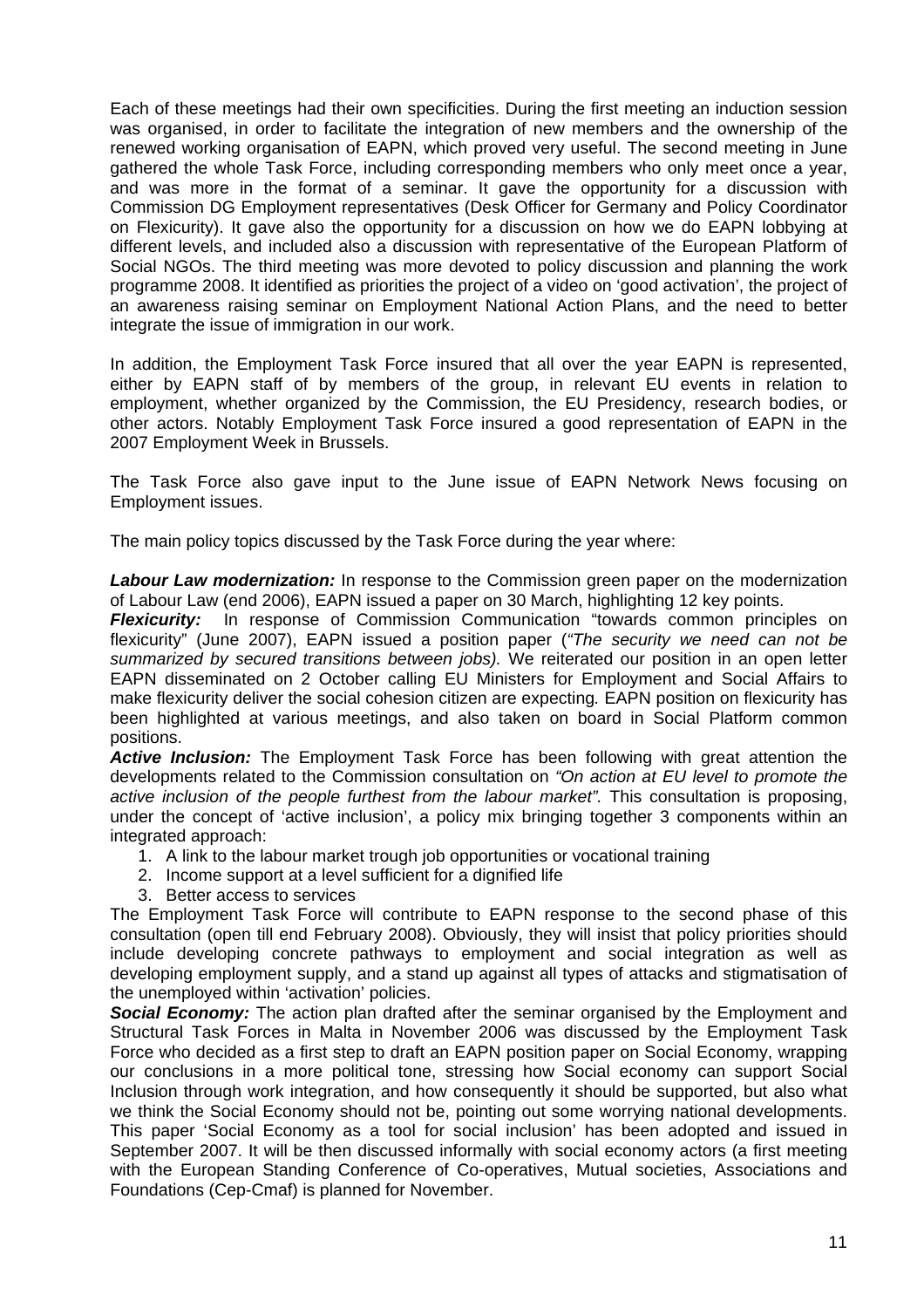*Lisbon and the European Employment Strategy:* Employment Task Force members have contributed to EAPN report on the 2006 Implementation reports on the National Reform Programme "Making Lisbon deliver for people experiencing poverty" by their comments on the Employment part of the Reports. Task Force Members will contribute to the review of their country 2007 Lisbon Implementation reports to be submitted by Member States on 15 October. Again their comments will be integrated into an EAPN report on the Lisbon strategy.

## *Structural Funds*

2007 was marked by debates around the adoption structural funds programming documents. Two meetings of the structural funds taskforce took place in March and September (in combination with a seminar on NGOs' access to structural funds).

#### **Lobbying and advocacy in relation to the negotiations process** –

Based on a questionnaire filled in by members, EAPN sent out in March an action calling on the Commission to play an active role in the negotiations, and ensure that key principles from the regulation are met, but also that Member States use fully the funds' potential in terms of fighting poverty. A press release was sent to main structural funds contacts. Meetings with EU institutions representatives included:

- Meeting with Commissioner Spidla and his cabinet (April)
- Meeting with a representative from DG Regio to discuss the negotiation process (during the March Taskforce)
- Meeting with the European Social Fund coordination unit (April)
- Meeting with responsible for relations with civil society within DG Region (October)
- Participation in ESF anniversary in Potsdam (June).

#### **Information and mutual learning**

Regular updates on the state of play of the programming period were circulated to members, and a specific issue of Network News on structural funds was prepared (to be published early 2008). Information briefings were developed on key topics (see below). Information on projects developed by other members was also circulated. During the September taskforce meeting, a specific workshop was held, with preparatory work from members, to better get to know the activities of other taskforce members in relation to structural funds. A new structural funds webpage was also developed, to be launched in November.

#### **Supporting EAPN members engaged with structural funds**

In April, a guidance note was produced as a complement to the structural funds manual. Other supporting documents were developed to support national networks' involvement and lobby activities in the process, in particular a compilation of quotations from the main background documents (such as the structural funds regulation) Member States have to follow in drafting NSRF and OPs and a list of contacts of European Commission desk officers dealing with specific countries.

#### **Ensuring a strong social inclusion dimension in new programming documents**

This dimension was integrated in most advocacy activities, and a specific session on social inclusion proofing of programming documents. Work was done on developing better links between the OMC on social inclusion, the Lisbon strategy and structural funds, which included input in EAPN activities linked to the OMC and the Lisbon strategy. A briefing was also developed on this issue.

#### **Strengthening partnership in structural funds**

The issue of partnership with civil society in governance and implementation of structural funds was at the heart of all lobbying/advocacy and capacity-building activities this year, with a specific focus on financial mechanisms in implementation and capacity-building for NGOs (through global grants and technical assistance). More specifically, EAPN representatives spoke in two workshops on partnership during the Open Days of Regions and Cities in October.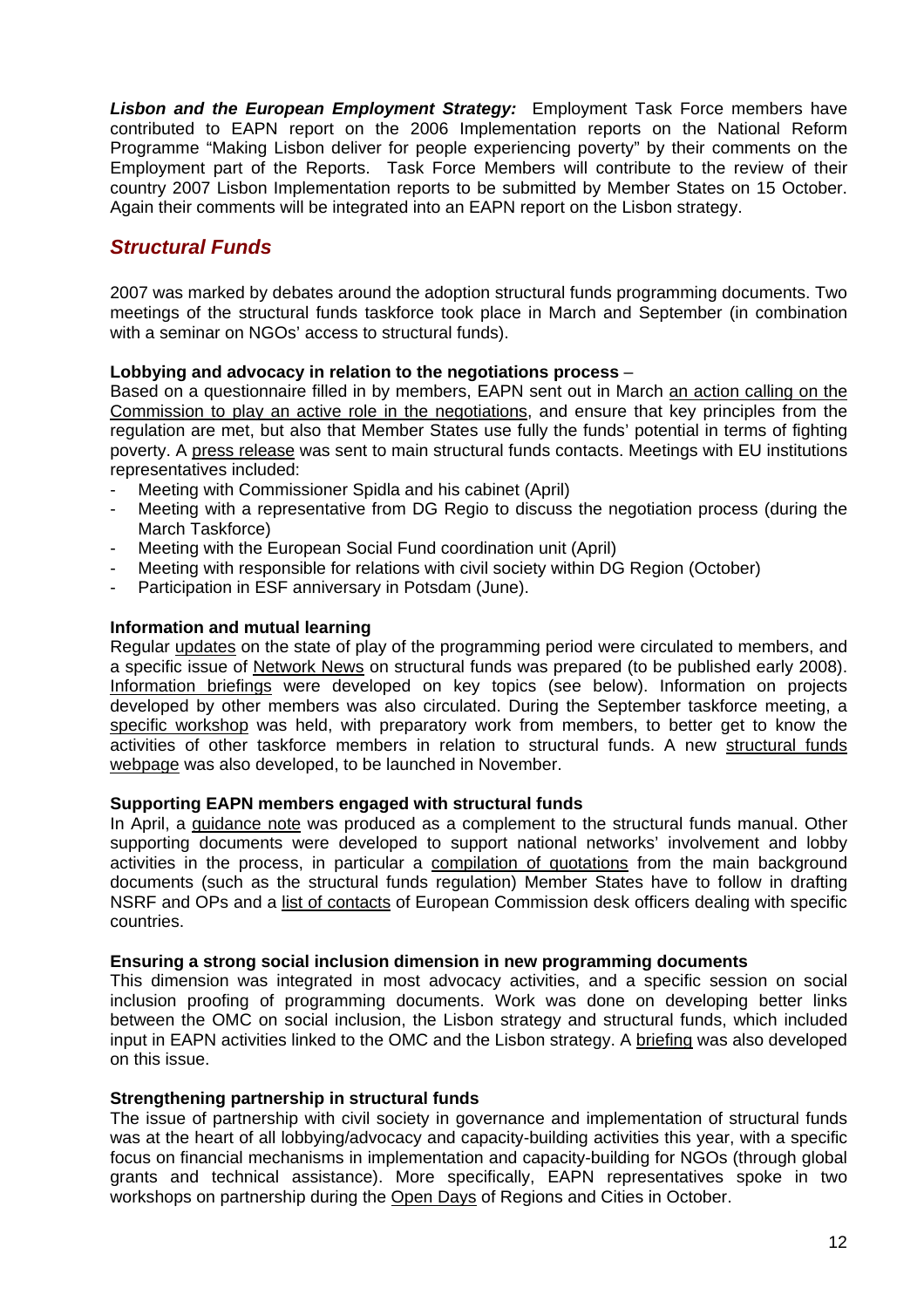#### **Building upon the EQUAL programme**

The follow up of the EQUAL programme and the mainstreaming of its principles (transnationality, partnership, innovation, focus on disadvantaged groups) is one key concerns for NGOs in the new programming period. It was included in all lobby activities and a briefing was developed on the future of the transnational dimension (including also in the URBACT and INTERREG programmes).

#### **Alliance-building**

EAPN met and cooperated with a number of networks involved in structural funds. This included interventions of CECODHAS and eurocities representatives during the March taskforce, as well as bilateral meetings with European Disability Forum, eurochild, ECAS, Friends of the Earth. EAPN also organised an NGO brainstorming meeting in October to discuss potential future cooperation.

#### **Development of a project on technical assistance**

EAPN has developed a proposal to establish a pan-European support unit of six for technical assistance which will work in clusters with NGOs in the Member States, to build their capacity of engaging with structural funds. The activities identified in the project include seminars, training on specific topics, cross-border and pan-European support. A meeting took place with the European Commission on 10 October to discuss the proposal. Foundations were also approached.

## *Other policy areas*

#### **Minimum Income Campaign**

*Background of this new project:* EAPN is convinced that adequate Minimum Income (MI) for a dignified life is essential to allow everyone participate fully in society and is the sound basis of which a society delivering quality of life is to be built. At the same time we witness a situation were the various systems in place still present huge weaknesses (level, accessibility…), and there is a lack of political willingness to move forward, as well as and negative image assorted to it. But there is currently a window of opportunity with the ongoing Commission consultation process re Active Inclusion.

In line with the decision of adopting a more campaigning approach, a new working group has been set up, with the mission of developing an EAPN campaign on Minimum Income. This group met up 3 times, and achieved to shape the format of a campaign for which the material is being developed by the Secretariat.

*Aims of the campaign:* In the short term, the campaign is expected to:

- $\triangleright$  Raise awareness within EAPN national members and wider circles of the importance of the issue and of the windows of opportunity opened at EU
- $\triangleright$  Mobilize around the issue a target audience (members of organisations in membership of EAPN and people in contact with these organisations (social workers, local authorities, public concerned by the issue, civil society organisations..), which is expected to relay the campaign towards key political decision makers
- $\triangleright$  Have an impact on the second stage of the Active Inclusion EU consultation: have MS respond favourably to the Commission initiative (open letter)

#### *In the medium term, the aim is that the campaign will be to:*

- $\triangleright$  Impact on Active Inclusion process: satisfying follow up of the consultation
- ¾ Build sustainable EAPN message
- $\triangleright$  Raise profile of EAPN EU and National Networks as campaigning organisations

*Format of the campaign* The campaign will be made of: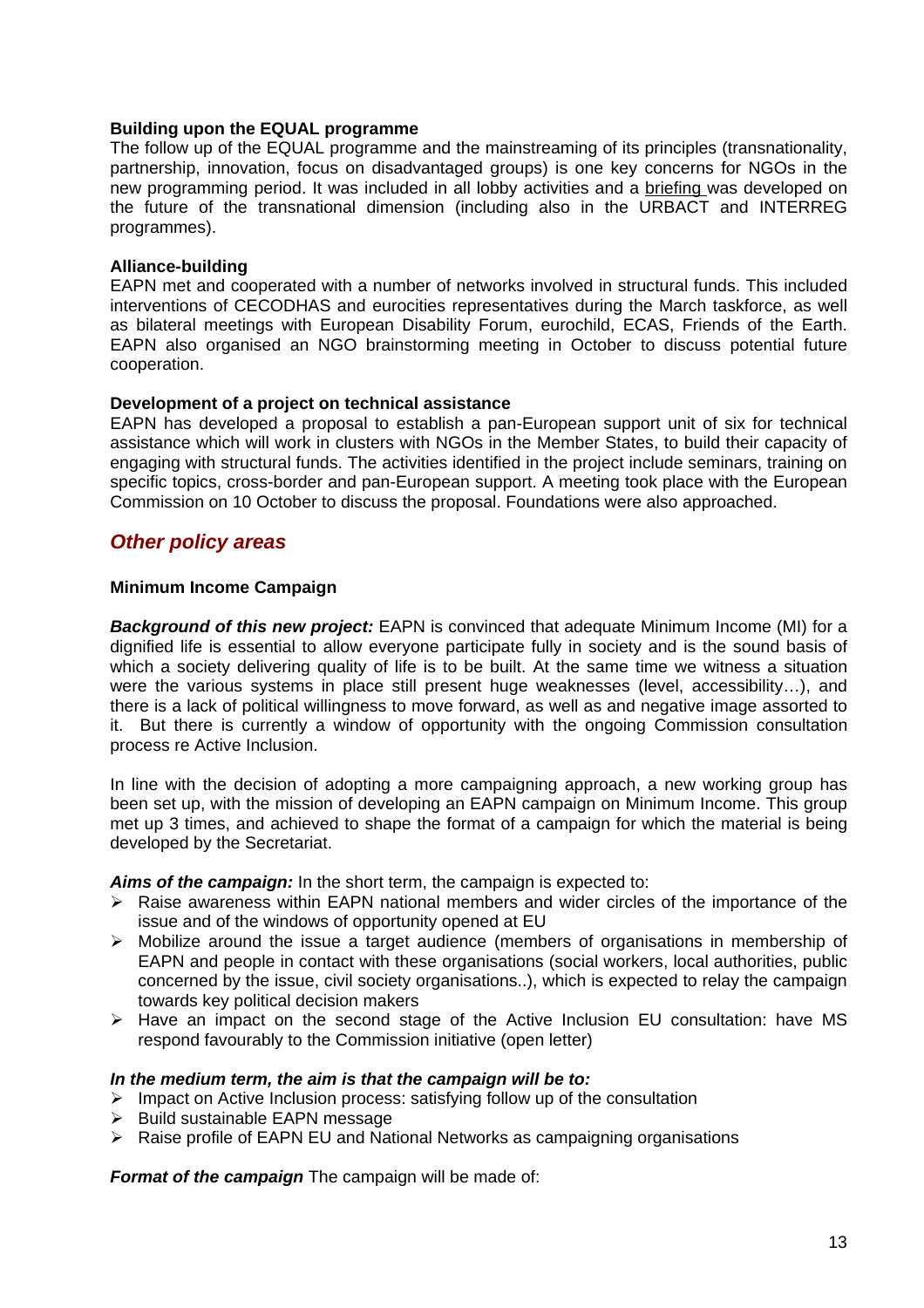- $\triangleright$  A simple and direct message (Adequate MI as a right to decent life for all, and a beneficial for all society) plus detailed back ground information.
- $\triangleright$  It will be launched at the end of the year and its first phase will last 2/3 months, aiming at mobilizing around the second stage of the consultation on Active Inclusion.

#### **The EU We Want:**

The newly established campaign group on the EU We Want met three times during the Year (February, May and October). The group decided to try to develop a short set of clear demands that represent the EU We Want. The 2010 EU Year against Poverty will give a focus to the work of the group and we discussed what we want from this year, the production of a tool kit to help our members get the most of this year. The group organised a seminar on "putting poverty back on top of the EU agenda", which took place on 13-14 September, which aimed to build a strong alliance for a new momentum for the fight against poverty and to try to ensure a successful EU Year against. A roadmap was also developed for the campaign, which will start its operational phase in 2008.

#### **Services:**

EAPN has developed a new small adhoc Services Group Meeting which has met three times (In February, May and November). The group established terms of reference and developed a draft work programme. The group aimed to try to act as a resource for the networks helping them to understand and engage with the complex area of the Services Directive, Services of General Interest and Social Services, as well as supporting lobbying action on key areas. The discussions in the group have highlighted the strong differences of opinions across the different national networks, and underlined the difficulties of arriving at a clear-cut consensus on the issues of SGI and SSGI.

The group has drafted an explanatory statement on the implications of the Services Directive and has actively participated in the Social Platform's campaign and actions on Social Services of General Interest and Services as well as moving forwards on an EAPN position. EAPN has sent a letter of support to ETUC/EPSU and actively supported their campaign and petition in defence of public services and in support of a framework directive on services of general interest. Members have participated actively in a serious of national and EU events including the Commission's Seminar on SSGI in June, in the First Forum on Social Services of General Interest in Lisbon in September and in the Green Parties Seminar on Social and Health Services in the Parliament, as a key speaker on user perspectives and participation. The group has helped EAPN start to actively engage in the SGI debate particularly related to network services – Energy and has contributed a joint proposal with EPSU for amendments to the Parliamentary own opinion on the Energy Directive related to fuel poverty and the need to increase stakeholder involvement in the regulation of the services. EAPN also spoke at the hearing in the EESC on the horizontal evaluation of SGI, highlighting concerns about the lack of focus and participation of low-income users and the impact of privatisation and liberalisation of SGI. EAPN responded to the Commission's consultation on the proposal for a Charter on Energy Consumer's Rights in September, highlighting these concerns.

EAPN has also participated actively in the Social Platform work on services.

#### **Social Agenda - Social Reality Stocktaking:**

A new element has been the publishing of a new social reality report from Barroso's Bureau of Economic Policy Advisors, which is subject to a consultation process. The consultation is open until the 31<sup>st</sup> December, and EAPN has drafted a contribution to this consultation, focusing on the state of plat of poverty in the EU and the consequences in terms of new EU social agenda.

#### **Constitution/Plan D:**

On 25<sup>th</sup> March 2007, the European Union celebrated its  $50<sup>th</sup>$  anniversary. EAPN has developed a toolkit to support national networks' engagement with the process, providing practical information,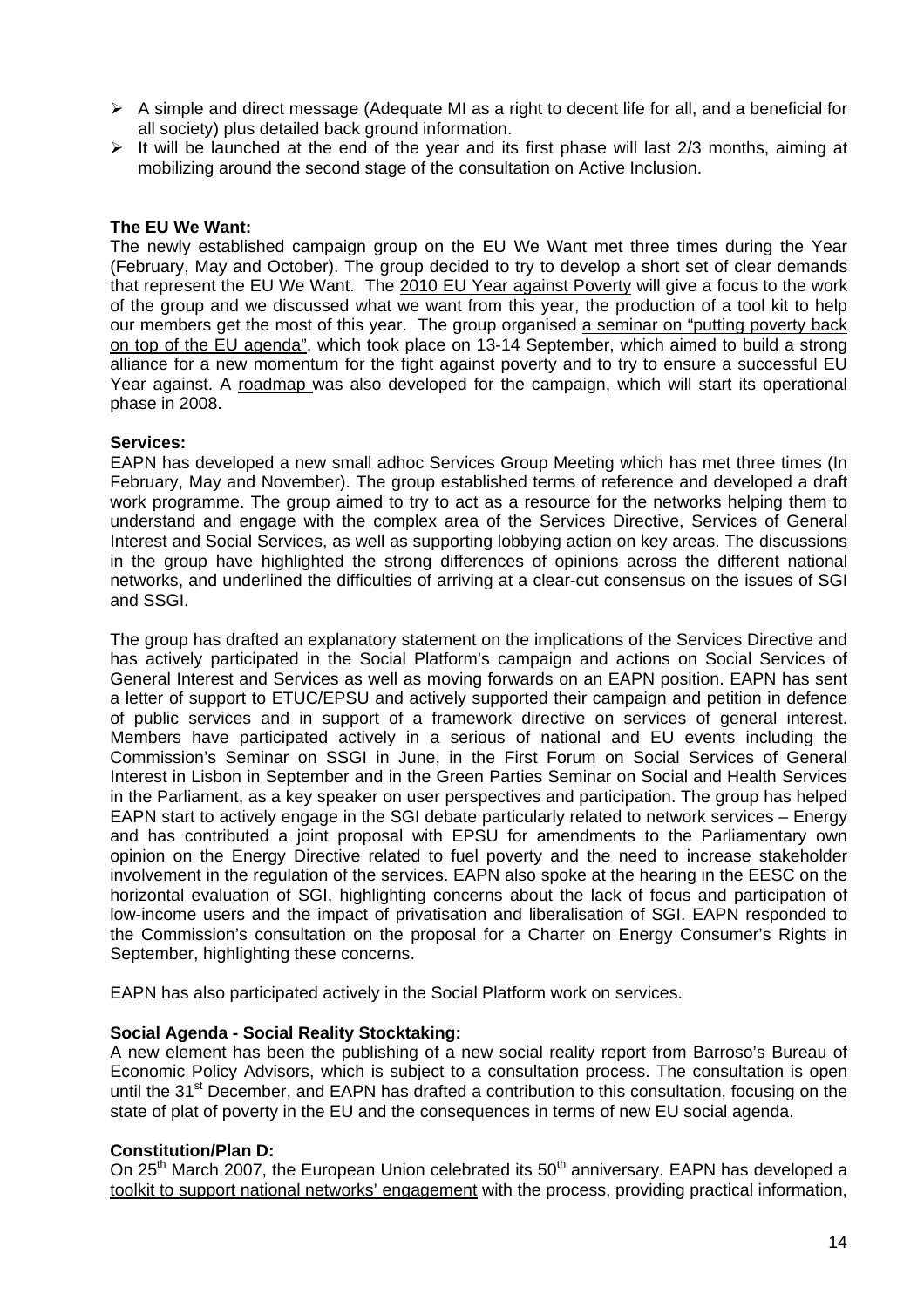possible arguments and links to key documents. A briefing was developed on the state of play of the constitutional process, setting out possible actions for EAPN. It should serve as a background to the next EXCO debate. EAPN sent a letter to Heads of State and Government, ahead of the June Council, calling on them to safeguard steps towards a more social EU and more participatory democracy, keep the Charter of Fundamental Rights in, consider the idea of a social protocol. Following the publication of the IGC mandate, EAPN sent a press release welcoming the balancing between social and free market objectives and other positive elements concerning Social Europe, but calling on EU political leaders to secure social policy's rightful place at the top of the EU agenda in the upcoming IGC negotiations.

#### **Transparency – Representativity of NGOs:**

EAPN inputted in the activities of the Social Platform and the Civil Society Contact Group and circulated information provided by the groups to its members. This included in particular the follow-up of the transparency initiative through the publication of a Commission communication in March 2007.

#### **Sustainable Development Strategy**:

EAPN continues to follow the EU Sustainable Development Strategy. Member State reports under the strategy were to be submitted for September 2007. EAPN will make an assessment of the extent to which the member state reports picked up on the social inclusion part of the strategy (which is based on the OMC on social protection and social inclusion).

## *Mainstreaming the fight against discrimination in EAPN's work*

#### *Gender Mainstreaming/Ethnicity, Immigration, Racism and Poverty*

The mainstreaming group met in January, April and September. The secretariat took part in the ENAR European organisations coordination meeting on 26 February, 8 May and 11<sup>th</sup> September. EAPN provided input into ENAR activities, in particular its seminar on social integration on 1<sup>st</sup> March (two ENAR speakers) and its ad hoc expert group on social and economic inclusion (15-16 March, two speakers), training on the NAPS (26-27 October). The migration paper was finalised and should be adopted by the November EXCO. The Secretariat took part in a training on diversity on 17 September. A work plan on mainstreaming diversity was developed. EAPN inputted in the Social Platform's contribution on the future EU anti-discrimination initiative and on the Fundamental Rights agency.

## *Projects contributing to Inclusive Policies and actions*

The projects below are projects in which EAPN participated. They are all funded from separate budgets to the EAPN core funding budget received through the Social Exclusion Programme for our 2007 work programme.

*Mainstreaming Social Inclusion:* This project reaches its end with the presentation of the findings from the research done on measuring the extent of mainstreaming of social inclusion in the partner countries at a conference in Brussels on 21 March. The materials form this project are available on www.msieurope.eu

*Transnational project on Observatories:* This project will be finalised at a meeting in November 2007 where a guide on local observatories will be launched.

*The EU and Social Standards:* This project concluded in the summer of 2007. The final Report of the project was presented at the Round Table in the Azores. The report is available on the EAPN web site.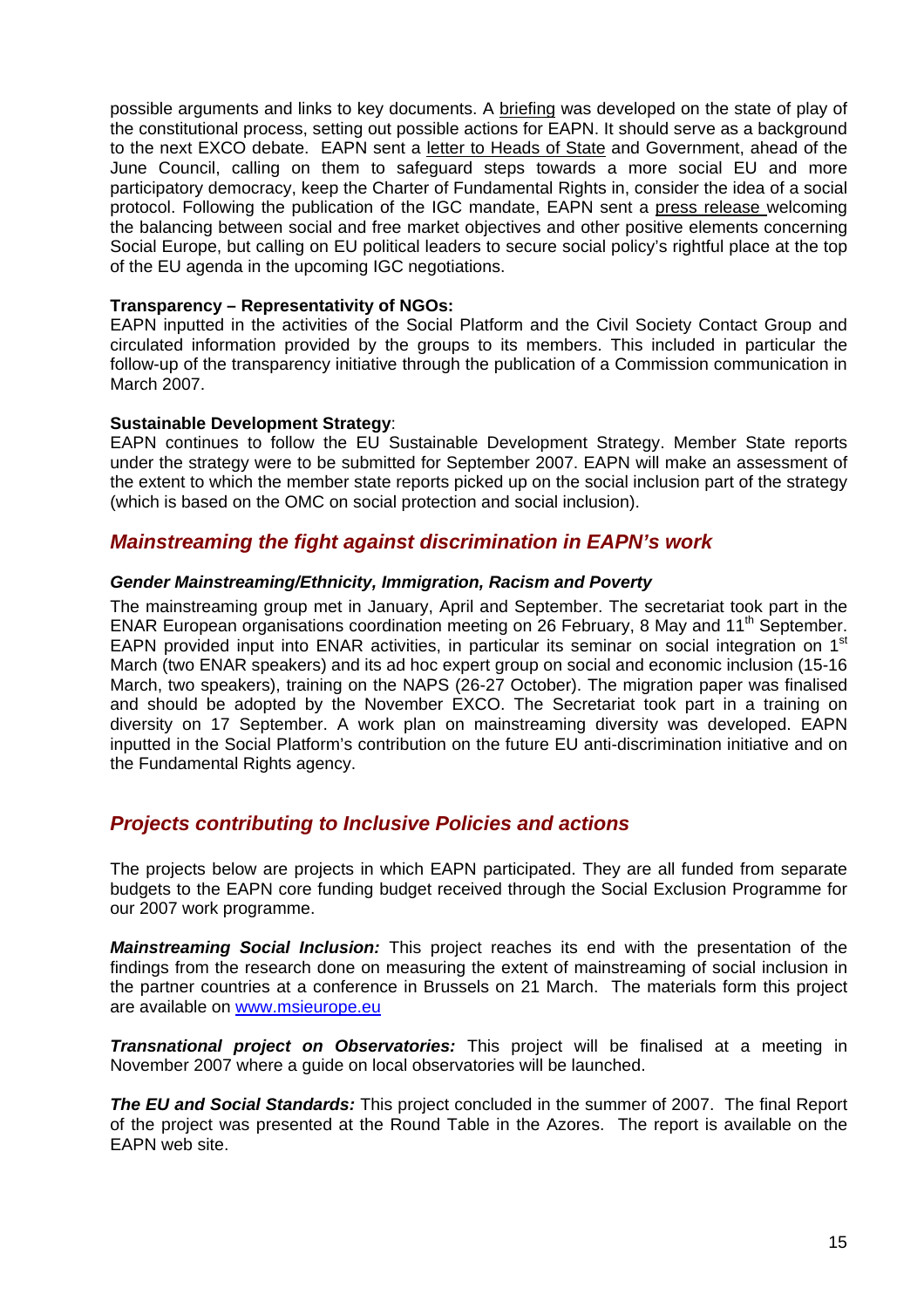## **Mobilising the society in favour of policies to fight against poverty and social exclusion**

## *Information and Media Work*

During this period EAPN continued to be active through press release and publications to try to make the fight against poverty in the EU more visible.

### **Publications**

#### **Network News**

 The November/December 2006 issue of Network News focused on child poverty in Europe. It also highlighted the German EAPN network, German holding the Presidency of the EU in the first semester of 2007.

 The January/March issue of Network News focused on poverty in the EU agenda. It also highlighted the Bulgarian EAPN network, Bulgaria having joined the EU in January 2007.

 The April/June issue of Network News focused on the EU labour markets. It also highlighted the Portuguese EAPN network, Portugal holding the Presidency of the EU in the second semester of 2007

 The July/September issue of Network News focused on the participation of people experiencing poverty. It also highlighted the Hungarian EAPN network, the Hungarian network hosting the 2007 EAPN General Assembly in November.

 Network News was printed in English and French only, and a PDF version is made available in six other languages (German, Spanish, Italian, Dutch, Danish and Hungarian). Network News will also be available in Greek soon.

#### **EAPN-Flash**

Fifteen issues of the EAPN Flash were issued from December 2006 to October 2007

#### **EAPN Policy Brief**

An issue of the EAPN Policy briefing was issued every two months from December 2006 to October 2007 and was made available online in the extranet section of the EAPN website.

#### **Reference materials**

#### Press releases:

There were **12 press releases** issued between December 2006 and October 2007:

- EAPN deeply concerned at the disappearance of a clear focus on the eradication of poverty in the EU (released in December 2006 following a meeting between social NGOs, Commission officials and the EU Social Protection Committee)
- Put Poverty and Social Exclusion back at the heart of Lisbon! (released in January on the eve of the EU's Employment Committee meeting due to prepare input to the EU Spring Council)
- EAPN calls on the Council to step up a gear in the fight against poverty (released in February on the eve of the Employment, Social Policy, Health and Consumer Affairs Council)
- Cause for serious concern for the poorest in Europe: EAPN responds to the conclusions of the EPSCO Council (issued in February in response to the EPSCO Council's conclusions)
- European Summit conclusions raise expectations for the fight against poverty! (Published in March in response to the European Spring Council's conclusions)
- EAPN calls on the Commission to ensure that social inclusion is given rightful place in the new Structural Funds round (issued in April at a crucial time when the European Commission had embarked on a process of scrutinising Member States' National Strategic Reference Frameworks and Operational Programmes for 2007-2013)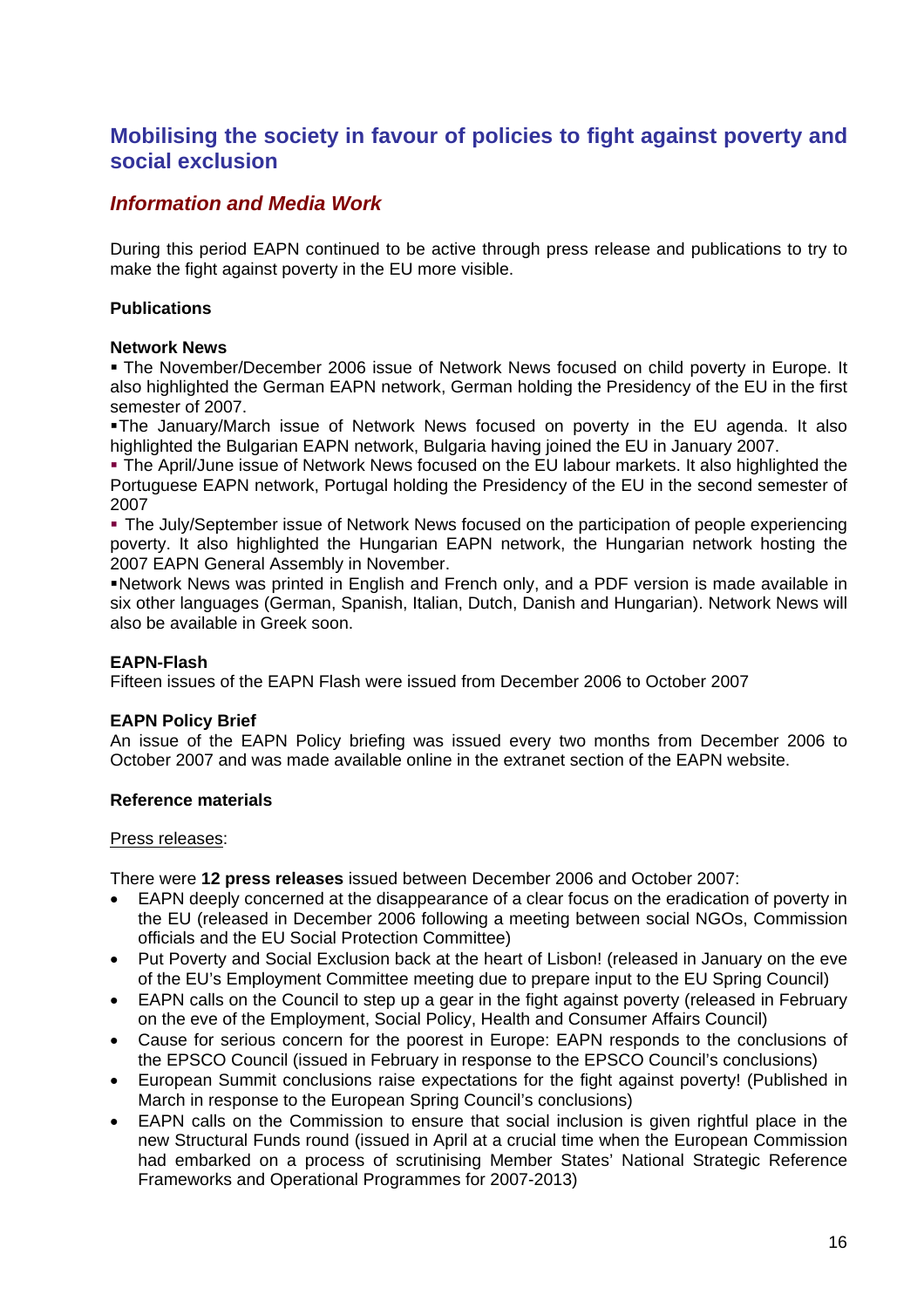- Where to now on Social Services? Will the Commission take up the torch? (issued in June to welcome the initiative taken by the Collective SSIG FR in organizing the seminar held in Brussels on 5th June to discuss ways of moving forward in the debate on Social and Health Services of General Interest)
- European Summit: A Social Europe…but not quite yet! (released in June right after the agreement reached on 23 June by the European Council on the Intergovernmental Conference (IGC) mandate which will provide the basis and framework for the drawing up of the new "Reform Treaty")
- Informal EPSCO Council EAPN calls on EU Social Ministers to strengthen the social dimension of the Lisbon strategy (released in July ahead of the Employment, Social Policy, Health and Consumer Affairs Council due to take place in Portugal on 5-7 July)
- "The security we need cannot be summarised by secured transitions between jobs!" (issued in July following the EAPN's response to the Commission Communication on Flexicurity)
- EAPN calls on EU Employment Ministers to make "flexicurity" deliver the social cohesion citizens are expecting (issued in October at a time when the common principles on Flexicurity to be adopted by the Council on Employment, Social Policy, Health and Consumer Affairs in December are being elaborated)
- EAPN marks the International Day for the Eradication of Poverty (released in October on the occasion of the Internation Day for the Eradication of Poverty)

### Position papers:

There were **six new position papers** put on the EAPN website between December 2006 and October 2007:

• EAPN RESPONSE to the Green Paper "Modernizing labour law to meet the challenges of the 21st century" [11/04/2007]

In its response to the Commission's Green Paper on Labour Law, EAPN states that there is a need for Labour Law to adapt in order to play its protective function regarding the development of precarity and to contribute to an inclusive labour market.

• EAPN's contribution to the Commission's questionnaire on the 2010 European Year for fighting exclusion and poverty [01/06/2007]

EAPN and its members just released their contribution to the questionnaire sent by the European Commission on the 2010 EU year against poverty

• EAPN POSITION PAPER: Strengthening the social dimension of the Lisbon Strategy - the EAPN's response to the Lisbon integrated Guidelines [3/7/2007]

This document gathers the EAPN proposal for strengthening the social dimensions of Lisbon in the context of the discussion on the revision of the Integrated Guidelines for the Lisbon Strategy

• EAPN POSITION PAPER: The security we need cannot be summarised by secured transitions between jobs! [11/07/2007]

In its response to the Commission Communication "Towards common principles of Flexicurity: more and better jobs through flexibility and security", EAPN warns: "The security we need cannot be summarised by secured transitions between jobs! It requires high levels of social protection, quality employment and respect of fundamental rights."

• EAPN POSITION PAPER: Social economy as a positive force for employment and social inclusion [25/09/2007]

This position paper explains what social economy is for EAPN. It also lists 'good activation' criteria for Social enterprises promoted by EAPN and presents recommendations for more visibility and a more efficient support to 'Inclusive social economy'.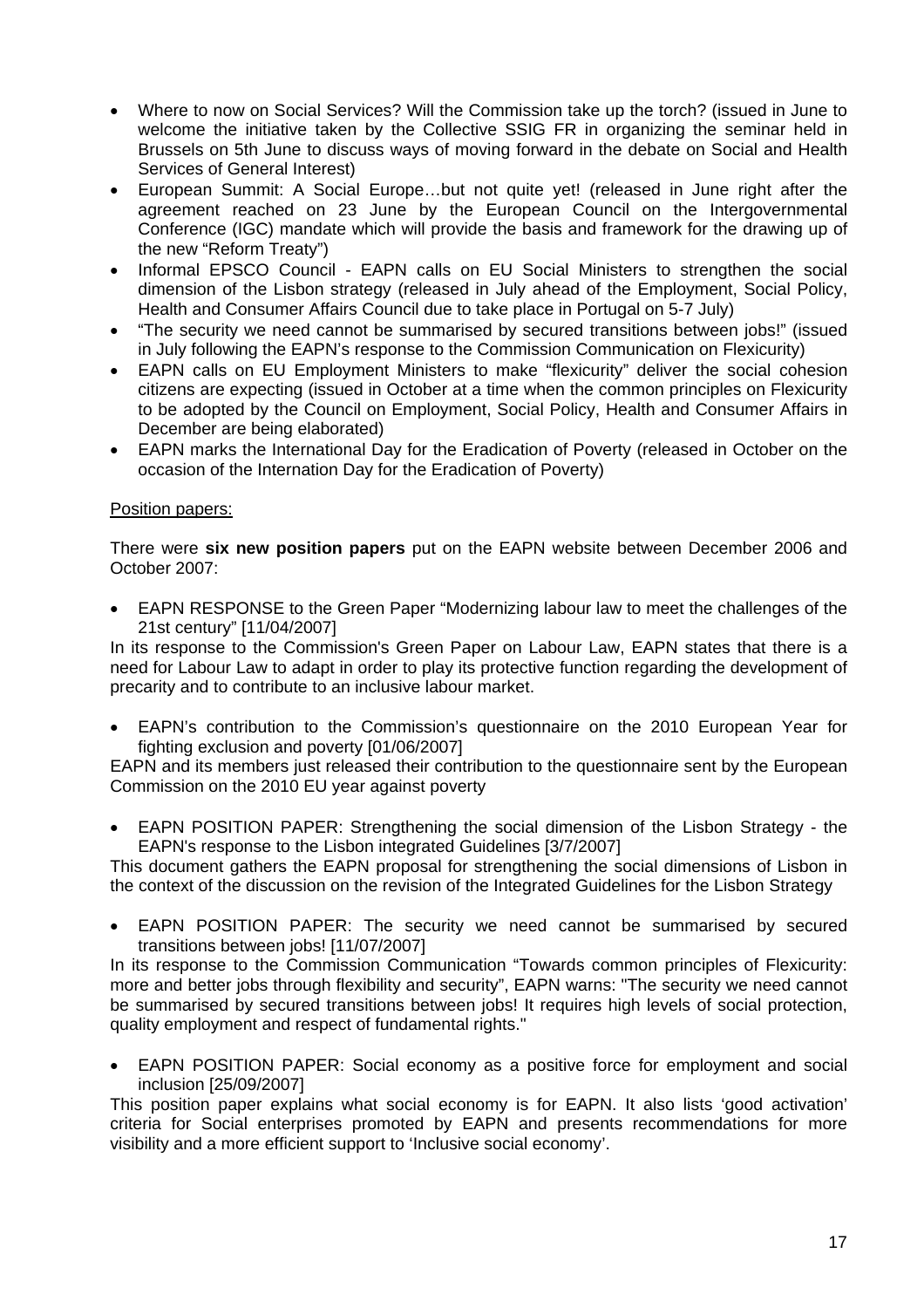• EAPN Response to the Communication from the European Commission "Towards a European Charter on the Rights of Energy Consumers" [03/10/2007]

This document sets out the EAPN's response to the Communication highlighting possible elements for a future Charter on the Rights of Energy Consumers that the European Commission published following the opening up of Europe's gas and electricity markets to competition on the 1st July.

#### Letters to Decision makers

There were **four letters sent to decision makers** put on the EAPN website between December 2006 and October 2007:

- EAPN letter to EU Prime Ministers and Heads of State ahead of the 2007 European Spring Council [5/3/2007]
- EAPN's letter to the EU Heads of State and Government ahead of the June European Council [01/06/2007]
- EAPN's letter to the EU Ministers of Employment and Social Affairs ahead of the July EPSCO informal Council [3/7/2007]
- EAPN's letter to the EU Ministers of Employment and Social Affairs on the Flexicurity common principles [02/10/2007]

#### Books - Reports:

The following reports, etc. were put on the EAPN website between December 2006 and October 2007:

• EAPN REPORT: The 2006-8 National strategy reports on social protection and social inclusion: What do they deliver for people in poverty? [15/12/2006]

This report presents EAPN's impressions of the impact of the streamlined process on the fight against poverty. The central focus of this report is on the NAPs/incl integrated in the National Reports.

• EAPN REPORT: Making Lisbon deliver for people experiencing poverty: EAPN response to 2006 Implementation Reports on the National Reform Programs [09/01/2007]

This reports sets out the findings and key messages that have been drawn from an analysis made by the EAPN national and European member's of the 2006 Implementation reports on the National Reform Programs.

- EAPN's report of the Malta roundtable discussion on the Structural Funds [23/01/2007]
- EAPN REPORT: EAPN response to the Annual Progress Report and the Draft Joint Employment Report [02/02/2007]

In this paper EAPN provides a brief assessment of how far the new Annual Progress Report and the Draft Joint Employment Report have acted on its concerns. By doing a joint reading of these two reports EAPN wants also to check the consistency between the Employment focused orientations and the general Lisbon political framework they are embedded in.

• EAPN's report on "Social economy as a tool for inclusion" [5/3/2007]

This report on "Social economy as a tool for inclusion" is based on a seminar the Employment and Structural Funds Task Forces of EAPN held on 3 November 2006 in Malta.

• EAPN TOOL KIT: Engaging in the Lisbon National Reform Programmes 2007 [25/09/2007] This tool kit is designed to help national networks engage with the National Reform Programme (2006-8) of the revised Lisbon Strategy and provides specific information on the 2007 Implementation Report. It primarily focuses on the Employment guidelines but makes reference to the macro and micro elements.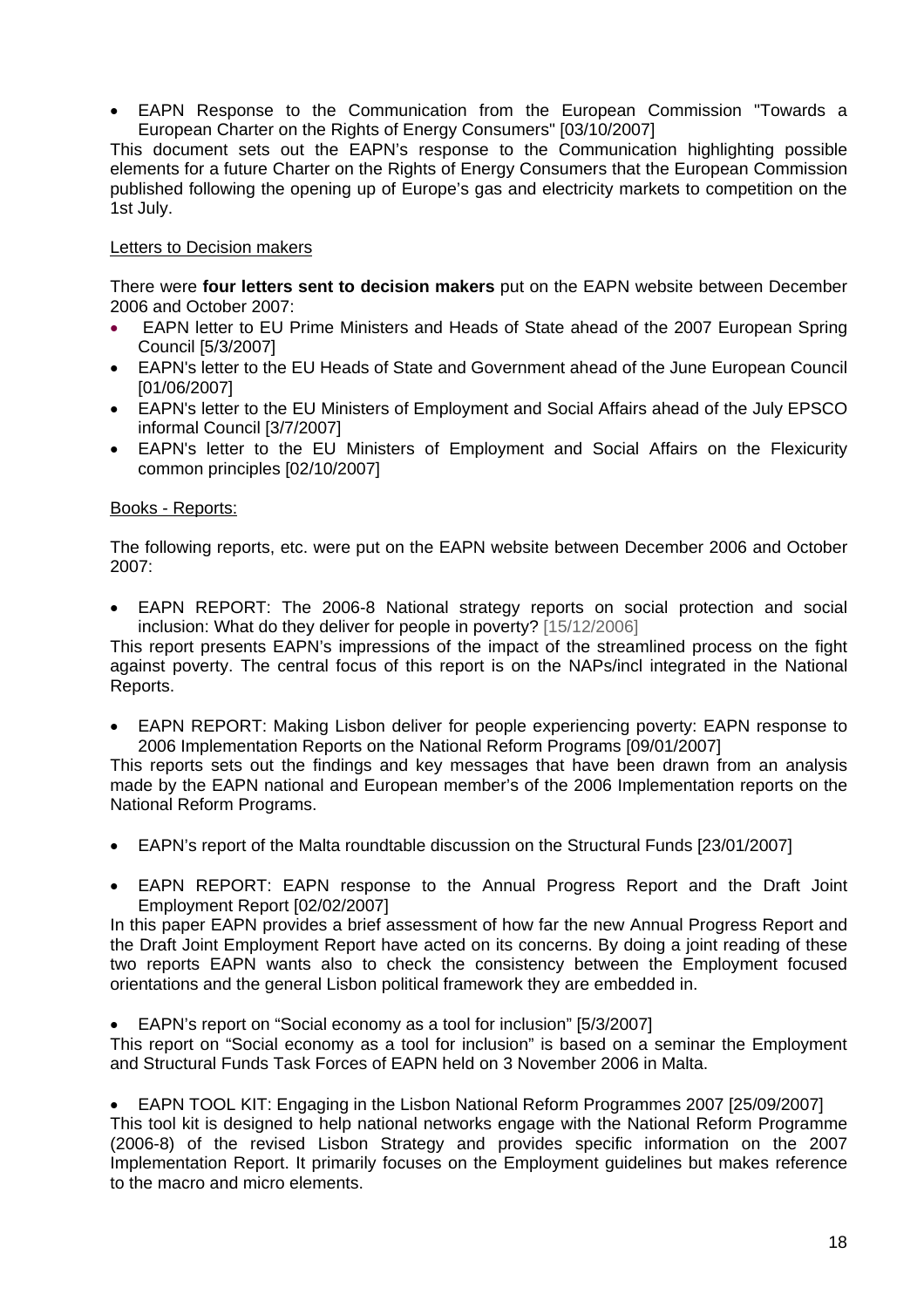• EAPN TOOL KIT: Engaging with the NAP Inclusion and the National Reports on Social Protection and Social Inclusion 2006-8: Light Year (2007) [25/09/2007]

This tool kit is designed to help EAPN national networks engage with this "light year process", specifically targeting action around the NAP inclusion, both at national and EU level and to provide supporting information that will enable networks to contribute to the questionnaire which will form the basis of the EAPN EU Report on Social Inclusion and Poverty 2007.

• EAPN REPORT: LIGHT YEAR: HARD WORK! [18/10/2007]

In this report, EAPN have set out to evaluate progress made under the 'light year' of the Open Method of Coordination (OMC), and in particular on the National Action Plans (NAPs) Inclusion in 2007, and to ask what has been the benefit for the fight against poverty and social exclusion?

Report of the 6<sup>th</sup> European Meeting of People experiencing Poverty [29/10/2007]

Report of the fifth European meeting of people experiencing poverty which took place in May 2007 in Brussels under the German Presidency.

#### **Internet**

A new EAPN website is being elaborated and should be put online by the end of 2007.

The design and structure have already been agreed following a large consultation of the EAPN secretariat, and small groups from the Exco and working groups. The content is currently being drafted in collaboration both with the EAPN Secretariat and the National Networks.

The new EAPN website aims to feature more comprehensive information about what EAPN is, who EAPN members are, what EAPN is doing and what his position is on the different issues we work on. Another objective is to give more information about Poverty in the EU. The Members' room (former extranet) will be developed to allow each EAPN policy officer to work in closed cooperation with the working groups and display all the relevant information for the members.

The structure of the new website being flexible, it will allow to change it according to our needs, adding sections, removing others, adding discussion forums if needed, etc. A first draft of the new EAPN website will be presented to the GA participants in Budapest.

#### **Poster Exhibition:**

The poster exhibition from the fifth meeting of People Experiencing Poverty has been displayed in England and in Spain.

#### **Films**

A video featuring the key messages of the  $6<sup>th</sup>$  European Meeting of people experiencing poverty as well as the 3D objects made by the participants was produced in September 2007 and presented to the Sixth European Round Table on Poverty and Social Exclusion in October 2007. You can watch the video at the following address: http://www.spoonconcept.com/eapn/eapn\_movie.html

Another video focusing on Employment will be produced in 2008.

#### **Press relations**

Relations with journalists are being developed. The information officer met with several Brussels based journalists specialised in Social issues. Several articles have been published on EAPN's positions or activities in the specialised EU press or in the different Member States. A new updated press directory has also been developed.

In addition to this, a press conference was organised on the occasion of the  $6<sup>th</sup>$  European Meeting of people experiencing poverty. This conference was a success with many articles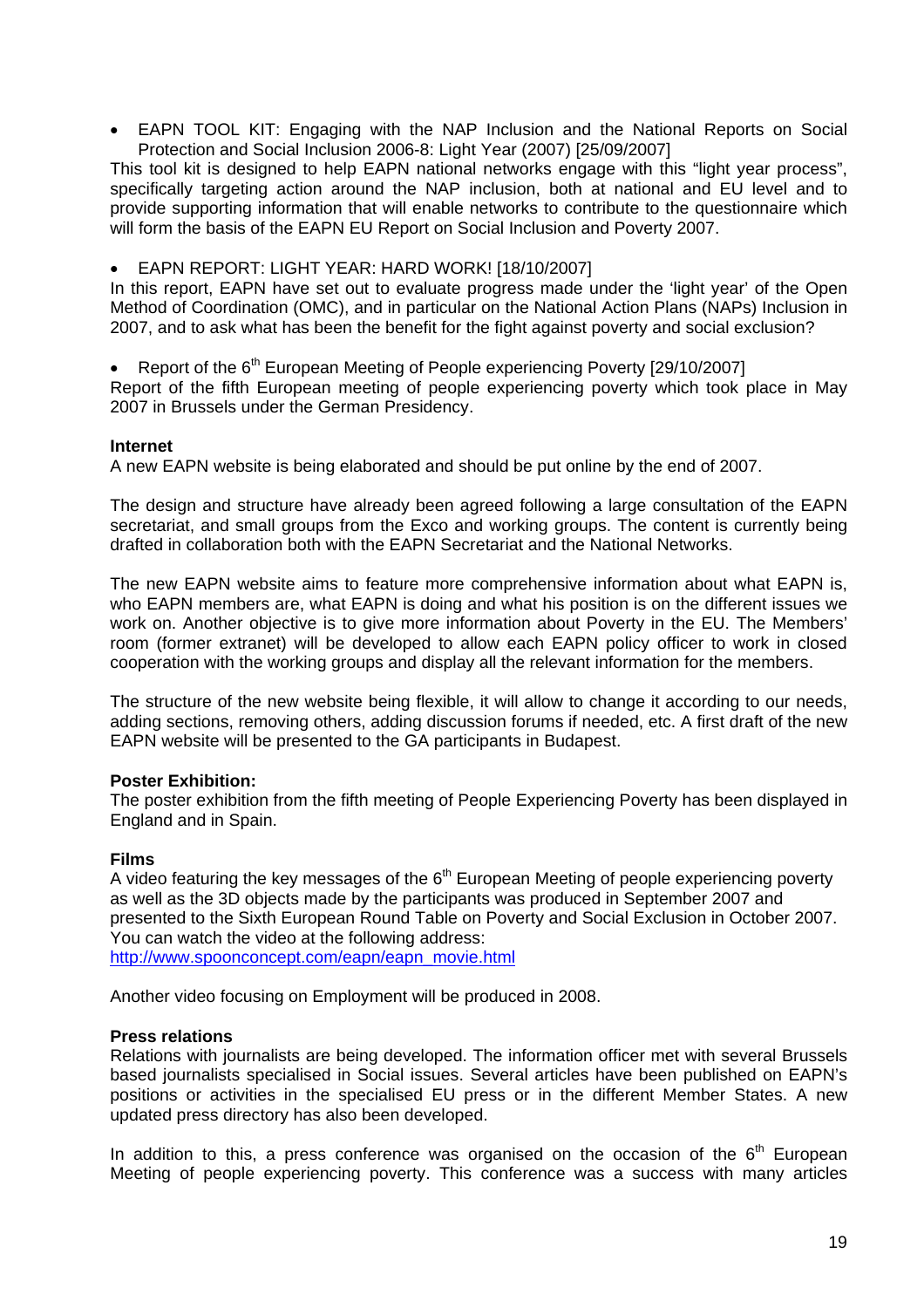published at EU and national levels. It also helped raising the journalists' interest in poverty issues as proved by the number of information inquiries received after the event.

#### **Further development**

In 2008, a comprehensive communications strategy for EAPN will be elaborated. In addition to this, both internal (between the National Networks themselves as well as between the NN and the EAPN secretariat) and external communications will be strengthened.

## *Contact to Institutions and Alliance Building*

#### **European Union Institutions**

As outlined in previous sections of this report EAPN is in constant contact with the EU Institutions in relation to its information and advocacy work. This section of the report highlights some specific contacts that may not come across in the other sections of the report.

**European Parliament:** The secretariat met twice (8<sup>th</sup> February, 14<sup>th</sup> March) with ATD Fourth world to plan the Fourth World Intergroup activities in 2007, as well as discuss EAPN/ATD cooperation. Proposals for a work programme of the Intergroup were developed will and sent to the intergroup bureau. EAPN provided support to 3 intergroup meetings: April  $(50<sup>th</sup>$  anniversary and Constitution), June (Minimum Income), September (Child Poverty) Contact has also been maintained with the Parliament to try having a hearing on minimum income.

**European Commission:** On the 23<sup>rd</sup> February, EAPN president and representatives from national networks (CZ) and European Organisations (AGE) and members of the secretariat met with the Commissioner and representative of his cabinet. The main focus of the meeting was on Lisbon and the OMC, flexicurity and structural funds. This was followed up by a meeting with the Commissioner's cabinet on 19Th April. Policy officers attended several meetings between the Commission and the European Networks funded under the Social Exclusion Programme. Beside, the staff is in regular contact with officials in the Commission responsible for key policy areas of concern to EAPN (see specific policy sections).

*EU Presidency, Council of Ministers and Council:* **The Director attends as part of the Social** Platform delegation the Informal Social Affairs Council held in Germany and in Portugal. In preparation of the Portuguese Presidency, EAPN Portugal led a project called from "Lisbon to Lisbon" aimed at developing an agenda for the EU presidency. In September the Director and the Development officer met with the Slovenian Social Affairs Minister to speak about the Slovenian Presidency and in particular the seventh European Meeting of People Experiencing Poverty. Policy officers have met with the French Permanent Representation to discuss preparation of the French presidency. Press work was done around the EPSCO council and the Spring Council.

*Economic and Social Committee (EESC) and the Committee of the Regions:* **The secretariat** participated in the hearing of the EESC Study Group on " Services of General Interest? On Social and Health Services of General Interest on the 31 January. The Director also attended an EESC meeting on sustainable development. The policy officer also attended a hearing organised in the Committee on horizontal evaluation of services of general interests (Network Industries).

**Council of Europe:** In January the Information officer attended the GA of the NGOs with consultative status with the Council of Europe. On the 12 and 13<sup>th</sup> March the secretariat participated in a project meeting with the new IRIS network of citizen and solidarity based initiatives, funded through the Commission's final call on EU networks under the Social Exclusion Programme.

**Social Platform and Civil Society Contact Group:** The Social Platform and through the Social Platform the Civil Society Contact Group remain the key NGO partners of EAPN. Throughout the year, the secretariat participated in different Social Platform working groups (see list of meetings),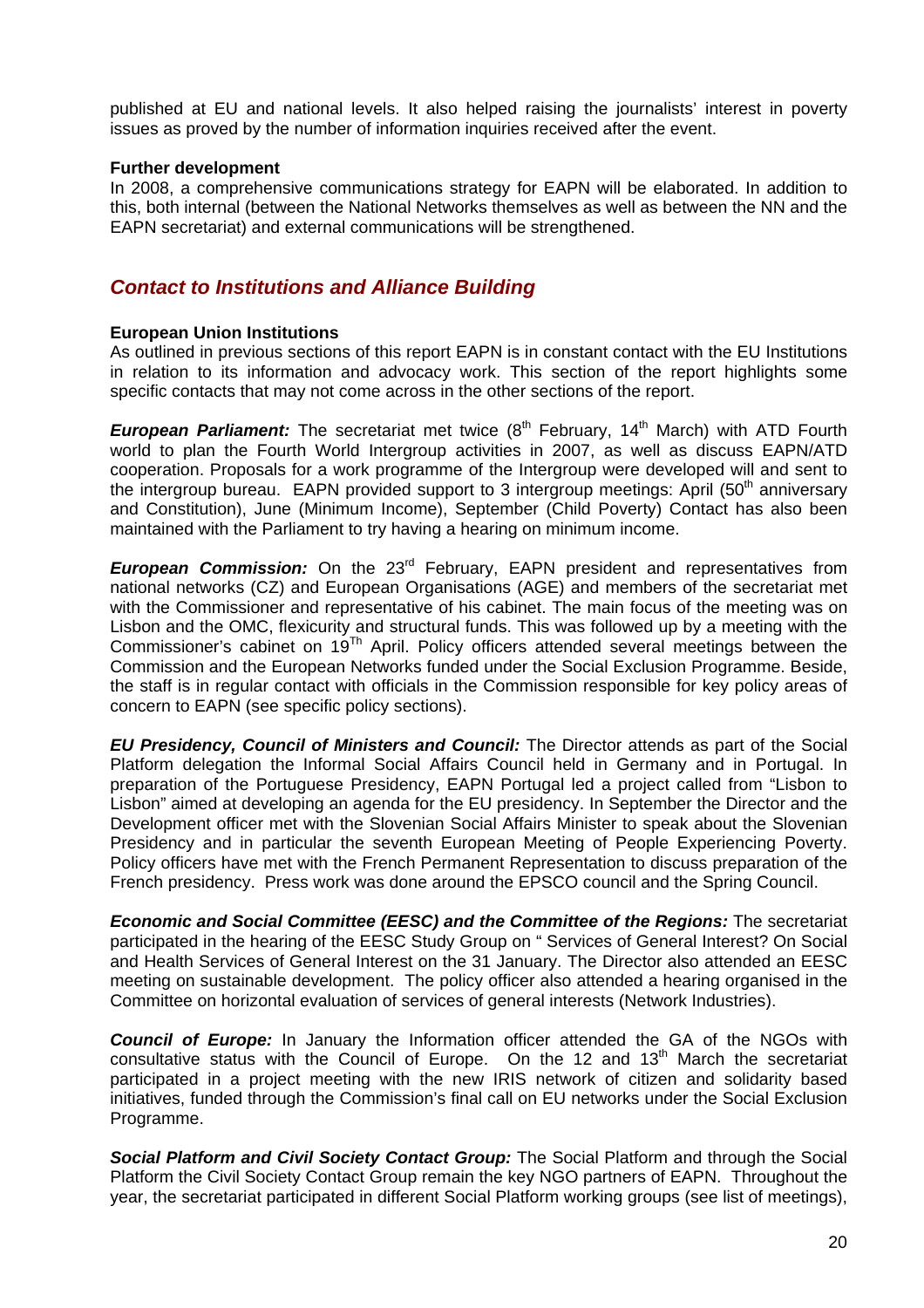including of the Management Committee, Steering Group, Social Policy Group, the Social Services Working Party, Fundamental Rights and Anti-Discrimination Group and the Employment Working Party.

#### *Other NGOs*

- In this period EAPN was involved in a number of activities organised by the European Network Against Racism (ENAR) aimed at strengthening their work in the area of EU Inclusion policies.
- Spring Group (Social Platform, EEB, ETUC) Director attends meetings of these groups and inputted into their joint statement for the Spring Council
- EU Roma Coalition: The Director has had meetings about potential involvement of EAPN in this emerging coalition.
- Social Economy Actors: In follow up to the work on social economy EAPN has had contact with a number of social economy organisations which has led to an application being made under the trans national exchange under the PROGRESS programme.

### **Trade Unions**

EAPN was represented at the Statutory Congress of ETUC held in Seville between 21 and 24 May. A representative from ETUI participated in the seminar "An EU Free of Poverty is possible". In relation to developments in relation to services EAPN has developed an on going contact with the Public Services Union (EPSU).

**Business Europe:** Efforts to create links with Business Europe has not come to fruition in this period. However the Director was invited to speak on the topic "beware of the wealth divide" at the World Forum for Business Women in Deauville.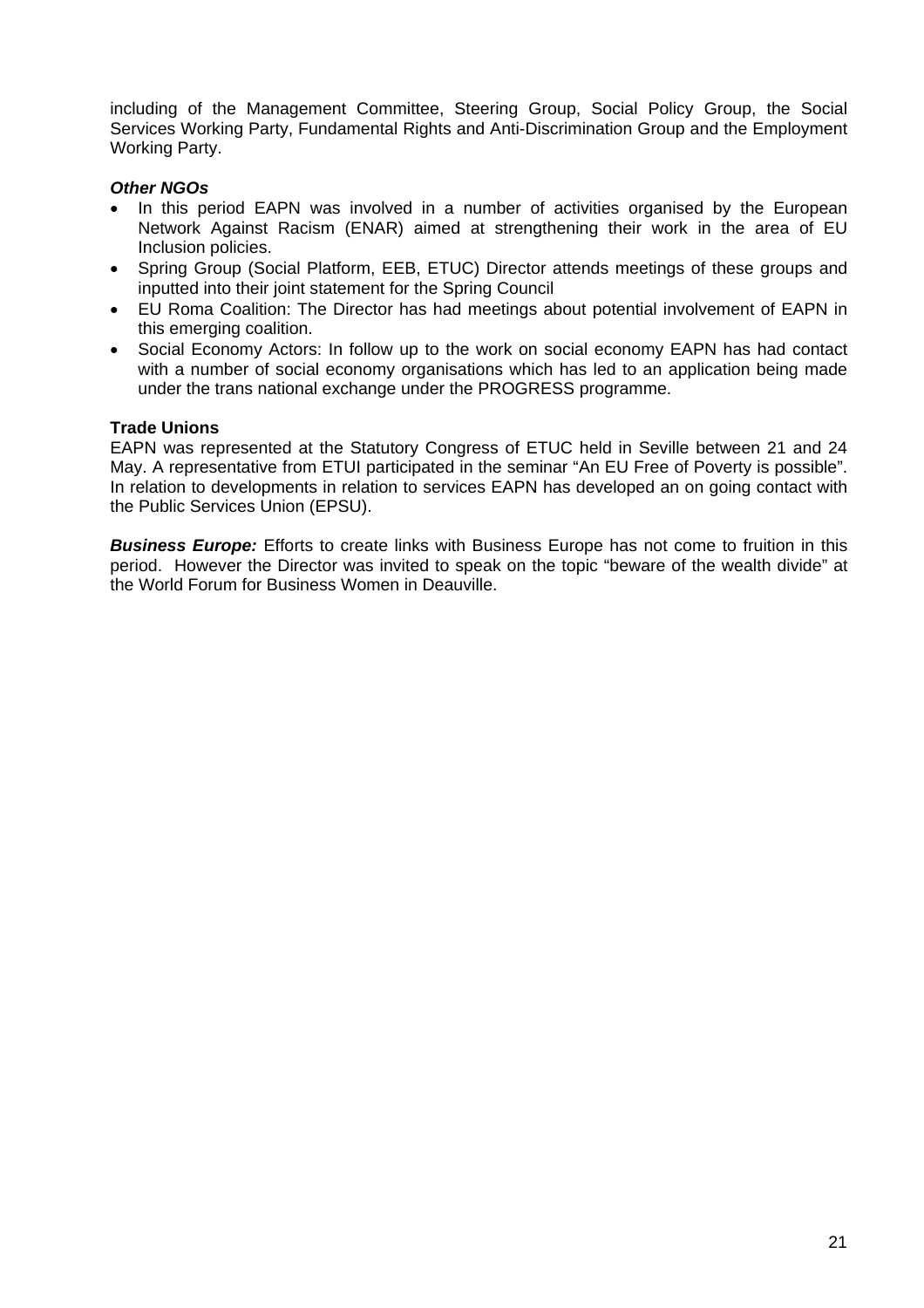## **Towards making the international context favourable to the fight against poverty and social exclusion**

## *Globalisation*

The globalisation group met at the EXCO meetings in January, May and September. The first meeting took the opportunity to evaluate activities and to clarify the main work priorities for 2007: including work on a position paper on globalisation and poverty, initial discussions with Development Organisations and the scoping of a seminar for 2008. The group expanded the scope of the position paper and worked together on revised drafts. The final draft will be presented to the EXCO early in 2008. The group analysed the current relationship, benefits and obstacles to developing links with Development NGO's on the issue of the fight against global poverty and carried out a series of meetings with: Dignity International, Concord, Global Campaign Against Poverty and Amnesty International at EU level as well as meetings as national level. Initial discussions were carried out scoping the potential for a joint seminar. This will be realized in 2008, together with a workshop at the European Social Forum.

The seminar "An EU Free of Poverty is possible" was also an occasion to interact with representatives from NGOs working on development issues. It is hoped to build on this contact in the follow up of the seminar.

EAPN continues to liaise with Dignity International and with the Economic Social and Cultural Rights Network. In addition EAPN is a member of the NGOs with consultative status with the Council of Europe and we have attended meetings in this regard, including meetings of their group on extreme poverty as well as attending meetings of their IRIS Network which deals with ethical and fair trade approaches to the fight against poverty.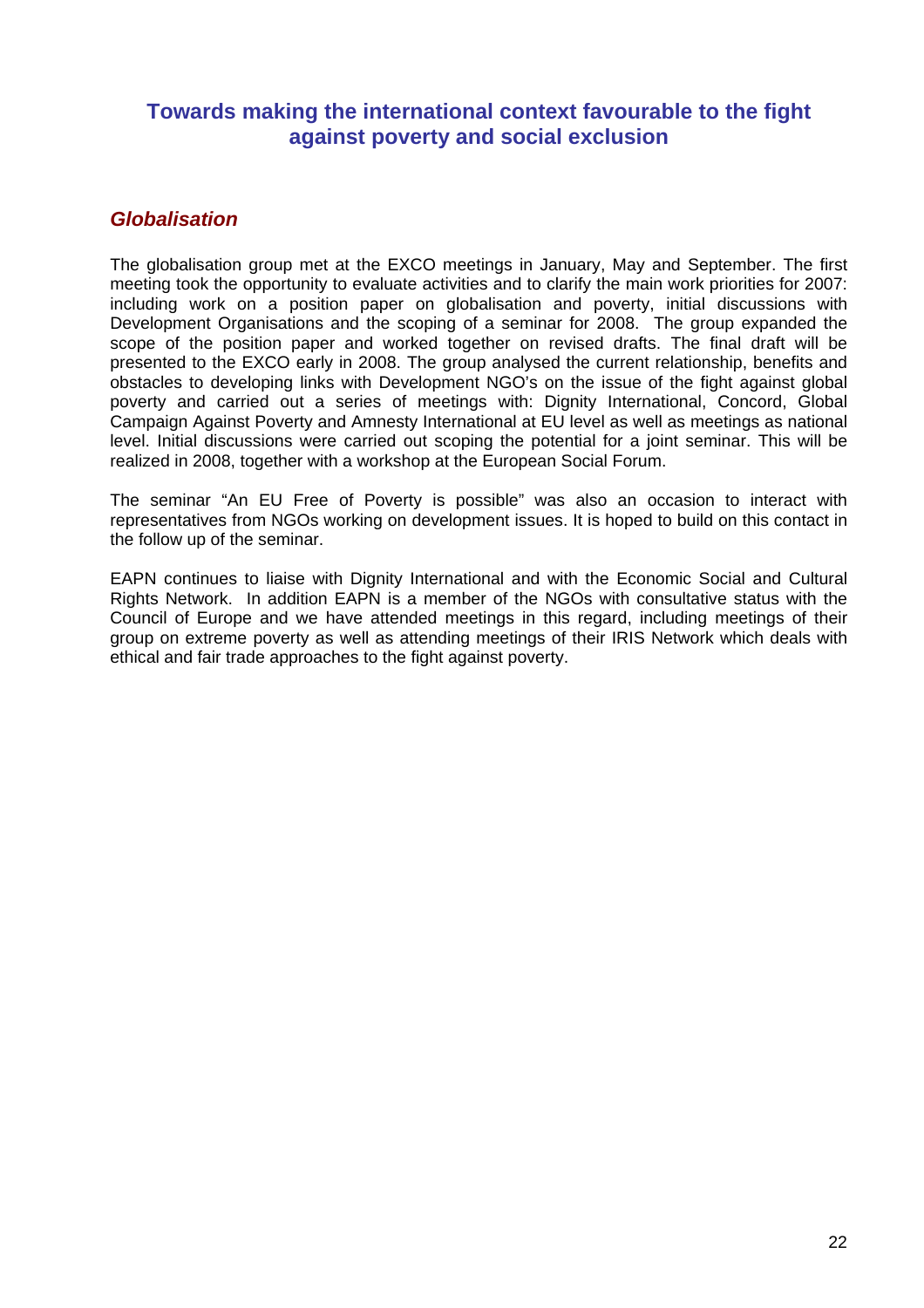## **Appendix 1 – Lists**

#### *List of officers and representatives*

|                  |                             | <b>Names / Organisations</b>            |
|------------------|-----------------------------|-----------------------------------------|
| <b>Bureau</b>    | President:                  | <b>Ludo HOREMANS</b>                    |
|                  | <b>First Vice President</b> | Michaela MOSER                          |
|                  | Vice President (Secretary): | Sonja WALBOM                            |
|                  | Vice President (Treasurer): | <b>Godfrey KENELY</b>                   |
|                  | Vice President (Network     | <b>Izabella MARTON</b>                  |
|                  | Development)                |                                         |
| <b>Executive</b> | Austria                     | Michaela MOSER                          |
| <b>Committee</b> | <b>Belgium</b>              | <b>Ludo HOREMANS</b>                    |
|                  | <b>Bulgaria</b>             | Douhomir MINEV                          |
|                  | Cyprus                      | Ninetta KAZANTZIS                       |
|                  | <b>Czech Republic</b>       | <b>Karel SCHWARZ</b>                    |
|                  | Denmark                     | Ole MELDGAARD                           |
|                  | Finland                     | Ari SAARTO                              |
|                  | France                      | Marie-Magdeleine HILAIRE                |
|                  | Germany                     | Anita MORHARD                           |
|                  | Greece                      | Yota ARVANITI                           |
|                  | Hungary                     | <b>Izabella MARTON</b>                  |
|                  | Ireland                     | <b>Patrick BURKE</b>                    |
|                  | <b>Italy</b>                | Massimo CRUCIOLI                        |
|                  | Luxembourg                  | Karin MANDERSCHEID                      |
|                  | Malta                       | <b>Godfrey KENELY</b>                   |
|                  | <b>Netherlands</b>          | Alida SMEEKES                           |
|                  | Norway                      | Leiv MORKVED (Replaced by Rolf Solvang) |
|                  | Portugal                    | <b>Julio PAIVA</b>                      |
|                  | Spain                       | Carlos SUSIAS RODADO                    |
|                  | Sweden                      | Sonja WALLBOM                           |
|                  | <b>UK</b>                   | Peter KELLY                             |
|                  | Representatives of the      | Maciej KUCHARCZYK (AGE)                 |
|                  | European Organisations in   | Göran LARSSON (Salvation Army)          |
|                  | the Exco                    | Patricia ALERT (ENOPF)                  |

## *Task force membership*

#### **Review Group on social inclusion**

\* Also members of the steering Group on social inclusion

AUSTRIA - Werner BINNENSTEIN-BACHSTEIN\* BELGIUM - Ludo HOREMANS BULGARIA - Maria JELIAZKOVA\* CZECH REPUBLIC – Katarina KLAMKOVA DENMARK – Per K. Larsen ESTONIA – Meeli LAANE FRANCE - Bruno GROUES GERMANY – Anita MORHARD\* GREECE – Maria MARINAKOU IRELAND – Candy MURHY ITALY - Vito TELESCA\* LATVIA – Elina ALERE LITHUANIA – Viktorija DAUJOTYTE

LUXEMBOURG – Robert URBE MALTA – Leonid Mc KAY NETHERLANDS - Alida SMEEKES\* NORWAY – Dag WESTERHEIM POLAND – Kamila PLOWIEC PORTUGAL – Sergio AIRES\* SLOVAKIA – Slavka MACAKOVA SPAIN – Graciela MALGESINI REY\* SWEDEN – Gunvi HAGGREN UNITED KINGDOM - Katherine DUFFY\* AGE – Maciej KUCHARCZYK\* AIC - Martine FIALON ATD Fourth World - Sarah WELFORD EUROCHILD – Malle HALLIMAE FEANTSA - Liz GOSME

**Task force on employment**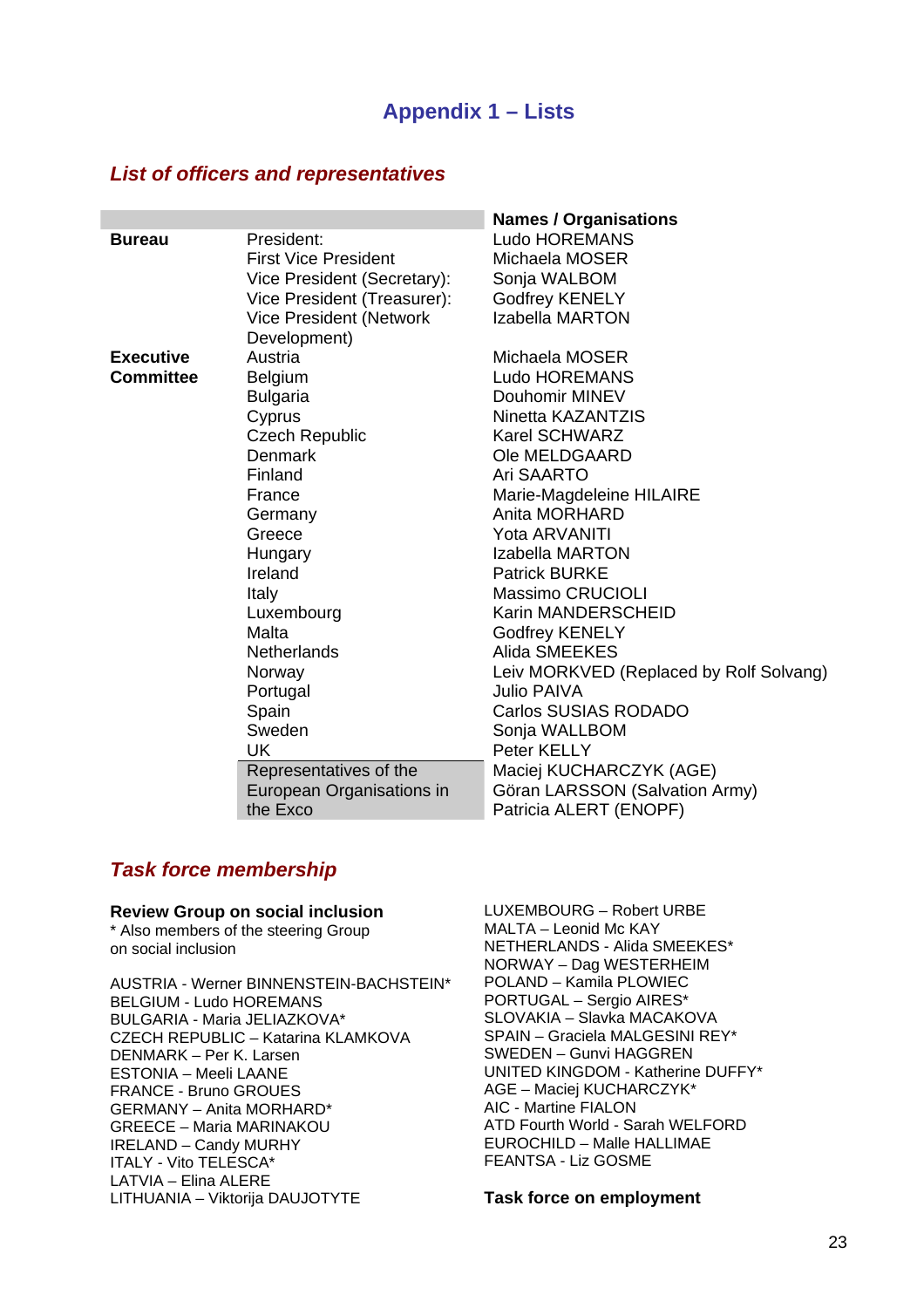#### **Core members**

DENMARK - Ole MELDGAARD FRANCE - Patrick BOULTE GREECE - Nikos NTASSIOS LUXEMBOURG – Karin MANDERSCHEID IRELAND - Philip O'CONNOR MALTA – Dolores GAUCI NETHERLANDS – Quinta ANSEM ENU - Colin HAMPTON

#### **Corresponding members**

AUSTRIA - Judith PUEHRINGER BELGIUM - André CHAPOTTE BULGARIA – Maria SOTIROVA CZECH REPUBLIC – Jaromir NAVRATIL GERMANY – Erika BIEHN NORWAY – Gunnar Paaske PORTUGAL – Acacio CONDE SPAIN – Bernart BALTZA SWEDEN – Johannes JORGENSEN AGE – Rachel BUCHANAN ATD Fourth World – Marc BRINGER

#### **Task force on the Structural Funds**

AUSTRIA – BIERLING-WAGNER Eugen BELGIUM – Christine MAHY BULGARIA - Douhomir MINEV CZECH REPUBLIC – Ilona SNIEGONOVA DENMARK – Henrik GRAM NIELSEN FRANCE – Nathalie LATOUR GERMANY – Reinhard KÜHN GREECE – Theodora Tsitsipa HUNGARY – Istvan DANDE ITALY – Nicoletta TEODOSI IRELAND – Paul GINNELL and Brian HARVEY LITHUANIA – Jurate JAZUKEVICIUTE LUXEMBOURG – Klaus SCHNEIDER MALTA – Claudia TAYLOR EAST NETHERLANDS – Anuschka SMEEKES NORWAY – Leiv MORKVED PORTUGAL - Fatima VEIGA SLOVENIA – Robert LEVICAR SWEDEN – Inge FALDT AGE – Anne-Sophie PARENT EUROCHILD – Ulrike WISSER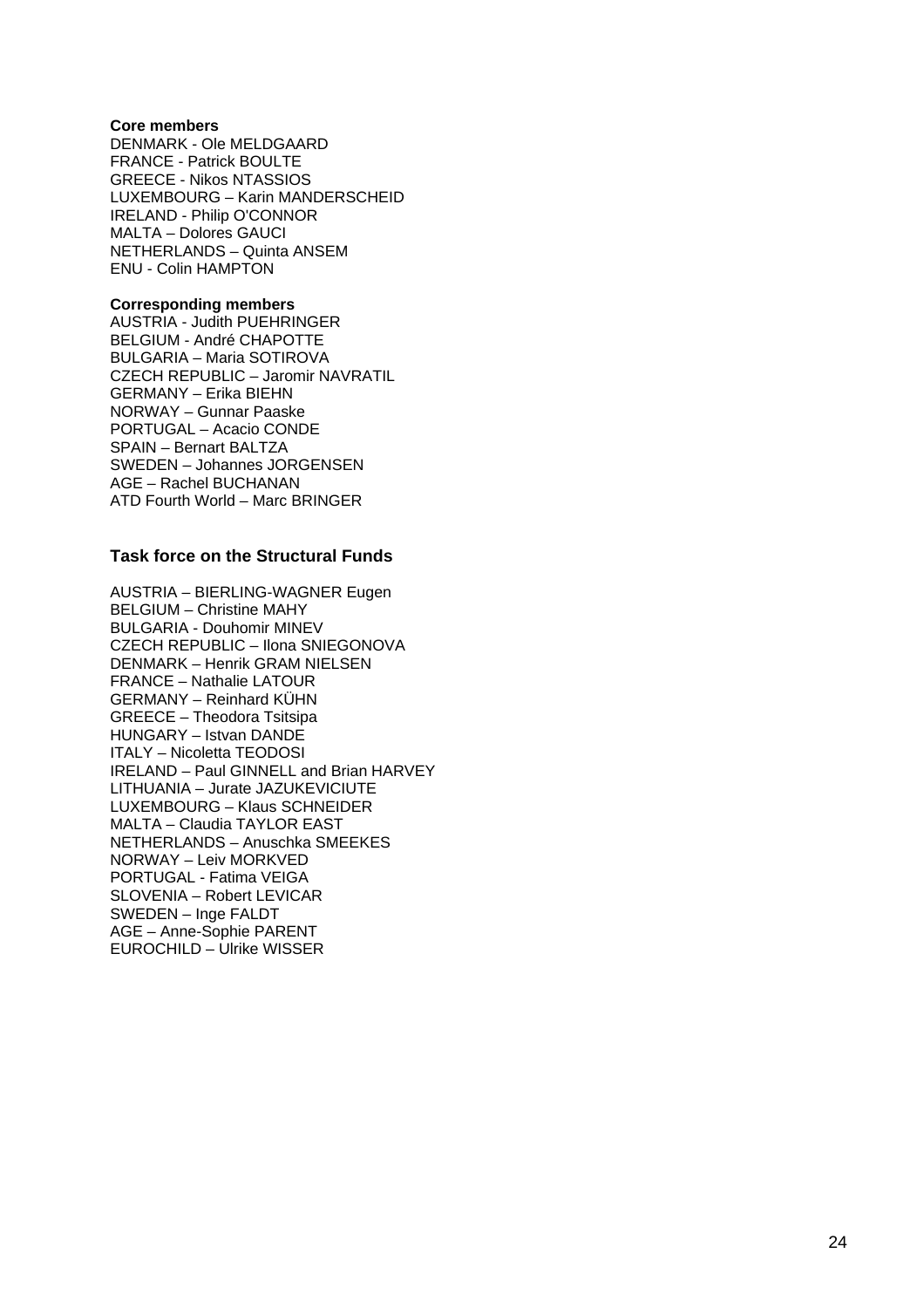## *List of staff members*

**Director**: Fintan FARRELL **Policy and Development Officer**: Patrizia BRANDELLERO (Until January 2007) **Policy Officer: Sian JONES Policy Officer**: Claire CHAMPEIX **Policy Officer**: Elodie FAZI **Information Officer**: Audrey GUEUDET **Development Officer:**  Tanya BASARAB (commenced May 1) **Secretary**: Coralie FLEMAL Secretary: Rebecca LEE (commenced Oct 16) **Administrative & finance Officer**: Philippe LEMMENS **Office Manager**: Cynthia NOLMANS replaced by Sigrid DAHMEN **Coordinator of the European Meetings of People Experiencing poverty**: Micheline GERONDAL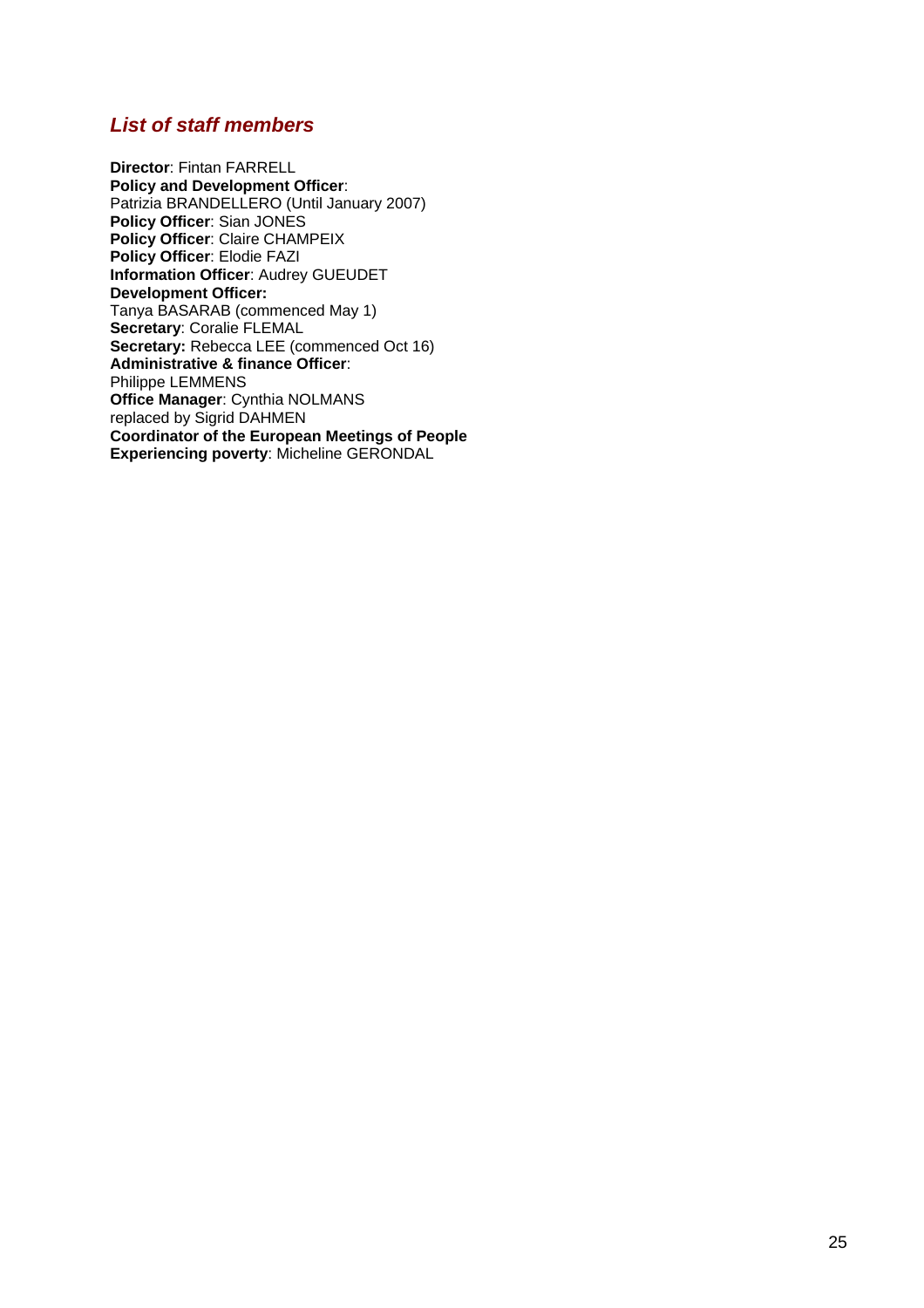# **Appendix 2 – Meetings**

| <b>EAPN meetings / seminars / conferences</b> |
|-----------------------------------------------|
|-----------------------------------------------|

| <b>Bodies</b>                 | Number of     | Venue / Date               | Number of    |
|-------------------------------|---------------|----------------------------|--------------|
|                               | meetings      |                            | participants |
| <b>Bureau</b>                 | 3             | $04/12/06 - Brussels$      | 5            |
|                               |               | 16/03/07 - Brussels        | 5            |
|                               |               | $03/07/07 - Brussels$      | 5            |
| <b>Executive Committee</b>    | 3             | 12-13/01/07 - Brussels     | 21           |
|                               |               | $30-31/03/07 -$ Bari       | 23           |
|                               |               | 14-15/09/07 - Brussels     | 22           |
| <b>European Organisations</b> | 2             | $19/03/07 - Brussels$      | 15           |
|                               |               | $13/09/07 - Brussels$      | 12           |
| <b>Steering Group on</b>      | $\mathcal{P}$ | $10/02/07 - Brussels$      | 6            |
| social inclusion              |               | $16/06/07 - Brussels$      | 9            |
| <b>Review Group on social</b> | 2             | 11-12/05/07 - Brussels     | 16           |
| <b>linclusion</b>             |               | 28-29/09/07 - Seville      | 19           |
| <b>Task Force on the</b>      | $\mathcal{P}$ | $01 - 02/03/07 - Brussels$ | 16           |
| <b>Structural Funds</b>       |               | 27-28/09/07 - Portugal     |              |
| <b>Task force employment</b>  | 3             | $03/03/07 - Brussels$      | 10           |
|                               |               | $07/06/07 - Brussels$      | 14           |
|                               |               | $22/09/07 - Brussels$      | 8            |
| <b>Basic training session</b> | 1             | 14-16/06/07 - Malta        | 13           |
| <b>Capacity Building</b>      | 1             | 26-27/10/07 - Brussels     | 16           |
| <b>Seminar</b>                |               |                            |              |

| <b>Activity</b>                         | Venue / Date            | Number of<br>participants |
|-----------------------------------------|-------------------------|---------------------------|
| Launch of the Exhibition on the $5th$   |                         |                           |
| Meeting of People Exp. Poverty          | Brussels, 19/04/07      | 57                        |
| Meeting with the Romanian NGO's         | Bucharest, 22/06/07     | 41                        |
| <b>EAPN Conference "The EU We Want"</b> | Brussels, 13 & 14/09/07 | 85                        |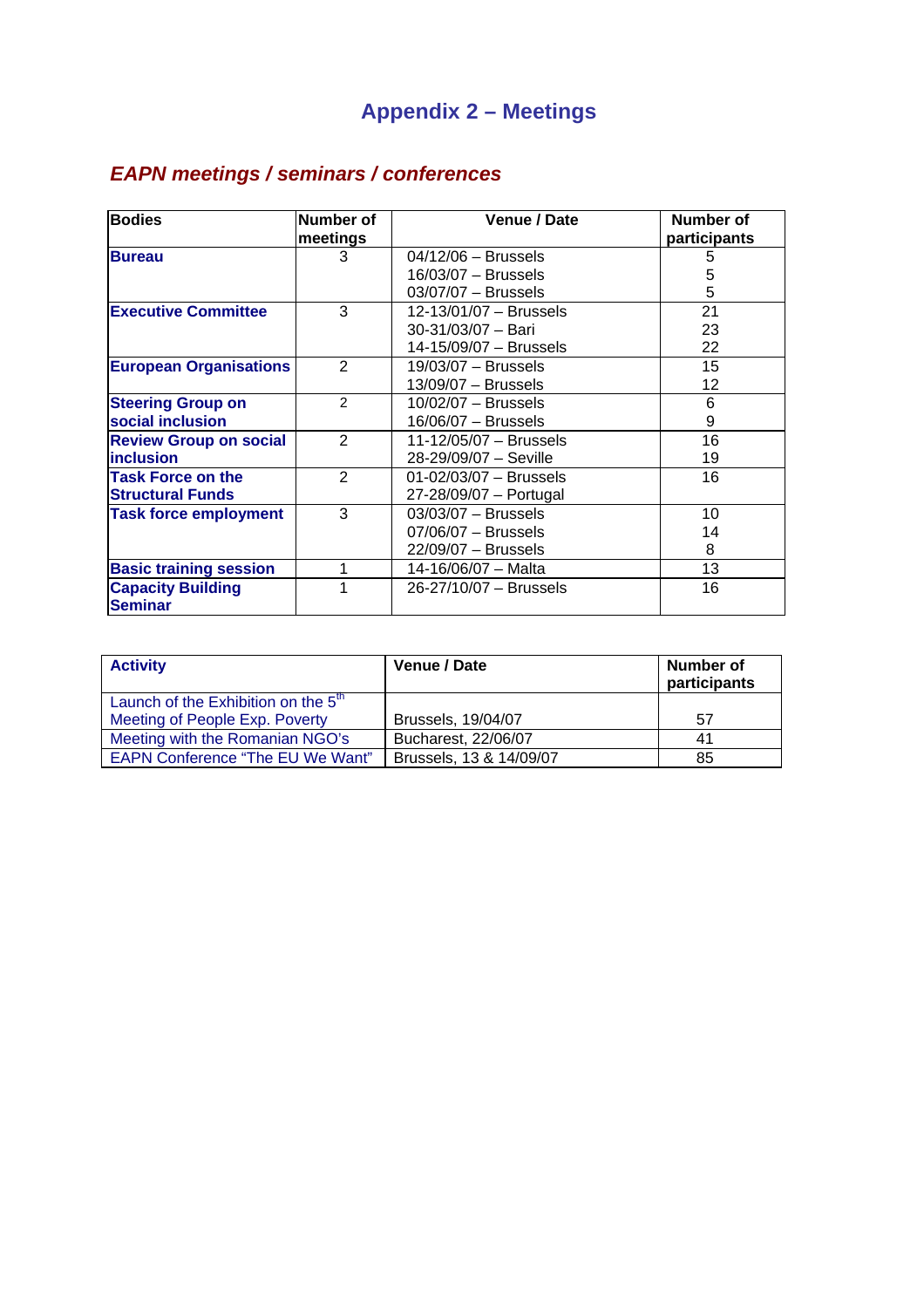# *Attendance at Executive Committee meetings*

|                                 | <b>Venue</b>                 | <b>Brussels</b><br>12 - 13/01/2007 | Bari<br>30 - 31/03/2007                   | <b>Brussels</b><br>14 - 15/09/2007 |
|---------------------------------|------------------------------|------------------------------------|-------------------------------------------|------------------------------------|
| <b>Networks</b>                 | <b>Representatives</b>       |                                    |                                           |                                    |
| Austria                         | Michaela Moser               | X                                  | X                                         | X                                  |
| Belgium                         | Ludo Horemans                | Χ                                  | Χ                                         | X                                  |
| <b>Bulgaria</b>                 | Douhomir Minev               | X                                  | Χ                                         | X                                  |
|                                 | Czech Republic Karel Schwarz | Apologies                          | Χ                                         | X                                  |
| Cyprus                          | Kazantzis Ninetta            | X                                  | No answer                                 | No answer                          |
| Denmark                         | Ole Meldgaard                | Apologies                          | Replaced by Henrik<br><b>Gram Nielsen</b> | Χ                                  |
| Finland                         | Ari Saarto                   | Apologies                          | X                                         | Apologies                          |
| France                          | Marie-Magdeleine<br>Hilaire  | X                                  | X                                         | X                                  |
| Germany                         | Anita Morhard                | X                                  | X                                         | X                                  |
| Greece                          | Yota Arvaniti                | Χ                                  | Χ                                         | X                                  |
| Hungary                         | Izabella Marton              | X                                  | Χ                                         | X                                  |
| Ireland                         | <b>Patrick Burke</b>         | X                                  | X                                         | Replaced by Paul<br>Ginnell        |
| Italy                           | Massimo Crucioli             | X                                  | X                                         | X                                  |
| Lithuania                       | Viktorija Daujotyte          | X                                  | Apologies                                 | X                                  |
| Luxembourg                      | Karin Manderscheid           | Apologies                          | Χ                                         | Χ                                  |
| Malta                           | Godfrey Kenely               | X                                  | Χ                                         | Χ                                  |
| Netherlands                     | Alida Smeekes                | X                                  | Χ                                         | X                                  |
| Norway                          | Leiv Morkved                 | Χ                                  | Χ                                         | Replaced by Rolf<br>Solvang        |
| Portugal                        | Julio Paiva                  | X                                  | Χ                                         | X                                  |
| Spain                           | <b>Carlos Susias</b>         | X                                  | X                                         | X                                  |
| Sweden                          | Sonja Wallbom                | X                                  | Χ                                         | Apologies                          |
| UK                              | Peter Kelly                  | X                                  | X                                         | X                                  |
| Eos                             | <b>Representatives</b>       |                                    |                                           |                                    |
| <b>SALVATION</b><br><b>ARMY</b> | Göran Larsson                | X                                  | X                                         | X                                  |
| <b>ENOPF</b>                    | Patricia Alert               | X                                  | Χ                                         | X                                  |
| <b>AGE</b>                      | Maciej Kucharczyk            | X                                  | Χ                                         | Χ                                  |
|                                 | <b>TOTAL</b>                 | 21                                 | 23                                        | 22                                 |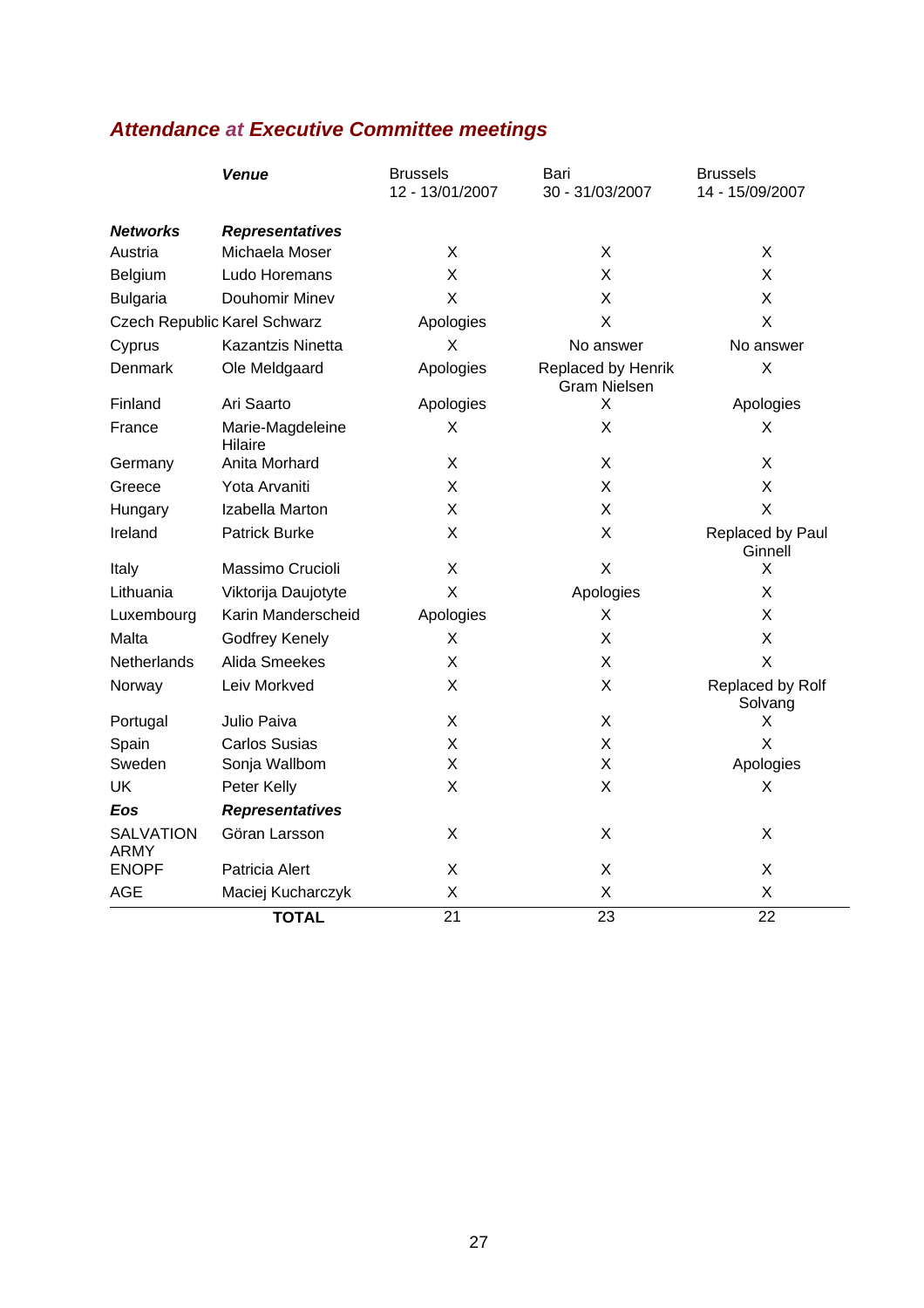# *External meetings attended by EAPN*

| <b>Date</b>     | <b>Description</b>                                                                                            | <b>Venue</b>     |
|-----------------|---------------------------------------------------------------------------------------------------------------|------------------|
| <b>Nov 2006</b> |                                                                                                               |                  |
| $2 - 4$         | <b>Structural Funds TF</b>                                                                                    | <b>Malta</b>     |
| $2 - 4$         | <b>Employment Task Force</b>                                                                                  | <b>Malta</b>     |
| 3               | Joint SF and ETF Seminar: social economy                                                                      | <b>Malta</b>     |
| 6               | Director makes input at Capacity Building Seminar at<br><b>SP</b>                                             | <b>Brussels</b>  |
| $\overline{7}$  | Policy and Development Officers attends meeting of<br>Social Policy Group SP                                  | <b>Brussels</b>  |
| $7 - 8$         | Director attends meeting of OASI (Observatory) project                                                        | <b>Helsinki</b>  |
| $9 - 10$        | Director and Policy and Development Officer attends<br><b>Finnish Presidency Conference</b>                   | <b>Helsinki</b>  |
| $9 - 10$        | Italian Exco Member and Project Officer attends Plan<br>$D -$ Conference                                      | <b>Bergamo</b>   |
| 13              | Director meets rep from GUE group in EP                                                                       | <b>Brussels</b>  |
| 14              | Members of Secretariat attend SP bi-annual meeting<br>with Commission                                         | <b>Brussels</b>  |
| $14 - 15$       | Policy Officer attends CELSIG conference in<br>Committee of the Regions on Services of General<br>Interest    | <b>Brussels</b>  |
| $15 - 16$       | Director attends closing conference of Mainstreaming<br>Project.                                              | <b>Brussels</b>  |
| 17              | Members of Secretariat attend stake holder meeting<br>with Commission Inclusion Unit                          | <b>Brussels</b>  |
| 20              | Organising Committee for 6 <sup>th</sup> meeting People Exp<br>Poverty                                        | <b>Brussels</b>  |
| 21              | Director meets Director from SMES Europa                                                                      | <b>Brussels</b>  |
| 23              | Director meets research student                                                                               | <b>Brussels</b>  |
| 23              | Director attends on behalf of SP Meeting with<br>Commission reps re the Sustainable Dev Strategy              | <b>Brussels</b>  |
| 23              | Policy Officer meets officer from Social Platform                                                             | <b>Brussels</b>  |
| 24              | Director makes input to study visit of Irish NGOs                                                             | <b>Brussels</b>  |
| $24 - 25$       | <b>Review Group Social Inclusion</b>                                                                          | <b>Lithuania</b> |
| 29              | Director makes in put at Poverty Conference<br>in.<br>Northern Ireland                                        | <b>Donegal</b>   |
| <b>Dec 2006</b> |                                                                                                               |                  |
| 1               | PDO meets Caritas Europa                                                                                      | <b>Brussels</b>  |
| $1 - 2$         | Director attends Social Standards Project                                                                     | <b>Budapest</b>  |
| $4 - 5$         | Policy Officer attend Commission conference on<br>Decent Work                                                 | <b>Brussels</b>  |
| $5-6$           | Members of the Secretariat and Bureau attend SP<br>Annual Conference, conduct workshop on wealth in<br>Europe | <b>Brussels</b>  |
| $\overline{7}$  | Director attends management committee and steering<br>group meeting of SP                                     | <b>Brussels</b>  |
| $\overline{7}$  | Policy Officer meets French civil servants                                                                    | <b>Brussels</b>  |
| 8               | Policy Officer attend Social Platform meeting party on<br>employment                                          | <b>Brussels</b>  |
| $11 - 12$       | Exco member attends meeting with South east Europe<br><b>NGOs</b>                                             | Belgrade         |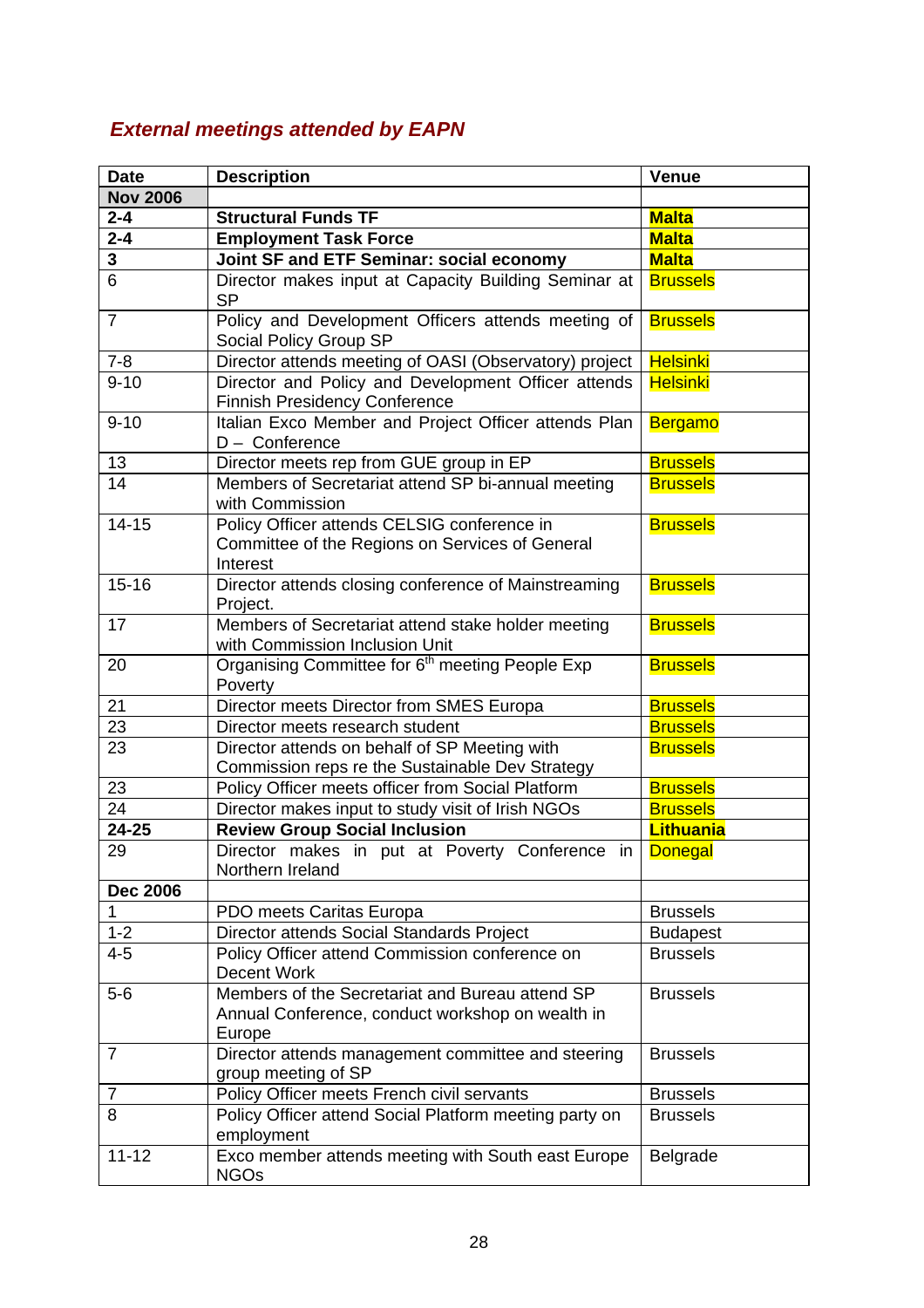| 11              | Director meets Danish researched re project under the<br>6 <sup>th</sup> Framework                                                  | <b>Brussels</b> |
|-----------------|-------------------------------------------------------------------------------------------------------------------------------------|-----------------|
| 11              | Policy Officer participates in SOLIDAR meeting with<br>Commission on Migration                                                      | <b>Brussels</b> |
| 11              | PDO meets with representatives from Kosovo and<br>Albania                                                                           | <b>Brussels</b> |
| 12              | Director meets Czech student                                                                                                        | <b>Brussels</b> |
| 12              | PDO meets with representative from Caritas Romania                                                                                  | <b>Brussels</b> |
| 12              | President attends CSR Conf, Electricity                                                                                             | <b>Brussels</b> |
| 13              | Policy officer attends Social Platform, social services<br>working party meeting                                                    | <b>Brussels</b> |
| 14              | Director and Policy and Dev Officer meet Bureau of<br><b>SPC</b>                                                                    | <b>Brussels</b> |
| $15 - 16$       | Preparation meeting with National Coordinators and<br>Facilitators for the $6th$ European Meeting of people<br>experiencing poverty | <b>Brussels</b> |
| Jan 07          |                                                                                                                                     |                 |
| 5               | Director met representative from French Network<br>interested to set up European Network on Trafficking<br>in people                | <b>Brussels</b> |
| 15              | Director and Policy officer attend Spring Group<br>Meeting                                                                          | <b>Brussels</b> |
| 17              | Director attends Social Platform Enlargement WG                                                                                     | <b>Brussels</b> |
| 17              | Director and Policy officer meet Samuel Thirion from<br>the Council of Europe re IRIS network                                       | <b>Brussels</b> |
| 18              | Director attends Social Affairs Informal Council as part<br>of Platform delegation                                                  | <b>Berlin</b>   |
| 18              | Policy officers attend a training on the European Social<br>Charter                                                                 | <b>Brussels</b> |
| $20 - 26$       | Vice President attends WSF                                                                                                          | Narobi          |
| 23              | Director meets Director of ESN                                                                                                      | <b>Brussels</b> |
| 23              | Policy officer meet Peter Lelie Social Inclusion Unit/EC                                                                            | <b>Brussels</b> |
| 24              | Organising Committee 6 <sup>th</sup> Meeting of people exp<br>poverty                                                               | <b>Brussels</b> |
| 24              | Director meets board member of Euronet (children's<br>network)                                                                      | <b>Brussels</b> |
| 25              | Director and SP meets with MEP to discuss AGORA<br>proposal                                                                         | <b>Brussels</b> |
| 26              | Policy officer attends Social Services Working Party,<br>Social Platform                                                            | <b>Brussels</b> |
| 30              | Director attends meeting in EESC on Sustainable<br>Development                                                                      | <b>Brussels</b> |
| 30-31           | <b>NGO</b><br>Information officer<br>attend<br>the<br>International<br>Conference organised by the Council of Europe                | Strasbourg      |
| 31              | Policy Officer attending CECODHAS conference on<br>social housing                                                                   | <b>Brussels</b> |
| 31              | Policy officer attends EESC Hearing on Social<br>Services of General Interest                                                       | <b>Brussels</b> |
| <b>February</b> |                                                                                                                                     |                 |
| 1               | Policy officer meets Flaminia Bussachini Progress<br>Coordinator from DG Employment                                                 | <b>Brussels</b> |
| $\overline{2}$  | Director part of interview panel for selecting Director of<br><b>SP</b>                                                             | <b>Brussels</b> |
| $\overline{2}$  | Policy officer meets representative from AGE                                                                                        | <b>Brussels</b> |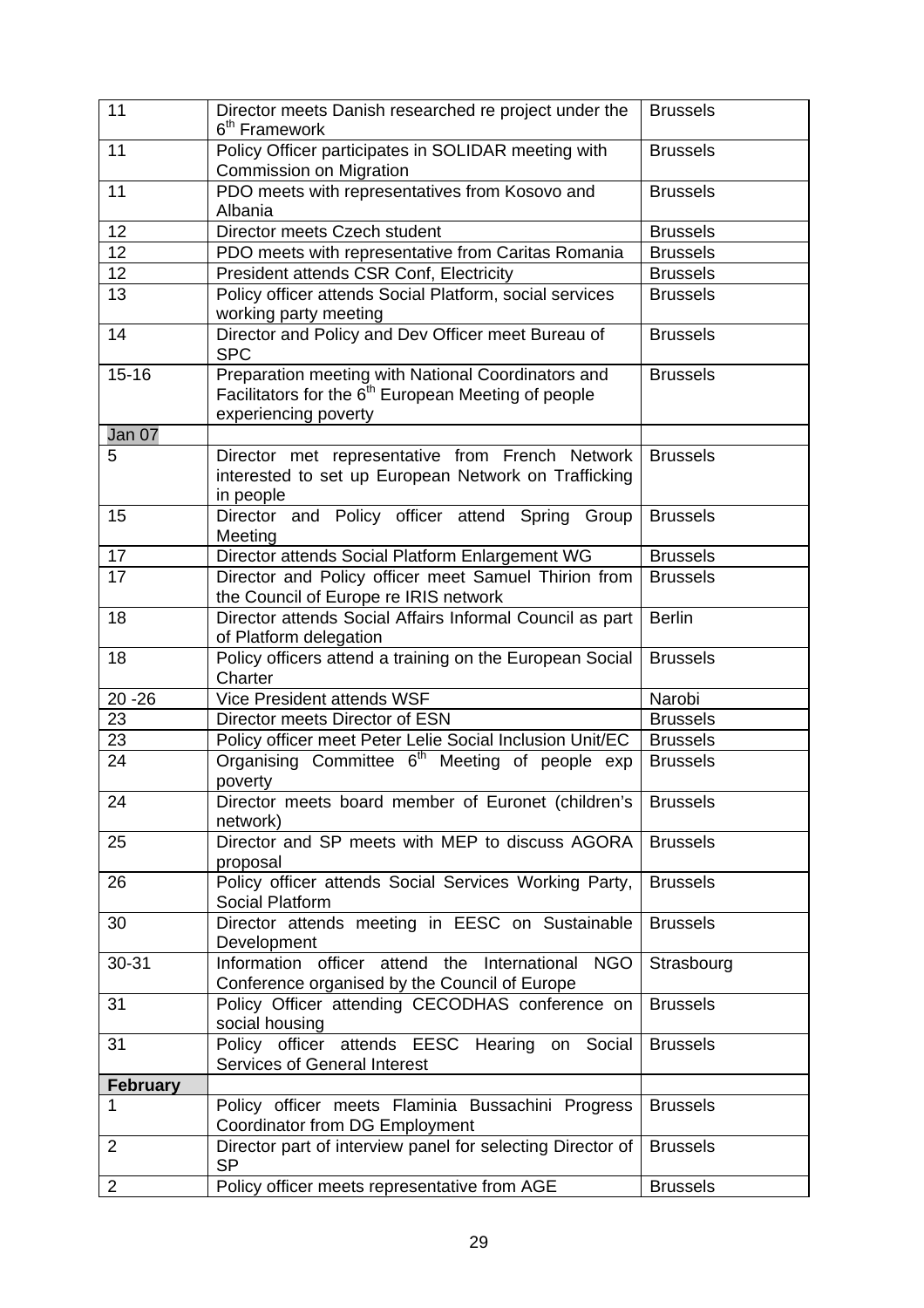| $5-6$          | Director makes input at Social Economy Conf                                                                                               | Helsinki        |
|----------------|-------------------------------------------------------------------------------------------------------------------------------------------|-----------------|
| 6              | Policy officer attend social platform steering group                                                                                      | <b>Brussels</b> |
| $\overline{7}$ | attends<br>Director<br>seminar<br>indicators<br>on<br>for<br>homelessness                                                                 | <b>Brussels</b> |
| $\overline{7}$ | Director, Policy team and Communication officer<br>meeting with Jérôme Vignon, Adam Tyson, Katarina<br><b>Lindahl and Peter Lelie</b>     | <b>Brussels</b> |
| 9              | Policy officer meeting with Michele Calandrino, official<br>in charge of the Active Inclusion/Minimum Income<br>dossier in the Commission | <b>Brussels</b> |
| 12             | Director, Policy Officers attend Social Platform Social<br><b>Policy Working Group</b>                                                    | <b>Brussels</b> |
| 13             | Policy team meeting with ATD team                                                                                                         | <b>Brussels</b> |
| 13             | Policy officer meeting with Eurochild secretary general<br>and member on structural funds                                                 | <b>Brussels</b> |
| 15             | Director meets rep from Berkley Associates                                                                                                | <b>Brussels</b> |
| 20             | Policy officer meets Sarah Welford from ATD                                                                                               | <b>Brussels</b> |
| 22-23          | Director attends OASI project (Observatories)                                                                                             | London          |
| 23             | Policy Officer meeting with Jos Kester, official in<br>charge of policy coordination around flexicurity in DG<br><b>EMPL</b>              | <b>Brussels</b> |
| 23             | President and EO and Cz Exco member and Policy<br>team meeting with Commissioner SPIDLA                                                   | <b>Brussels</b> |
| 26             | 2 Policy Officers meet with French Permanent<br>Representation to the EU                                                                  | <b>Brussels</b> |
| 26             | Director and Policy Officer attend ENAR European RT<br>meeting                                                                            | <b>Brussels</b> |
| 26             | Policy Officer meeting with group from Kosovo                                                                                             | <b>Brussels</b> |
| 27             | Policy Officers attend EU Networks Meeting<br>at<br>Commission                                                                            | <b>Brussels</b> |
| 28             | Policy Officer attend Social platform working party on<br>employment meeting                                                              | <b>Brussels</b> |
| <b>March</b>   |                                                                                                                                           |                 |
| 2              | Director makes input at ENAR seminar                                                                                                      | <b>Brussels</b> |
| 5              | Policy officer participating in Social Platform<br><b>Fundamental Rights Working Group</b>                                                | <b>Brussels</b> |
| 5              | Policy officer participates in Social Platform Services<br><b>Working Group</b>                                                           | <b>Brussels</b> |
| 6              | 2 policy officer participates in a meeting of the French<br>Network on employment                                                         | Paris           |
| 6              | Policy officer meets Richard Polack from Social<br>Platform                                                                               | <b>Brussels</b> |
| $\overline{7}$ | Director and policy officer meet rep interested to<br>establish EAPN Romania                                                              | <b>Brussels</b> |
| 7              | Policy officer meets PO from EURODAD                                                                                                      | <b>Brussels</b> |
| 8              | Policy officer meets Anna Visser from ENAR to<br>prepare ENAR social inclusion meeting                                                    | <b>Brussels</b> |
| $8 - 9$        | Rep from Employment Task Force attends Conference<br>on the European Social Model                                                         | Nuremberg       |
| 9              | Policy officer meets Jana Hansworth, Director of<br>Eurochild                                                                             | <b>Brussels</b> |
| $9 - 10$       | President and Director attends Lisbon to Lisbon<br>Seminar                                                                                | Lisbon          |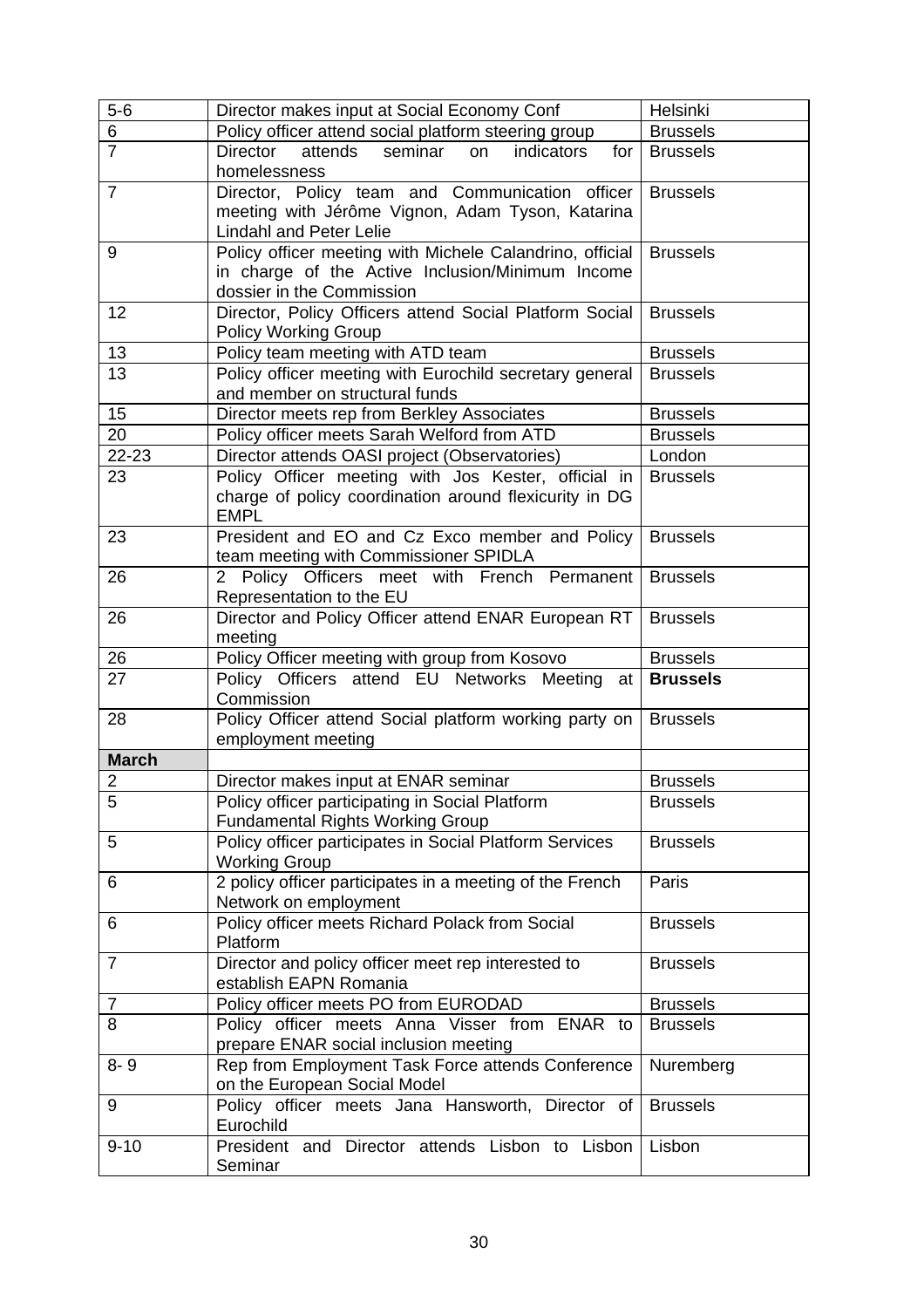| 12/13        | Policy officer participates in IRIS network meetings<br>coordinated by the Council of Europe                                                                                                                                                                                                        | Strasbourg      |
|--------------|-----------------------------------------------------------------------------------------------------------------------------------------------------------------------------------------------------------------------------------------------------------------------------------------------------|-----------------|
| 13           | Director attend EPC policy Brief on Social Europe with<br>the Dir General for Employ and Soc Affairs                                                                                                                                                                                                | <b>Brussels</b> |
| 14           | Policy officer meeting with ATD to prepare intergroup                                                                                                                                                                                                                                               | <b>Brussels</b> |
| 14           | Director meets rep interested to establish EAPN in<br>Estonia                                                                                                                                                                                                                                       | <b>Brussels</b> |
| 15           | Information officer meets with Ermano Meischner<br>(German Presidency) and Giles Goodall (DG<br>Employment) to prepare media strategy for the $6th$<br>Meeting of people experiencing poverty                                                                                                       | <b>Brussels</b> |
| $15 - 16$    | 3 Policy Officers attend and make presentation in an<br>ENAR high level group on Social Inclusion                                                                                                                                                                                                   | <b>Brussels</b> |
| 16           | Italian Executive Member speaks at at conference of<br>Etats Generaux, France                                                                                                                                                                                                                       | Lille           |
| 20           | Organising Committee for the 6th European Meeting of<br><b>People Experiencing Poverty</b>                                                                                                                                                                                                          | <b>Brussels</b> |
| 21           | Director speaks at launch of MSI study                                                                                                                                                                                                                                                              | <b>Brussels</b> |
| 23           | Director and policy officer attends meeting of Social<br>Standards project                                                                                                                                                                                                                          | Barcelona       |
| 27           | Director and Austrian Exco Member attend General<br>Assembly of Social Platform                                                                                                                                                                                                                     | <b>Brussels</b> |
| 28           | Director and Policy Officer attend stakeholder meeting<br>for preparing the 6th Round Table on Social Inclusion                                                                                                                                                                                     | <b>Brussels</b> |
| 28           | Policy Officer attend Employment Mutual Learning<br>Seminar                                                                                                                                                                                                                                         | <b>Brussels</b> |
| 29           | Policy Officers and Director met with DIESIS<br>organization on social economy                                                                                                                                                                                                                      | <b>Brussels</b> |
| <b>April</b> |                                                                                                                                                                                                                                                                                                     |                 |
| 17           | Director attends meeting of Civil Society Contact<br>Group                                                                                                                                                                                                                                          | <b>Brussels</b> |
| 17           | Policy Officer meets Peter Lelie, DG Employment<br>Social Inclusion Unit to discuss new developments on<br>OMC.                                                                                                                                                                                     | <b>Brussels</b> |
| 18           | Director makes input to visiting delegation from<br><b>German Federal Parliament</b>                                                                                                                                                                                                                | <b>Brussels</b> |
| 19           | Policy officer making presentation of EAPN to<br>delegation of Eurodiaconia                                                                                                                                                                                                                         | <b>Brussels</b> |
| 19           | Director and policy Staff meet members of Cabinet of<br><b>Commissioner Spidla</b>                                                                                                                                                                                                                  | <b>Brussels</b> |
| 19           | Director, Policy Team and representatives from EAPN<br>Belgium and people experiencing poverty participate in<br>Launch of People experiencing Poverty posters in DG<br>Employment, Rue Joseph, involving the Director<br>General: Nikolaus Van Der Pas, the Commission and<br>SPC representatives. | <b>Brussels</b> |
| 20           | Director makes input at stakeholder event on<br>Flexicurity                                                                                                                                                                                                                                         | <b>Brussels</b> |
| 20           | Policy Officer meets with Chair of the Review Group to<br>plan Review Group meeting and National Action Plan<br>Questionnaire 2007.                                                                                                                                                                 | <b>Brussels</b> |
| $20 - 21$    | Vice President attends Alternative Ecofin,                                                                                                                                                                                                                                                          | <b>Berlin</b>   |
| 24           | Director attends Management Committee of Social<br>Platform                                                                                                                                                                                                                                         | <b>Brussels</b> |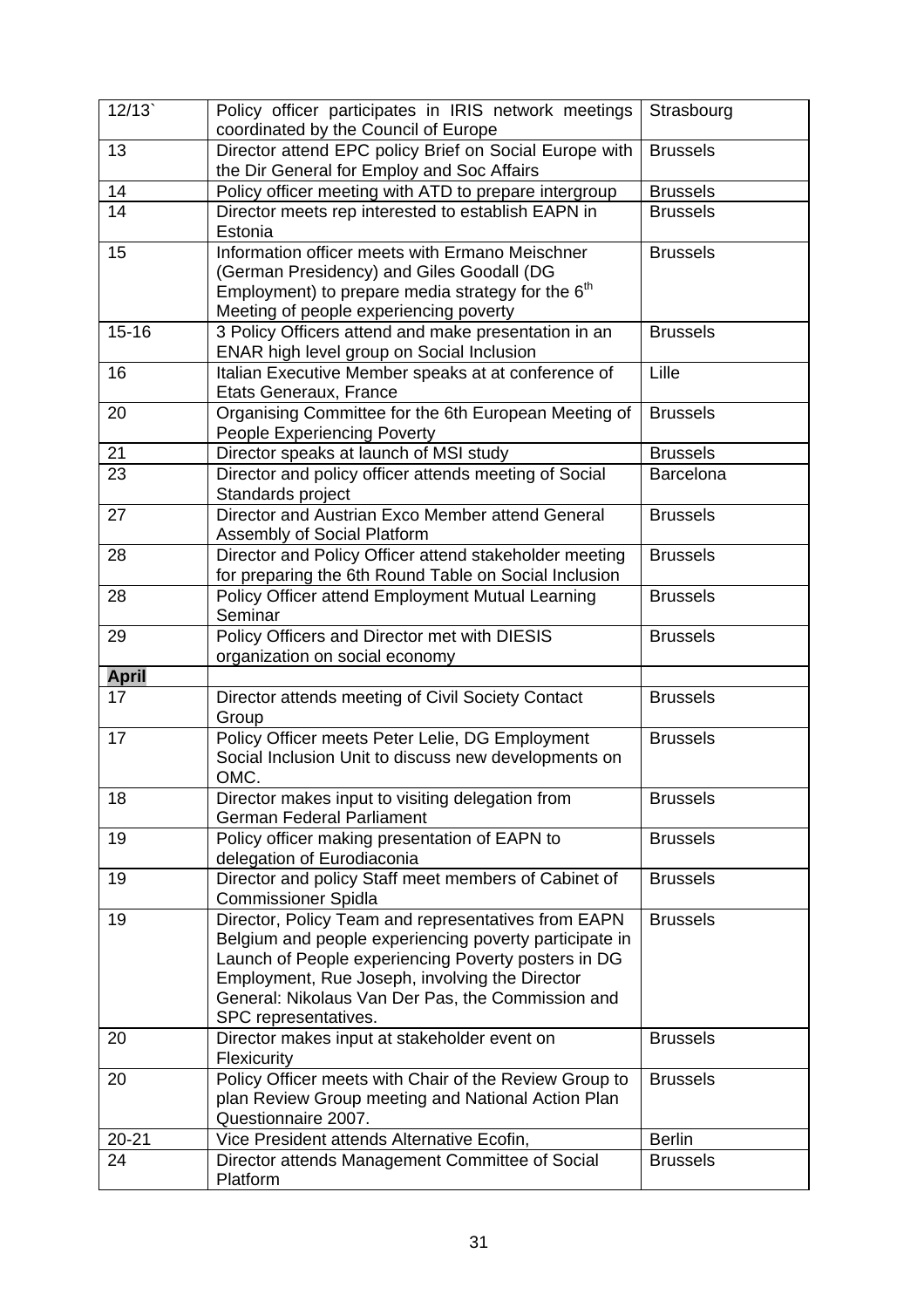| 24         | Policy officer meeting vice-head of European Social<br>Fund coordination unit                                                                                                                     | <b>Brussels</b> |
|------------|---------------------------------------------------------------------------------------------------------------------------------------------------------------------------------------------------|-----------------|
| 24         | Policy officer and representatives from EAPN BE,<br>including people experiencing poverty and EAPN<br>Germany give presentations in the Social Platform<br>Seminar on Quality in Social Services. | <b>Brussels</b> |
| 25         | Policy Officer at European Parliament Intergroup                                                                                                                                                  | Strasbourg      |
| 26         | Director and policy staff attend Social Policy Working<br>Group of Social Platform                                                                                                                | <b>Brussels</b> |
| <b>May</b> |                                                                                                                                                                                                   |                 |
| 3          | Director attends project meeting of Observatory project                                                                                                                                           | <b>Brussels</b> |
| 3          | Policy Officer attend conference on Flexicurity                                                                                                                                                   | <b>Brussels</b> |
| $4 - 5$    | Sixth European Meeting of People Experiencing<br>Poverty                                                                                                                                          | <b>Brussels</b> |
| 8          | Policy Officer attends Social Platform Employment<br>Working party                                                                                                                                | <b>Brussels</b> |
| 8          | Policy Officer meets Anna Visser from ENAR to scope<br>future collaboration on the NAPs                                                                                                           | <b>Brussels</b> |
| 9          | Policy Officer coordinates EAPN Adhoc Group meeting<br>on Services, with participation of EAPN Networks.                                                                                          | <b>Brussels</b> |
| 10         | Director speaks at launch of Europe For Citizens<br>programme                                                                                                                                     | <b>Brussels</b> |
| $11 - 12$  | Policy Officer coordinates EAPN Review Group<br>meeting on Social Inclusion, including mini-seminar on<br><b>Child Poverty</b>                                                                    | <b>Brussels</b> |
| 15         | Policy officer meeting social platform and civil society<br>contact group staff of EU Treaty                                                                                                      | <b>Brussels</b> |
| 15         | Policy Officer at Social Platform Fundamental Rights<br>(FRA) group                                                                                                                               | <b>Brussels</b> |
| 15         | Policy Officer attends Social Platform Services<br>Working Party.                                                                                                                                 | <b>Brussels</b> |
| 17         | Policy Officer meets Ian Golding, consultant working<br>with EAPN Spain on social standards and other<br>projects to discuss future collaborations.                                               | <b>Brussels</b> |
| 21         | Policy officer meeting with the European Disability<br>Forum and ECAS on structural funds                                                                                                         | <b>Brussels</b> |
| 21         | Director and policy officers attend meetings in the<br>Social Platform                                                                                                                            | <b>Brussels</b> |
| $21 - 24$  | Rep from Employment Task Force attends ETUC<br>congress                                                                                                                                           | Seville         |
| 23         | Policy Officer and representatives from EAPN EXCO<br>and Social Inclusion Review Group participate in<br>Commission's conference on Poverty and Social<br><b>Exclusion amongst Lone Parents</b>   | <b>Brussels</b> |
| 25         | Policy Officer meets Liz Gosme from FEANTSA to<br>discuss Child Poverty input/report                                                                                                              | <b>Brussels</b> |
| 29         | Director and Policy Officer attend bi-annual meeting<br>between Commission and Social Platform                                                                                                    | <b>Brussels</b> |
| 29         | Director attends meeting of CSCG                                                                                                                                                                  | <b>Brussels</b> |
| 30         | Director speaks at GA of International Network of Food<br><b>Banks</b>                                                                                                                            | Warsaw          |
| 31         | Policy Officer meets a French group re a project<br>aiming at facilitating mobility for unemployed people in<br>rural areas                                                                       | <b>Brussels</b> |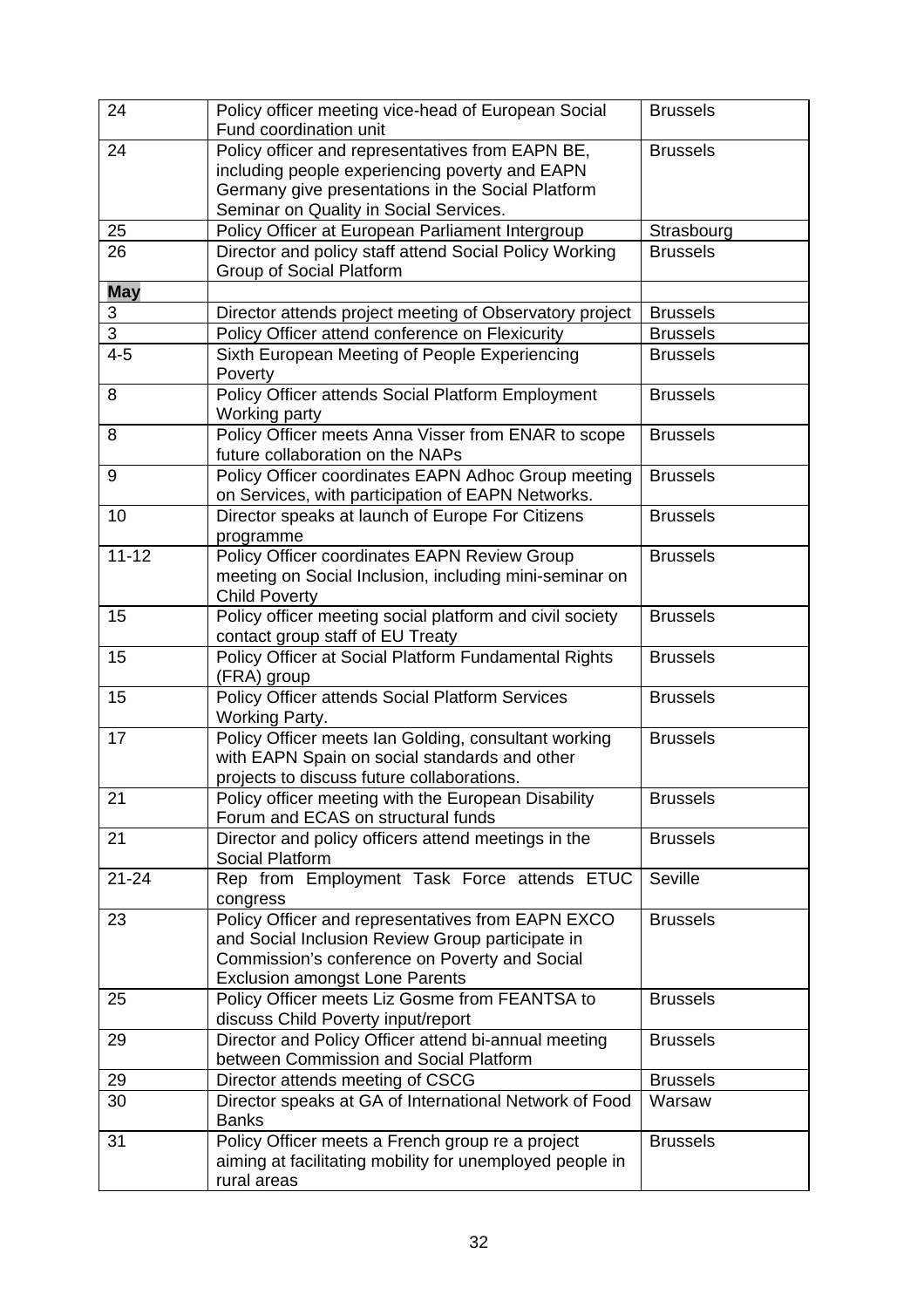| June                |                                                                                                  |                  |
|---------------------|--------------------------------------------------------------------------------------------------|------------------|
| $5-6$               | Policy Officer and Employment Task Force members                                                 | <b>Brussels</b>  |
|                     | attend Employment Week                                                                           |                  |
| 5                   | Director speaks at Equal seminar                                                                 | Hanover          |
| $\overline{5}$      | Policy Officer and representative from the Services                                              | <b>Brussels</b>  |
|                     | Group participate in Seminar on Social and Health                                                |                  |
|                     | Services of General Interest, organized by the SSIG -<br>FR collective.                          |                  |
|                     | Policy Officer attends EP anti-racism intergroup                                                 | <b>Brussels</b>  |
| 6<br>$\overline{7}$ | Policy officer attends conference on migrants'                                                   | <b>Brussels</b>  |
|                     | integration                                                                                      |                  |
| 6                   | Director and Policy officer attend stakeholder meeting                                           | <b>Brussels</b>  |
|                     | for 6th Round Table                                                                              |                  |
| 6                   | Director meets author of "social reality stock take"                                             | <b>Brussels</b>  |
| 6                   | Director and Policy Officer meet Eric Marlier, Indicators                                        | <b>Brussels</b>  |
|                     | Sub-Group to discuss EAPN Networks input with                                                    |                  |
|                     | people experiencing poverty to the criteria for material<br>deprivation.                         |                  |
| $\overline{7}$      | Policy Officer meets Peter Lelie, from the Social                                                | <b>Brussels</b>  |
|                     | <b>Inclusion Unit.25</b>                                                                         |                  |
| 8                   | Director meets with reps from Portuguese Permanent                                               | <b>Brussels</b>  |
|                     | Representation                                                                                   |                  |
| 11                  | Director attends management committee of Social                                                  | <b>Brussels</b>  |
|                     | Platform                                                                                         |                  |
| 11                  | Director meets rep from DIESIS to discuss Social                                                 | <b>Brussels</b>  |
| 13                  | Economy Project application under PROGRESS<br>Director attends final meeting of Social Standards | <b>Brussels</b>  |
|                     | project                                                                                          |                  |
| 14                  | Policy Staff attend Social Policy Working Group, Social                                          | <b>Brussels</b>  |
|                     | Platform                                                                                         |                  |
| 14                  | Policy Officer attends meeting on Round Table with                                               | <b>Brussels</b>  |
|                     | Commission and Presidency.                                                                       |                  |
| 14                  | Policy Officer attends meeting on PROGRESS                                                       | <b>Brussels</b>  |
|                     | performance management                                                                           |                  |
| 15                  | A number of EAPN representatives and staff members<br>attend Active Inclusion Seminar            | <b>Brussels</b>  |
| 16                  | Policy Officer coordinates EAPN Social Inclusion                                                 | <b>Brussels</b>  |
|                     | <b>Steering Group meeting</b>                                                                    |                  |
| 18                  | Director as President of the Social Platform meets the                                           | <b>Brussels</b>  |
|                     | <b>General Secretary of ETUC</b>                                                                 |                  |
| 19                  | Director and Policy Officer meets Gerrit de Graaf and                                            | <b>Brussels</b>  |
|                     | Jim Allen from the Secretariat General to discuss                                                |                  |
|                     | Lisbon strategy                                                                                  |                  |
| 22                  | Policy Officer and Development Officer meet Anti                                                 | <b>Bucharest</b> |
|                     | Poverty NGO initiative in Romania                                                                |                  |
| 25                  | Evaluation meeting with Organising Committee of 6th                                              | <b>Brussels</b>  |
|                     | European Meeting of People Experiencing Poverty                                                  |                  |
| 25                  | Policy Officer meets Michele Calandrino from                                                     | <b>Brussels</b>  |
|                     | Commission with representatives from Social Platform<br>to discuss Active Inclusion follow-up.   |                  |
| 28-29               | Director attends Conference to mark 50th anniversary                                             | Potsdam          |
|                     | of ESF                                                                                           |                  |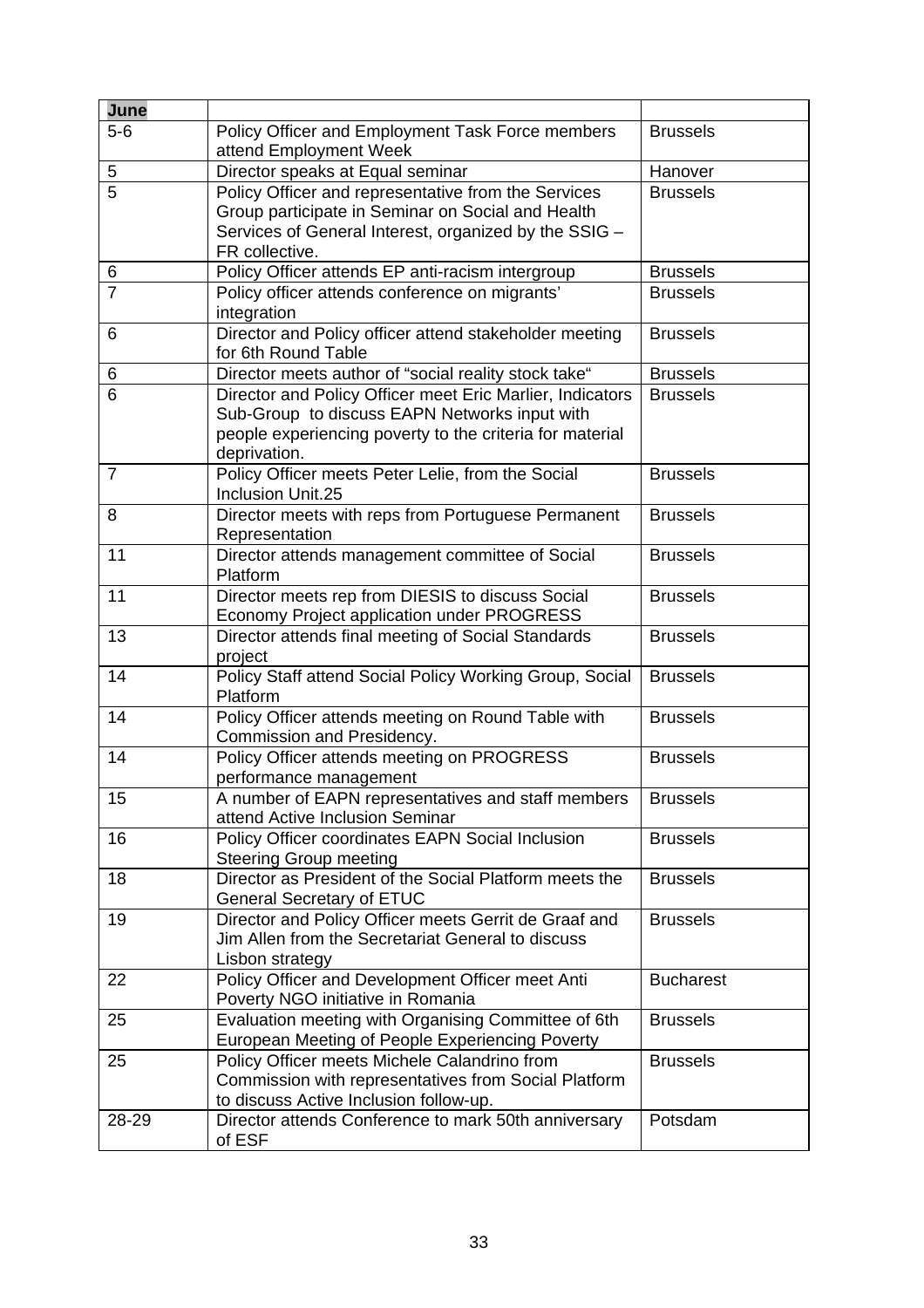| 29                    | Policy Officer speaks at Seminar on Child Poverty                                       | Edinburgh       |
|-----------------------|-----------------------------------------------------------------------------------------|-----------------|
|                       | organized by EAPN UK with DWP to feed into UK SPC                                       |                 |
|                       | Questionnaire                                                                           |                 |
| July                  |                                                                                         |                 |
| $\overline{2}$        | Director meets acting head of Inclusion Unit DG                                         | <b>Brussels</b> |
|                       | Employment                                                                              |                 |
| 3                     | Director meets bureau of Social Protection Committee                                    | <b>Brussels</b> |
| $5-6$                 | President speaks at UK Meeting Of People Exp Pov,                                       | Warwick         |
| 6                     | Director attends Troika meeting of Council on                                           | Portugal        |
|                       | <b>Employment, Health and Social Affairs</b>                                            |                 |
| 10                    | Director attends management committee and steerign                                      | <b>Brussels</b> |
|                       | group of Social Platform                                                                |                 |
| 11                    | Policy Officer attends Social Platform Services                                         | <b>Brussels</b> |
|                       | <b>Working Party</b>                                                                    |                 |
| 17                    | Policy officers attend Amnesty International Human                                      | <b>Brussels</b> |
|                       | Dignity campaign preparatory meeting                                                    |                 |
| 17                    | Policy officer and EAPN President meet with Florence                                    | <b>Brussels</b> |
|                       | Laroque to provide feedback on NAP inclusion since                                      |                 |
|                       | 2001.                                                                                   |                 |
| <b>August</b>         |                                                                                         |                 |
| 15                    | Director makes input at the conference of the Finnish                                   | Turku           |
|                       | <b>Federation for Social Welfare and Health</b>                                         |                 |
| 27                    | Policy officer attends Social Platform meeting on anti-                                 | <b>Brussels</b> |
|                       | discrimination                                                                          |                 |
| 31                    | Director and Policy Officer meets American academic                                     | <b>Brussels</b> |
|                       | following the OMC                                                                       |                 |
| <b>September</b><br>3 |                                                                                         |                 |
|                       | Members of Secretariat meet team working on Video                                       | <b>Brussels</b> |
| 5                     | from the 6th European Meeting.<br>Policy Officer meets representative of Friends of the | <b>Brussels</b> |
|                       | Earth on structural funds                                                               |                 |
| 5                     | Director and policy officer meets Commission Official                                   | <b>Brussels</b> |
|                       | dealing with Active Inclusion                                                           |                 |
| 5                     | Director meets representatives from emerging Roma                                       | <b>Brussels</b> |
|                       | Coalition                                                                               |                 |
| 6                     | Director and policy officers attend Social Policy                                       | <b>Brussels</b> |
|                       | <b>Working Group, Social Platform</b>                                                   |                 |
| 6                     | Director meets Director of ERRC                                                         | <b>Brussels</b> |
| $\overline{7}$        | Director attends management Committee of Social                                         | <b>Brussels</b> |
|                       | Platform                                                                                |                 |
| $\overline{7}$        | Policy Officer meets with DG Employment Policy                                          | <b>Brussels</b> |
|                       | <b>Coordinator on Flexicurity</b>                                                       |                 |
| 10                    | Policy Officer speaks at hearing in EESC on the                                         | <b>Brussels</b> |
|                       | Horizontal Evaluation of the performance of SGI (                                       |                 |
|                       | network industries)                                                                     |                 |
| 11                    | Policy officer attends ENAR European coordination                                       | <b>Brussels</b> |
| 11                    | Director and Development Officer meets Academics                                        | <b>Brussels</b> |
|                       | interested in a partnership for a research project with                                 |                 |
|                       | DG Research on Participation                                                            |                 |
| 11                    | Director and Policy Officer make input to visiting                                      | <b>Brussels</b> |
|                       | delegation from the Finnish Slot Machine Association                                    |                 |
| 12                    | Director attends hearing in European Parliament on<br>Minimum Income and Minimum Wages  | <b>Brussels</b> |
|                       |                                                                                         |                 |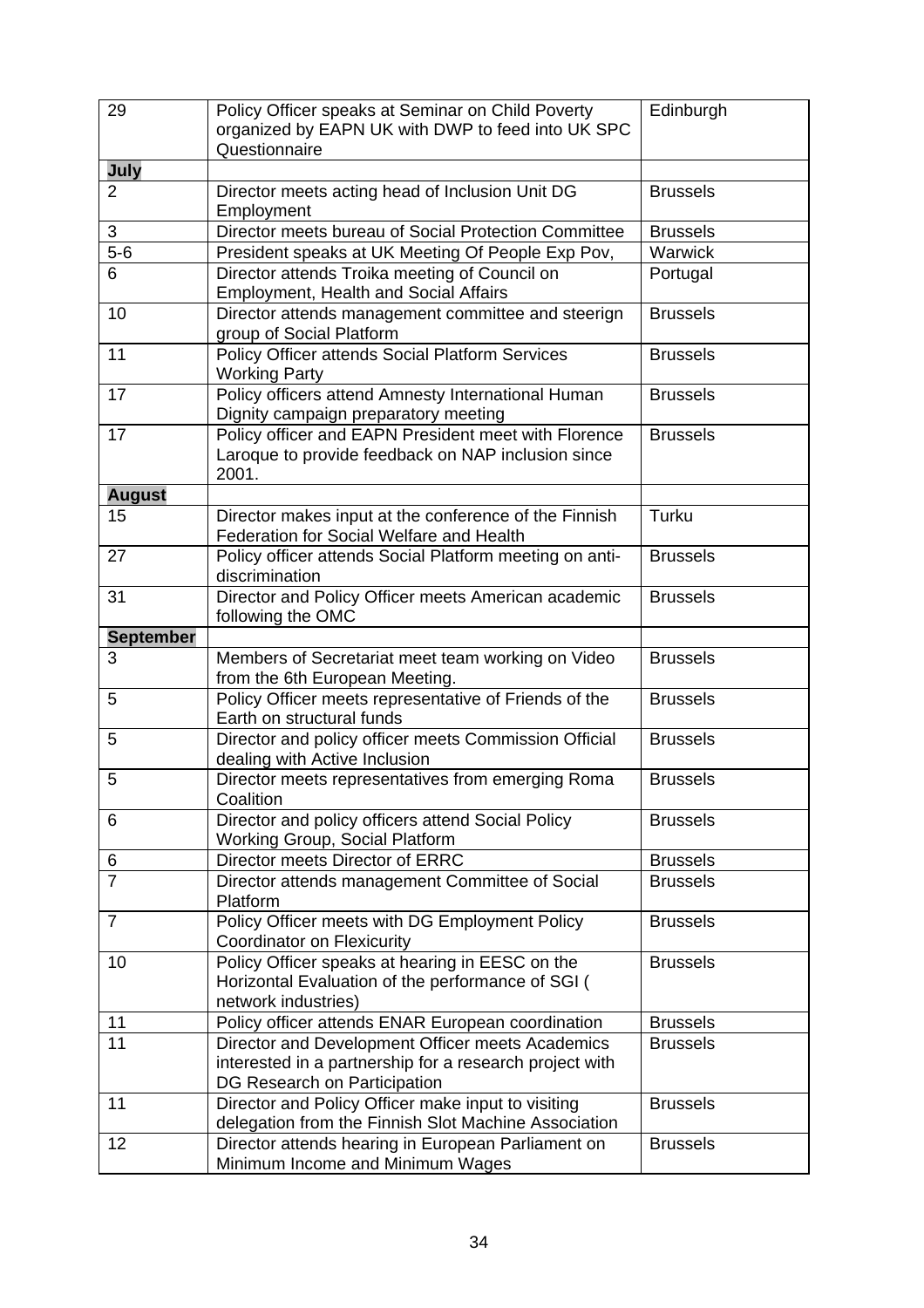| 13                  | Director and Policy Officer participate in EAPN<br><b>European Organisations Meeting</b>                        | <b>Brussels</b>                    |
|---------------------|-----------------------------------------------------------------------------------------------------------------|------------------------------------|
| $13 - 14$           | EAPN EU WE WANT conference involving EAPN                                                                       | <b>Brussels</b>                    |
|                     | Policy and Admin staff and EAPN networks and                                                                    |                                    |
|                     | outside speakers and participants                                                                               |                                    |
| $14 - 15$           | Director and Policy Officers participate in EAPN EXCO                                                           | <b>Brussels</b>                    |
|                     | meeting                                                                                                         |                                    |
| 17                  | Policy Officer and representatives from the EAPN                                                                | <b>Brussels</b>                    |
|                     | Services Group participate in the First Forum on Social                                                         |                                    |
|                     | Services organized by the European Parliament and                                                               |                                    |
|                     | Portuguese Presidency and Commission                                                                            |                                    |
| 17                  | Director and Development Officer Meet Slovenian                                                                 | Slovenia                           |
|                     | Ministry Officials to discuss Slovenian Presidency.                                                             |                                    |
| 17                  | Director and Development Officer Meet                                                                           | Slovenia                           |
|                     | representatives of Slovenian NGOs to discuss building                                                           |                                    |
|                     | an EAPN Network in Slovenia.                                                                                    |                                    |
| 18                  | Director makes input to Assembly of representatives of                                                          | <b>Brussels</b>                    |
|                     | <b>French Departments</b>                                                                                       |                                    |
| 18                  | Director as President of the Social Platform meets                                                              | <b>Brussels</b>                    |
|                     | <b>President of Employment Committee</b>                                                                        |                                    |
| 19                  | Policy Officer meets representative of French                                                                   | <b>Brussels</b>                    |
|                     | Permanent Representation on NAP Inclusion                                                                       |                                    |
| 20                  | President speaks at conference on services organised                                                            | <b>Brussels</b>                    |
| 24                  | by Green Group in the EP                                                                                        |                                    |
|                     | Policy Officer meets representative from GCAP and                                                               | <b>Brussels</b>                    |
| 24-25               | Concord to discuss joint approaches on globalisation<br>Director as President of Social Platform makes input at |                                    |
|                     | EU, Latin American/Caribbean Social Summit                                                                      | Santiago de Chile                  |
| 25                  | Policy Officers attend meeting between Commission                                                               | <b>Brussels</b>                    |
|                     | and funded EU Networks                                                                                          |                                    |
| 27                  | Policy Officer and representatives from EAPN                                                                    | Seville                            |
|                     | Sweden, Portugal, Slovakia and France speak at                                                                  |                                    |
|                     | EAPN Spain's seminar on Child Poverty involving                                                                 |                                    |
|                     | Spanish and Andalucian Government and Social Bank                                                               |                                    |
| 28                  | Director attends PROGRESS Evaluation and                                                                        | <b>Brussels</b>                    |
|                     | Performance management meeting                                                                                  |                                    |
| 28-29               | Policy Officer coordinates EAPN Social Inclusion                                                                | Seville                            |
|                     | <b>Review Group meeting</b>                                                                                     |                                    |
| 28                  | First Organising Committee for 7th European Meeting                                                             | <b>Brussels</b>                    |
|                     | of People Experiencing Poverty                                                                                  |                                    |
| 28                  | Communication Officer and Policy Officer meet                                                                   | <b>Brussels</b>                    |
|                     | representative of DENTSU agency on Minimum                                                                      |                                    |
|                     | Income Campaign                                                                                                 |                                    |
| <b>October</b>      |                                                                                                                 |                                    |
|                     | Director makes input on Forum on EY Year of Equal                                                               | Galway, Ireland                    |
|                     | Opportunities                                                                                                   |                                    |
| $\overline{2}$      | Policy Officer participates in CECODHAS Energy                                                                  | <b>Brussels</b>                    |
|                     | Experts meeting involving Commission on Energy                                                                  |                                    |
|                     | Charter                                                                                                         |                                    |
| 2<br>$\overline{2}$ | Director attends meeting of CSCG<br>Policy officer meets with Person in charge of relation                      | <b>Brussels</b><br><b>Brussels</b> |
|                     | with civil society within DG Regio                                                                              |                                    |
| $\overline{2}$      | Director meets representatives from Council of                                                                  | <b>Brussels</b>                    |
|                     | Churches                                                                                                        |                                    |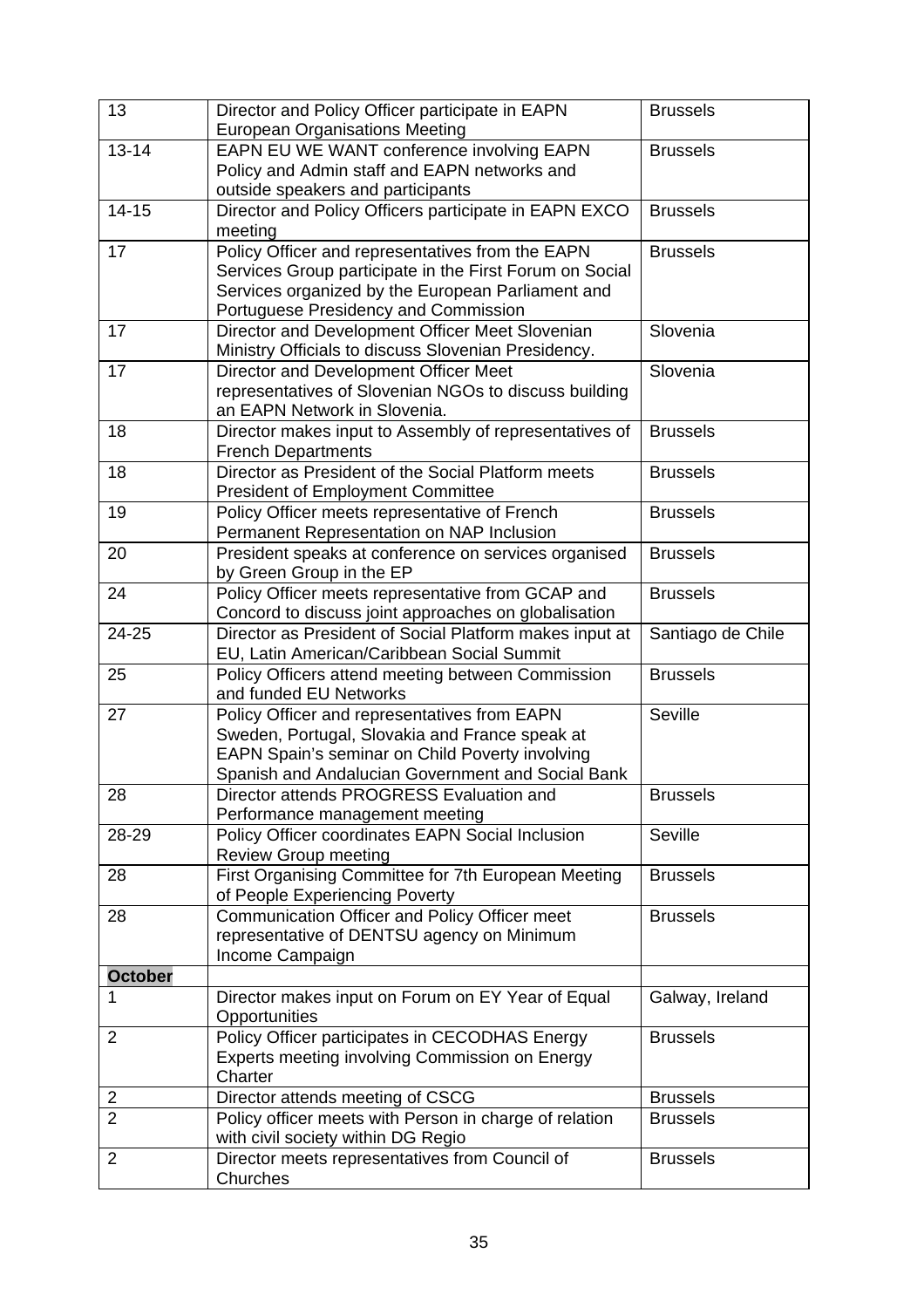| 3              | Director and policy officer attend meeting in SP on<br><b>Round Table</b>                                                                                      | <b>Brussels</b>   |
|----------------|----------------------------------------------------------------------------------------------------------------------------------------------------------------|-------------------|
| $\overline{4}$ | Policy Officer participates in Social Platform Services<br><b>Working Group meeting</b>                                                                        | <b>Brussels</b>   |
| 4              | Director as President of Social Platform makes input at<br>EDF rally                                                                                           | <b>Brussels</b>   |
| 5              | Director makes input at Conference organised by<br><b>Czech EAPN</b>                                                                                           | Opavia            |
| 5              | Policy Officer meet a group from Wales involved in an<br><b>EQUAL</b> project                                                                                  | <b>Brussels</b>   |
| $8-9$          | Director as President of Social Platform makes input at<br>10th anniversary conference of Employment Strategy.<br>Member of Employment TF attends this meeting | Lisbon            |
| 9              | Policy Officer meet with DG Employment Coordinator<br>on Mutual Learning Programme                                                                             | <b>Brussels</b>   |
| 9              | Chair of the Structural Funds Task Force and policy<br>officer speak at EU Open Days                                                                           | <b>Brussels</b>   |
| 9              | Development Officer attends EPC Policy Dialogue on<br>Croatia's preparation to joining EU                                                                      | <b>Brussels</b>   |
| 10             | Policy and TA officer attend NGO networking meeting<br>on structural funds                                                                                     | <b>Brussels</b>   |
| 10             | Director and policy staff meet official in DG<br><b>Employment re Structural Funds Technical Assistance</b><br>Project.                                        | <b>Brussels</b>   |
| 10             | Director and Policy officer meets official from Inclusion<br>Unit of DG Employment                                                                             | <b>Brussels</b>   |
| 10             | Development Officer attends ECAS Conference on EU<br>Neighbourhood Policy: Opportunities for NGOs                                                              | <b>Brussels</b>   |
| 11             | Director as President of the SP makes input in EP<br>event on the EU Year of Equal Opportunities                                                               | <b>Brussels</b>   |
| 11             | Policy Officer meet with President of CEDAG on EAPN<br>position paper on Social Economy                                                                        | <b>Brussels</b>   |
| 12             | Director makes input at Business Women's Forum                                                                                                                 | Deauville, France |
| 12             | Communication Officer and Policy Officer meet<br>representative of DENTSU agency on Minimum<br>Income Campaign                                                 | <b>Brussels</b>   |
| 15/17          | Spanish member of the Employment Task Force<br>attend a Dublin Foundation seminar                                                                              | Madrid            |
| $16 - 17$      | A number of EAPN representatives and Director and<br>Staff attend the 6th Round Table on Social Inclusion                                                      | Azores, Portugal  |
| 17             | Policy officer takes part in diversity training                                                                                                                | <b>Brussels</b>   |
| 23             | Director attends Steering Group of SP                                                                                                                          | <b>Brussels</b>   |
| 25             | Policy and technical assistance officers meet with<br>Director of OSI on TA project                                                                            |                   |
| 25-26          | Director attends Peer Review on Structural Funds                                                                                                               | Cordoba, Spain    |
| $25 - 26$      | Policy Officer and EAPN President participate in joint<br>ENAR/EAPN training seminar on the NAP Inclusion                                                      | <b>Brussels</b>   |
| 26             | Communication Officer and Policy Officer meet<br>representative of DENTSU agency on Minimum<br>Income Campaign                                                 | <b>Brussels</b>   |
| 29             | Director attends meeting on Roma Coalition                                                                                                                     | <b>Brussels</b>   |
| 31             | Policy Officer meets with CECODHAS and Deputy<br>General Secretary of EPSU to discuss joint<br>approaches to follow-up to Energy Charter                       | <b>Brussels</b>   |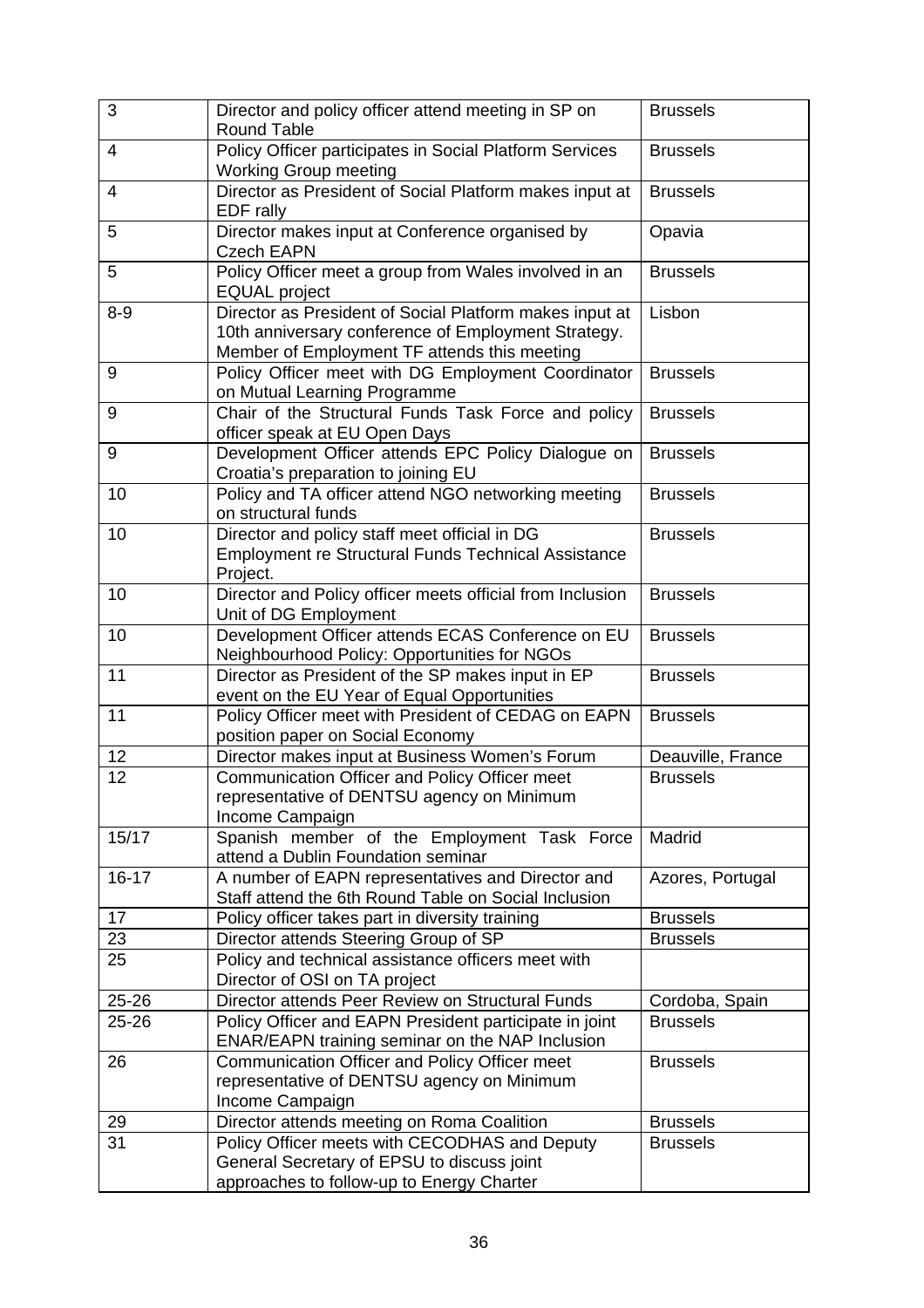## **Appendix 3 – Accounts 2005**



**Total budget: 1,154,577.77 €**